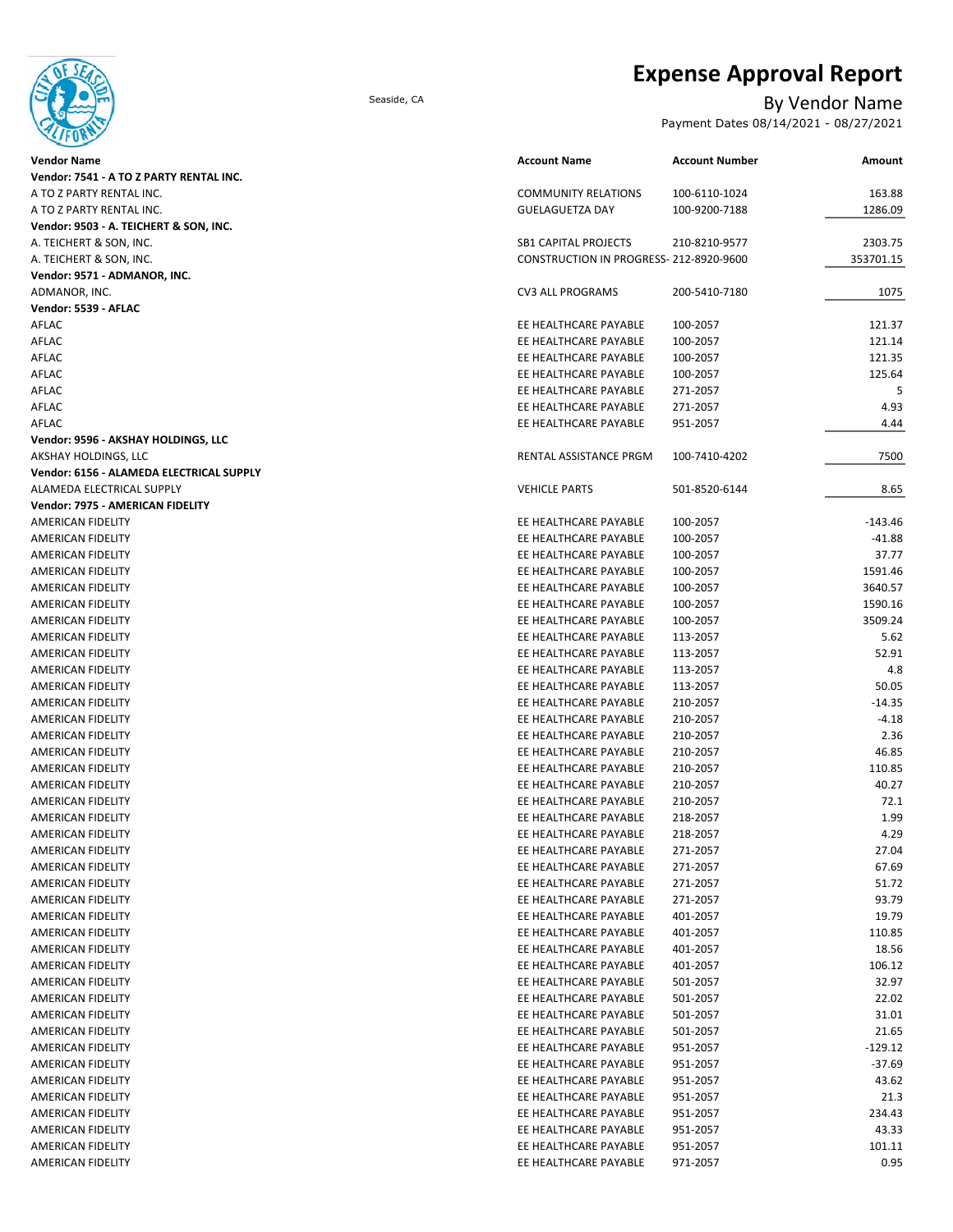| AMERICAN FIDELITY                                         | EE HEALTHCARE PAYABLE                    | 971-2057      | 1.14     |
|-----------------------------------------------------------|------------------------------------------|---------------|----------|
| Vendor: 7976 - AMERICAN FIDELITY                          |                                          |               |          |
| AMERICAN FIDELITY                                         | EE HEALTHCARE PAYABLE                    | 100-2057      | $-225$   |
| AMERICAN FIDELITY                                         | EE HEALTHCARE PAYABLE                    | 100-2057      | 2015.46  |
| AMERICAN FIDELITY                                         | EE HEALTHCARE PAYABLE                    | 100-2057      | 1810.04  |
| AMERICAN FIDELITY                                         | EE HEALTHCARE PAYABLE                    | 113-2057      | 53.28    |
| <b>AMERICAN FIDELITY</b>                                  | EE HEALTHCARE PAYABLE                    | 113-2057      | 62.5     |
| AMERICAN FIDELITY                                         | EE HEALTHCARE PAYABLE                    | 210-2057      | $-22.5$  |
| AMERICAN FIDELITY                                         | EE HEALTHCARE PAYABLE                    | 210-2057      | 13.57    |
| AMERICAN FIDELITY                                         | EE HEALTHCARE PAYABLE                    | 210-2057      | 15.27    |
| <b>AMERICAN FIDELITY</b>                                  | EE HEALTHCARE PAYABLE                    | 271-2057      | 75       |
| <b>AMERICAN FIDELITY</b>                                  | EE HEALTHCARE PAYABLE                    | 271-2057      | 75       |
| AMERICAN FIDELITY                                         | EE HEALTHCARE PAYABLE                    | 401-2057      | 33.33    |
| AMERICAN FIDELITY                                         | EE HEALTHCARE PAYABLE                    | 401-2057      | 33.33    |
| AMERICAN FIDELITY                                         | EE HEALTHCARE PAYABLE                    | 501-2057      | 50       |
|                                                           | EE HEALTHCARE PAYABLE                    |               | 48.78    |
| AMERICAN FIDELITY                                         |                                          | 501-2057      |          |
| AMERICAN FIDELITY                                         | EE HEALTHCARE PAYABLE                    | 503-2057      | 20.83    |
| AMERICAN FIDELITY                                         | EE HEALTHCARE PAYABLE                    | 503-2057      | 20.83    |
| AMERICAN FIDELITY                                         | EE HEALTHCARE PAYABLE                    | 951-2057      | $-202.5$ |
| AMERICAN FIDELITY                                         | EE HEALTHCARE PAYABLE                    | 951-2057      | 160.15   |
| <b>AMERICAN FIDELITY</b>                                  | EE HEALTHCARE PAYABLE                    | 951-2057      | 219.2    |
| Vendor: 0126 - AMERICAN LOCK & KEY                        |                                          |               |          |
| AMERICAN LOCK & KEY                                       | DEPARTMENT CONSUMABLES 501-8520-3095     |               | 3.28     |
| <b>Vendor: 7071 - AT&amp;T</b>                            |                                          |               |          |
| AT&T                                                      | <b>TELEPHONE</b>                         | 951-8810-5132 | 51.52    |
| AT&T                                                      | <b>TELEPHONE</b>                         | 951-8810-5132 | 51.52    |
| AT&T                                                      | <b>TELEPHONE</b>                         | 951-8810-5132 | 51.52    |
| Vendor: 2946 - BECK'S SHOE STORE, INC                     |                                          |               |          |
| BECK'S SHOE STORE, INC                                    | DEPARTMENT CONSUMABLES 401-8620-3095     |               | 222.87   |
| Vendor: 9084 - BUCHER MUNICIPAL NORTH AMERICA INC.        |                                          |               |          |
| BUCHER MUNICIPAL NORTH AMERICA INC                        | <b>CONSUMABLES</b>                       | 271-8110-3095 | 669.86   |
| Vendor: 0530 - CA. STATE DISBURSEMENT UNIT                |                                          |               |          |
| CA. STATE DISBURSEMENT UNIT                               | <b>GARNISHMENT PAYABLE</b>               | 100-2059      | 178.02   |
| CA. STATE DISBURSEMENT UNIT                               | <b>GARNISHMENT PAYABLE</b>               | 100-2059      | 128.36   |
| CA. STATE DISBURSEMENT UNIT                               | <b>GARNISHMENT PAYABLE</b>               | 100-2059      | 461.53   |
| CA. STATE DISBURSEMENT UNIT                               | <b>GARNISHMENT PAYABLE</b>               | 100-2059      | 603.69   |
| CA. STATE DISBURSEMENT UNIT                               | <b>GARNISHMENT PAYABLE</b>               | 210-2059      | 125.27   |
| CA. STATE DISBURSEMENT UNIT                               | <b>GARNISHMENT PAYABLE</b>               | 271-2059      | 61.53    |
| CA. STATE DISBURSEMENT UNIT                               | <b>GARNISHMENT PAYABLE</b>               | 951-2059      | 14.25    |
| CA. STATE DISBURSEMENT UNIT                               | <b>GARNISHMENT PAYABLE</b>               | 971-2059      | 13.18    |
| Vendor: 5103 - CALIF LAW ENFRCMNT ASSOC                   |                                          |               |          |
|                                                           |                                          |               |          |
| CALIF LAW ENFRCMNT ASSOC                                  | MISC PAYROLL PAYABLES                    | 100-2062      | 20.76    |
| CALIF LAW ENFRCMNT ASSOC                                  | MISC PAYROLL PAYABLES                    | 100-2062      | 280.26   |
| CALIF LAW ENFRCMNT ASSOC                                  | MISC PAYROLL PAYABLES                    | 100-2062      | 20.74    |
| CALIF LAW ENFRCMNT ASSOC                                  | MISC PAYROLL PAYABLES                    | 100-2062      | 279.99   |
| Vendor: 9584 - CALIFORNIA AMERICAN WATER                  |                                          |               |          |
| CALIFORNIA AMERICAN WATER                                 | UTILITY ASSISTANCE PRGM                  | 100-7410-4201 | 916.35   |
| CALIFORNIA AMERICAN WATER                                 | UTILITY ASSISTANCE PRGM                  | 100-7410-4201 | 3102.62  |
| Vendor: 9639 - CARDINALLI REALTY & PROPERTY MGMT CO, INC. |                                          |               |          |
| CARDINALLI REALTY & PROPERTY MGMT (                       | RENTAL ASSISTANCE PRGM                   | 100-7410-4202 | 4800     |
| Vendor: 9647 - CHRIS WHEELER                              |                                          |               |          |
| <b>CHRIS WHEELER</b>                                      | RENTAL PROPERTY EXP & MAIN 297-7993-9599 |               | 2150     |
| Vendor: 8426 - CLIFTONLARSONALLEN LLP                     |                                          |               |          |
| <b>CLIFTONLARSONALLEN LLP</b>                             | <b>CITY AUDIT</b>                        | 100-5110-1025 | 2000     |
| Vendor: 6553 - COMCAST                                    |                                          |               |          |
| <b>COMCAST</b>                                            | DATA COMMUNICATION                       | 503-4010-5138 | 420.88   |
| Vendor: 0790 - COMMUNITY HUMAN SERVICES                   |                                          |               |          |
| <b>COMMUNITY HUMAN SERVICES</b>                           | COMM SOCIAL SRV GRT                      | 100-9250-4203 | 12500    |
| Vendor: 0791 - COMMUNITY PARTNERSHIP FOR YOUTH            |                                          |               |          |
| COMMUNITY PARTNERSHIP FOR YOUTH                           | COMM SOCIAL SRV GRT                      | 100-9250-4203 | 25000    |
| Vendor: 9486 - COMPANY NURSE, LLC                         |                                          |               |          |
| COMPANY NURSE, LLC                                        | CONSULTANT - CV RESPONSE 100-8110-1030   |               | 115      |
| Vendor: 9226 - CONDOR SECURITY OF AMERICA, INC.           |                                          |               |          |
| CONDOR SECURITY OF AMERICA, INC.                          | <b>GUELAGUETZA DAY</b>                   | 100-9200-7188 | 4030     |
| Vendor: 4052 - COOPERATIVE PERSONNEL SERVICES             |                                          |               |          |
| <b>COOPERATIVE PERSONNEL SERVICES</b>                     | POLICE & FIRE EXAMS                      | 100-2031-2065 | 649.75   |
|                                                           |                                          |               |          |
| Vendor: 6727 - DATAPROSE, INC.                            |                                          |               |          |
| DATAPROSE, INC.                                           | <b>OUTSIDE PRINTING SERVICE</b>          | 401-8610-2053 | 145.97   |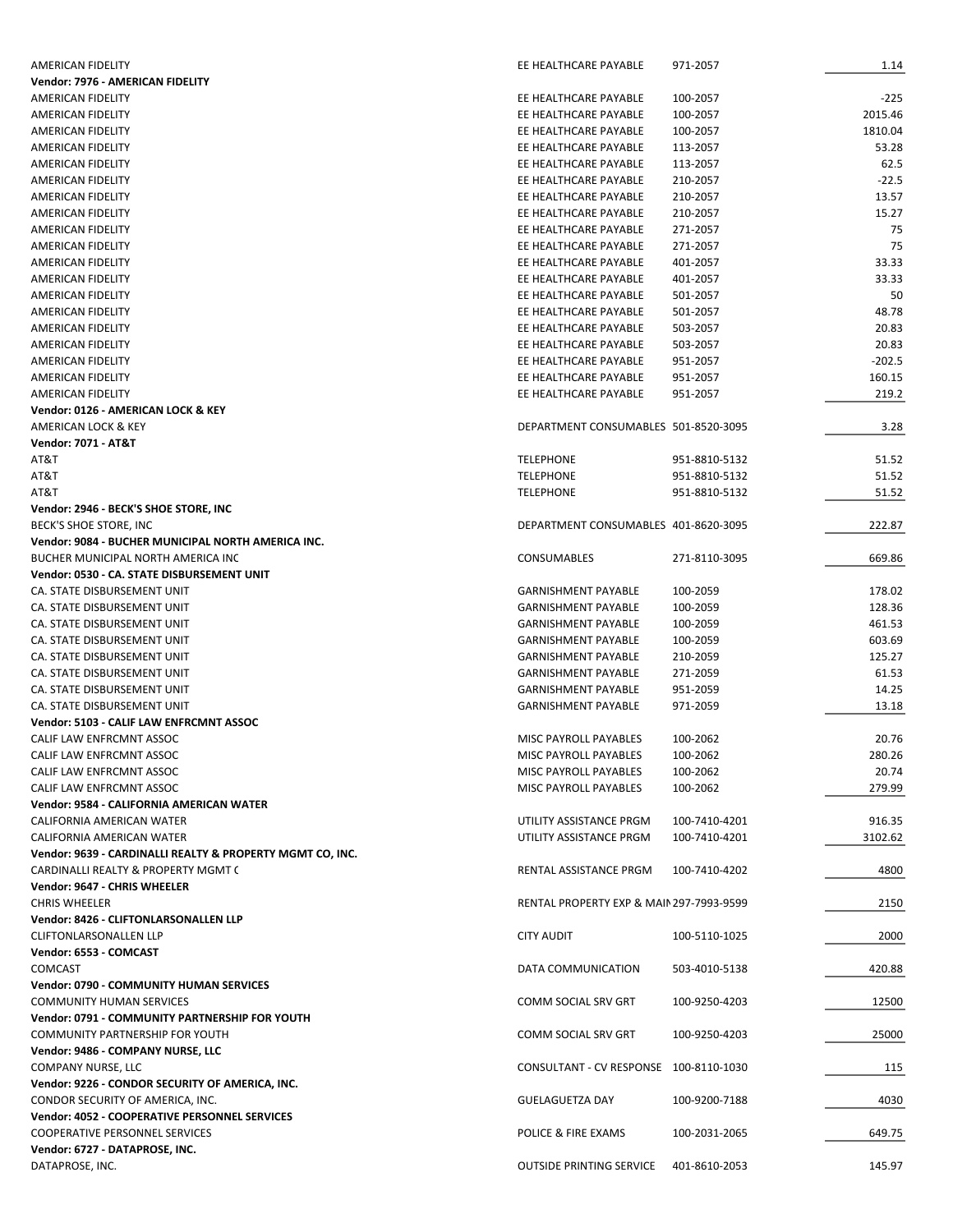| DATAPROSE, INC.                               | <b>POSTAGE</b>                         | 401-8610-4124 | 325.48  |
|-----------------------------------------------|----------------------------------------|---------------|---------|
| Vendor: 6818 - DE LAGE LANDEN                 |                                        |               |         |
| DE LAGE LANDEN                                | <b>COPIER SERVICES</b>                 | 100-5110-2044 | 476.52  |
| Vendor: 0981 - DEL MAR FRENCH LAUNDRY, INC.   |                                        |               |         |
| DEL MAR FRENCH LAUNDRY, INC.                  | TEMPORARY CONTRACT SERVI(100-9100-2043 |               | 25.2    |
| DEL MAR FRENCH LAUNDRY, INC.                  | DEPARTMENT CONSUMABLES 100-9200-3095   |               | 65      |
| DEL MAR FRENCH LAUNDRY, INC.                  | DEPARTMENT CONSUMABLES 100-9200-3095   |               | 143     |
| DEL MAR FRENCH LAUNDRY, INC.                  | DEPARTMENT CONSUMABLES 100-9200-3095   |               | 17.5    |
| DEL MAR FRENCH LAUNDRY, INC.                  | DEPARTMENT CONSUMABLES 100-9200-3095   |               | $-117$  |
| Vendor: 9673 - DIANA GUTH                     |                                        |               |         |
| <b>DIANA GUTH</b>                             | <b>MAINTENANCE FEES</b>                | 257-3689      | 130.87  |
| Vendor: 2932 - DISASTER KLEENUP SPECIALISTS   |                                        |               |         |
| DISASTER KLEENUP SPECIALISTS                  | MISC. REVENUE                          | 100-3720      | 200     |
| DISASTER KLEENUP SPECIALISTS                  | SUBCONTRACTED WORK                     | 113-8730-2073 | 1936.1  |
| Vendor: 1048 - DOCTORS ON DUTY MEDICAL GROUP  |                                        |               |         |
| DOCTORS ON DUTY MEDICAL GROUP                 | TEMPORARY CONTRACT SERVI(100-9200-2043 |               | 35      |
| DOCTORS ON DUTY MEDICAL GROUP                 | TEMPORARY CONTRACT SERVI(100-9200-2043 |               | 35      |
| DOCTORS ON DUTY MEDICAL GROUP                 | TEMPORARY CONTRACT SERVI(100-9200-2043 |               | 35      |
| DOCTORS ON DUTY MEDICAL GROUP                 | TEMPORARY CONTRACT SERVI(100-9200-2043 |               | 35      |
| DOCTORS ON DUTY MEDICAL GROUP                 | TEMPORARY CONTRACT SERVI(100-9200-2043 |               | 35      |
| DOCTORS ON DUTY MEDICAL GROUP                 | TEMPORARY CONTRACT SERVI(100-9200-2043 |               | 35      |
| DOCTORS ON DUTY MEDICAL GROUP                 | TEMPORARY CONTRACT SERVI(100-9200-2043 |               | 35      |
| DOCTORS ON DUTY MEDICAL GROUP                 | TEMPORARY CONTRACT SERVI(100-9200-2043 |               | 35      |
| DOCTORS ON DUTY MEDICAL GROUP                 | TEMPORARY CONTRACT SERVI(100-9200-2043 |               | 35      |
| DOCTORS ON DUTY MEDICAL GROUP                 | TEMPORARY CONTRACT SERVI(100-9200-2043 |               | 35      |
| DOCTORS ON DUTY MEDICAL GROUP                 | TEMPORARY CONTRACT SERVI(100-9200-2043 |               | 35      |
| DOCTORS ON DUTY MEDICAL GROUP                 | TEMPORARY CONTRACT SERVI(100-9200-2043 |               | 35      |
| DOCTORS ON DUTY MEDICAL GROUP                 | TEMPORARY CONTRACT SERVI(100-9200-2043 |               | 35      |
| DOCTORS ON DUTY MEDICAL GROUP                 | TEMPORARY CONTRACT SERVI(100-9200-2043 |               | 35      |
| DOCTORS ON DUTY MEDICAL GROUP                 | TEMPORARY CONTRACT SERVI(100-9200-2043 |               | 35      |
| DOCTORS ON DUTY MEDICAL GROUP                 | TEMPORARY CONTRACT SERVI(100-9200-2043 |               | 35      |
| DOCTORS ON DUTY MEDICAL GROUP                 | TEMPORARY CONTRACT SERVI(100-9200-2043 |               | 35      |
| DOCTORS ON DUTY MEDICAL GROUP                 | TEMPORARY CONTRACT SERVI(100-9200-2043 |               | 35      |
| DOCTORS ON DUTY MEDICAL GROUP                 | TEMPORARY CONTRACT SERVI(100-9200-2043 |               | 35      |
| DOCTORS ON DUTY MEDICAL GROUP                 | TEMPORARY CONTRACT SERVI(100-9200-2043 |               | 35      |
| DOCTORS ON DUTY MEDICAL GROUP                 | TEMPORARY CONTRACT SERVI(100-9200-2043 |               | 35      |
| DOCTORS ON DUTY MEDICAL GROUP                 | TEMPORARY CONTRACT SERVI(100-9200-2043 |               | 35      |
| DOCTORS ON DUTY MEDICAL GROUP                 | TEMPORARY CONTRACT SERVI(100-9200-2043 |               | 35      |
| DOCTORS ON DUTY MEDICAL GROUP                 | TEMPORARY CONTRACT SERVI(100-9200-2043 |               | 35      |
| DOCTORS ON DUTY MEDICAL GROUP                 | TEMPORARY CONTRACT SERVI(100-9200-2043 |               | 35      |
| DOCTORS ON DUTY MEDICAL GROUP                 | TEMPORARY CONTRACT SERVI(100-9200-2043 |               | 70      |
| DOCTORS ON DUTY MEDICAL GROUP                 | TEMPORARY CONTRACT SERVI(100-9200-2043 |               | 35      |
| DOCTORS ON DUTY MEDICAL GROUP                 | TEMPORARY CONTRACT SERVI(100-9200-2043 |               | 35      |
| Vendor: 0898 - DTJ CORP.                      |                                        |               |         |
| DTJ CORP.                                     | DEPARTMENT CONSUMABLES 100-8310-3095   |               | 8.25    |
| DTJ CORP.                                     | DEPARTMENT CONSUMABLES 100-8310-3095   |               | 28.5    |
| DTJ CORP.                                     | DEPARTMENT CONSUMABLES 100-8310-3095   |               | 26.25   |
| DTJ CORP.                                     | DEPARTMENT CONSUMABLES 100-8310-3095   |               | 5       |
| DTJ CORP.                                     | DEPARTMENT CONSUMABLES 100-8310-3095   |               | 5       |
|                                               | DEPARTMENT CONSUMABLES 100-8310-3095   |               | 5       |
| DTJ CORP.                                     |                                        |               |         |
| DTJ CORP.                                     | DEPARTMENT CONSUMABLES 100-8310-3095   |               | 15      |
| DTJ CORP.                                     | DEPARTMENT CONSUMABLES 100-9100-3095   |               | 27      |
| DTJ CORP.                                     | DEPARTMENT CONSUMABLES 100-9100-3095   |               | 5       |
| DTJ CORP.                                     | DEPARTMENT CONSUMABLES 100-9100-3095   |               | 5       |
| Vendor: 5405 - DUKE'S ROOT CONTROL, INC.      |                                        |               |         |
| DUKE'S ROOT CONTROL, INC.                     | SUBCONTRACTED WORK                     | 951-8820-2073 | 2103.07 |
| Vendor: 7266 - E2 CONSULTING ENGINEERS, INC.  |                                        |               |         |
| E2 CONSULTING ENGINEERS, INC.                 | LIFT STATION UPGRADES                  | 953-8820-9204 | 8897.37 |
| Vendor: 4892 - EDGES ELECTRICAL GROUP         |                                        |               |         |
| <b>EDGES ELECTRICAL GROUP</b>                 | DEPARTMENT CONSUMABLES 113-8730-3095   |               | 328.7   |
| Vendor: 1176 - EWING IRRIGATION PRODUCTS INC. |                                        |               |         |
| EWING IRRIGATION PRODUCTS INC.                | DEPARTMENT CONSUMABLES 100-8440-3095   |               | 255.64  |
| Vendor: 8338 - FEDEX                          |                                        |               |         |
| <b>FEDEX</b>                                  | <b>MAIL SERVICES</b>                   | 100-5110-4124 | 7.68    |
| Vendor: 1224 - FIRST ALARM                    |                                        |               |         |
| <b>FIRST ALARM</b>                            | DEPARTMENT CONSUMABLES 100-9200-3095   |               | 94.01   |
| Vendor: 1268 - FRANCHISE TAX BOARD            |                                        |               |         |
| <b>FRANCHISE TAX BOARD</b>                    | <b>GARNISHMENT PAYABLE</b>             | 113-2059      | 50      |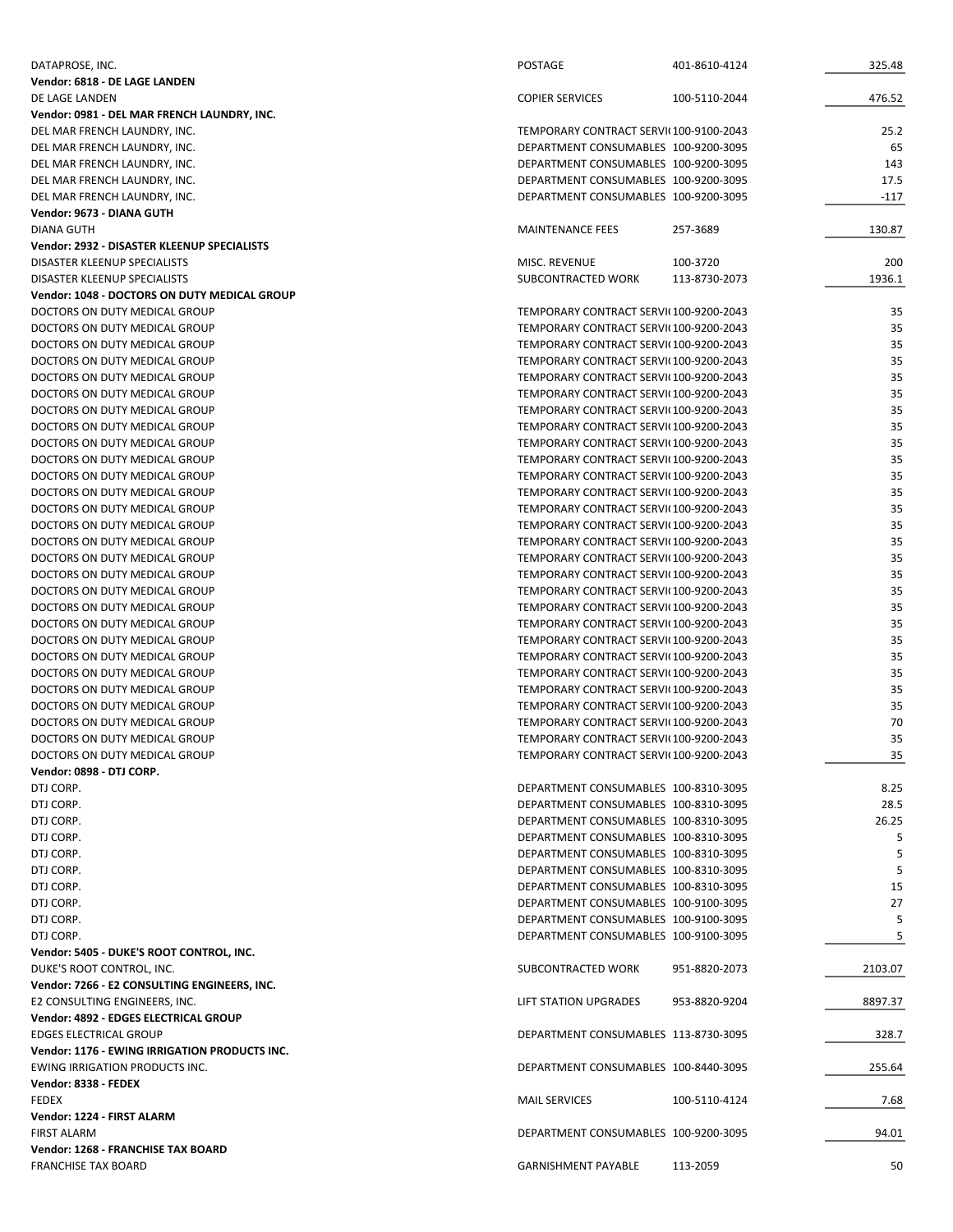| <b>FRANCHISE TAX BOARD</b>                                              | <b>GARNISHMENT PAYABLE</b>                     | 113-2059                       | 50                |
|-------------------------------------------------------------------------|------------------------------------------------|--------------------------------|-------------------|
| Vendor: 6306 - GAVILAN PEST CONTROL                                     |                                                |                                |                   |
| <b>GAVILAN PEST CONTROL</b>                                             | PEST CONTROL                                   | 100-8310-2057                  | 92                |
| Vendor: 9646 - GLADIATOR SOLUTIONS, INC.                                |                                                |                                |                   |
| <b>GLADIATOR SOLUTIONS, INC.</b>                                        | DEPARTMENT EQUIPMENT                           | 100-6640-8187                  | 3798.21           |
| Vendor: 5198 - GOLDEN STATE PORTABLES                                   |                                                |                                |                   |
| <b>GOLDEN STATE PORTABLES</b>                                           | <b>GUELAGUETZA DAY</b>                         | 100-9200-7188                  | 3061.1            |
| Vendor: 1392 - GRANITE ROCK COMPANY                                     |                                                |                                |                   |
| <b>GRANITE ROCK COMPANY</b>                                             | DEPARTMENT CONSUMABLES 100-8420-3095           |                                | 8.03              |
| Vendor: 3154 - GREEN VALLEY LANSCAPE INC.                               |                                                |                                |                   |
| <b>GREEN VALLEY LANSCAPE INC.</b>                                       | DEPARTMENT CONSUMABLES 100-8420-3095           |                                | 193.96            |
| Vendor: 4222 - HARRIS & ASSOCIATES, INC.                                |                                                |                                |                   |
| HARRIS & ASSOCIATES, INC.                                               | CONSULTANT                                     | 336-8110-1030                  | 8845              |
| HARRIS & ASSOCIATES, INC.                                               | FREMONT BL SEWR MAIN UPG 953-8820-9207         |                                | 4237.5            |
| HARRIS & ASSOCIATES, INC.                                               | DEL MONTE SWR MAIN REPLA(953-8820-9214         |                                | 4010              |
| Vendor: 2351 - HICKS & HORNELL                                          |                                                |                                |                   |
| <b>HICKS &amp; HORNELL</b>                                              | <b>TIRES</b>                                   | 501-8520-6147                  | 120               |
| <b>HICKS &amp; HORNELL</b>                                              | <b>TIRES</b>                                   | 501-8520-6147                  | 25.73             |
| Vendor: 4838 - HIRERIGHT GIS INTERMEDIATE CORP., INC.                   |                                                |                                |                   |
| HIRERIGHT GIS INTERMEDIATE CORP., INC                                   | SUBCONTRACTED WORK                             | 951-8820-2073                  | 54.7              |
| Vendor: 1569 - HOPE SERVICES                                            |                                                |                                |                   |
| <b>HOPE SERVICES</b>                                                    | SUBCONTRACTED WORK                             | 100-8420-2073                  | 3016.65           |
| Vendor: 9680 - HOWARD'S UPHOLSTERY BY KEN<br>HOWARD'S UPHOLSTERY BY KEN |                                                |                                | 294.04            |
| Vendor: 9516 - HUNTINGTON PUBLIC CAPITAL CORP.                          | <b>OUTSIDE REPAIRS</b>                         | 501-8520-6148                  |                   |
| HUNTINGTON PUBLIC CAPITAL CORP.                                         | PAYMENT ON PRINCIPAL-COPIE100-6610-9602        |                                | 1066.3            |
| HUNTINGTON PUBLIC CAPITAL CORP.                                         | <b>INTEREST EXPENSE-COPIER</b>                 | 100-6610-9605                  | 428.49            |
| HUNTINGTON PUBLIC CAPITAL CORP.                                         | PAYMENT ON PRINCIPAL                           | 100-8310-9602                  | 6550.16           |
| HUNTINGTON PUBLIC CAPITAL CORP.                                         | <b>INTEREST EXPENSE</b>                        | 100-8310-9605                  | 2632.13           |
| HUNTINGTON PUBLIC CAPITAL CORP.                                         | <b>LEASE PRINCIPAL</b>                         | 100-8420-9602                  | 1718.58           |
| HUNTINGTON PUBLIC CAPITAL CORP.                                         | <b>LEASE INTEREST</b>                          | 100-8420-9605                  | 52.23             |
| HUNTINGTON PUBLIC CAPITAL CORP.                                         | PRINCIPAL-COPIER LEASE                         | 210-8110-9602                  | 5323.83           |
| HUNTINGTON PUBLIC CAPITAL CORP.                                         | PRINCIPAL-COPIER LEASE                         | 210-8110-9602                  | 1718.58           |
|                                                                         | <b>INTEREST EXPENSE</b>                        |                                | 461.66            |
| HUNTINGTON PUBLIC CAPITAL CORP.                                         |                                                | 210-8110-9605                  |                   |
| HUNTINGTON PUBLIC CAPITAL CORP.                                         | <b>INTEREST EXPENSE</b>                        | 210-8110-9605                  | 52.22<br>14751.79 |
| HUNTINGTON PUBLIC CAPITAL CORP.<br>HUNTINGTON PUBLIC CAPITAL CORP.      | PAYMENT ON PRINCIPAL<br>PAYMENT ON PRINCIPAL   | 271-8110-9602<br>271-8110-9602 | 286.12            |
|                                                                         | <b>INTEREST EXPENSE</b>                        |                                | 1279.23           |
| HUNTINGTON PUBLIC CAPITAL CORP.<br>HUNTINGTON PUBLIC CAPITAL CORP.      | <b>INTEREST EXPENSE</b>                        | 271-8110-9605<br>271-8110-9605 | 8.69              |
| HUNTINGTON PUBLIC CAPITAL CORP.                                         | PAYMENT ON PRINCIPAL                           | 401-8620-9602                  | 1316.16           |
| HUNTINGTON PUBLIC CAPITAL CORP.                                         | <b>INTEREST EXPENSE</b>                        | 401-8620-9605                  | 39.99             |
| HUNTINGTON PUBLIC CAPITAL CORP.                                         | PRINCIPAL                                      | 951-8820-9602                  | 305.2             |
| HUNTINGTON PUBLIC CAPITAL CORP.                                         | INTEREST EXPENSE                               | 951-8820-9605                  | 9.27              |
| Vendor: 4920 - ICMA RETIREMENT TRUST-457                                |                                                |                                |                   |
| ICMA RETIREMENT TRUST-457                                               | DEFERRED COMP PAYABLE                          | 100-2060                       | 66.76             |
| ICMA RETIREMENT TRUST-457                                               | DEFERRED COMP PAYABLE                          | 100-2060                       | 13352.14          |
| ICMA RETIREMENT TRUST-457                                               | DEFERRED COMP PAYABLE                          | 100-2060                       | 346.62            |
| ICMA RETIREMENT TRUST-457                                               | DEFERRED COMP PAYABLE                          |                                | 555.75            |
| ICMA RETIREMENT TRUST-457                                               | DEFERRED COMP PAYABLE                          | 100-2060<br>100-2060           | 418.4             |
| ICMA RETIREMENT TRUST-457                                               | DEFERRED COMP PAYABLE                          | 100-2060                       | 265.54            |
| ICMA RETIREMENT TRUST-457                                               | DEFERRED COMP PAYABLE                          | 100-2060                       | 7201.63           |
| ICMA RETIREMENT TRUST-457                                               | DEFERRED COMP PAYABLE                          | 100-2060                       | 3979.29           |
| ICMA RETIREMENT TRUST-457                                               | DEFERRED COMP PAYABLE                          | 100-2060                       | 833.59            |
| ICMA RETIREMENT TRUST-457                                               | DEFERRED COMP PAYABLE                          | 100-2060                       | 777.96            |
| ICMA RETIREMENT TRUST-457                                               | DEFERRED COMP PAYABLE                          | 100-2060                       | 625.73            |
| ICMA RETIREMENT TRUST-457                                               | DEFERRED COMP PAYABLE                          | 113-2060                       | 305.67            |
| ICMA RETIREMENT TRUST-457                                               | DEFERRED COMP PAYABLE                          | 113-2060                       | 0.79              |
| ICMA RETIREMENT TRUST-457                                               | DEFERRED COMP PAYABLE                          | 113-2060                       | 126.34            |
| ICMA RETIREMENT TRUST-457                                               | DEFERRED COMP PAYABLE                          |                                | 35.23             |
| ICMA RETIREMENT TRUST-457                                               | DEFERRED COMP PAYABLE                          | 113-2060<br>200-2060           | 117.7             |
|                                                                         |                                                |                                |                   |
| ICMA RETIREMENT TRUST-457<br>ICMA RETIREMENT TRUST-457                  | DEFERRED COMP PAYABLE<br>DEFERRED COMP PAYABLE | 210-2060<br>210-2060           | 301.91<br>70.46   |
| ICMA RETIREMENT TRUST-457                                               | DEFERRED COMP PAYABLE                          | 210-2060                       | 231               |
| ICMA RETIREMENT TRUST-457                                               | DEFERRED COMP PAYABLE                          | 210-2060                       | 23.26             |
| ICMA RETIREMENT TRUST-457                                               | DEFERRED COMP PAYABLE                          | 210-2060                       | 16.82             |
| ICMA RETIREMENT TRUST-457                                               | DEFERRED COMP PAYABLE                          | 218-2060                       | 5.76              |
| ICMA RETIREMENT TRUST-457                                               | DEFERRED COMP PAYABLE                          | 218-2060                       | 13.77             |
| ICMA RETIREMENT TRUST-457                                               | DEFERRED COMP PAYABLE                          | 246-2060                       | 383.33            |
|                                                                         |                                                |                                |                   |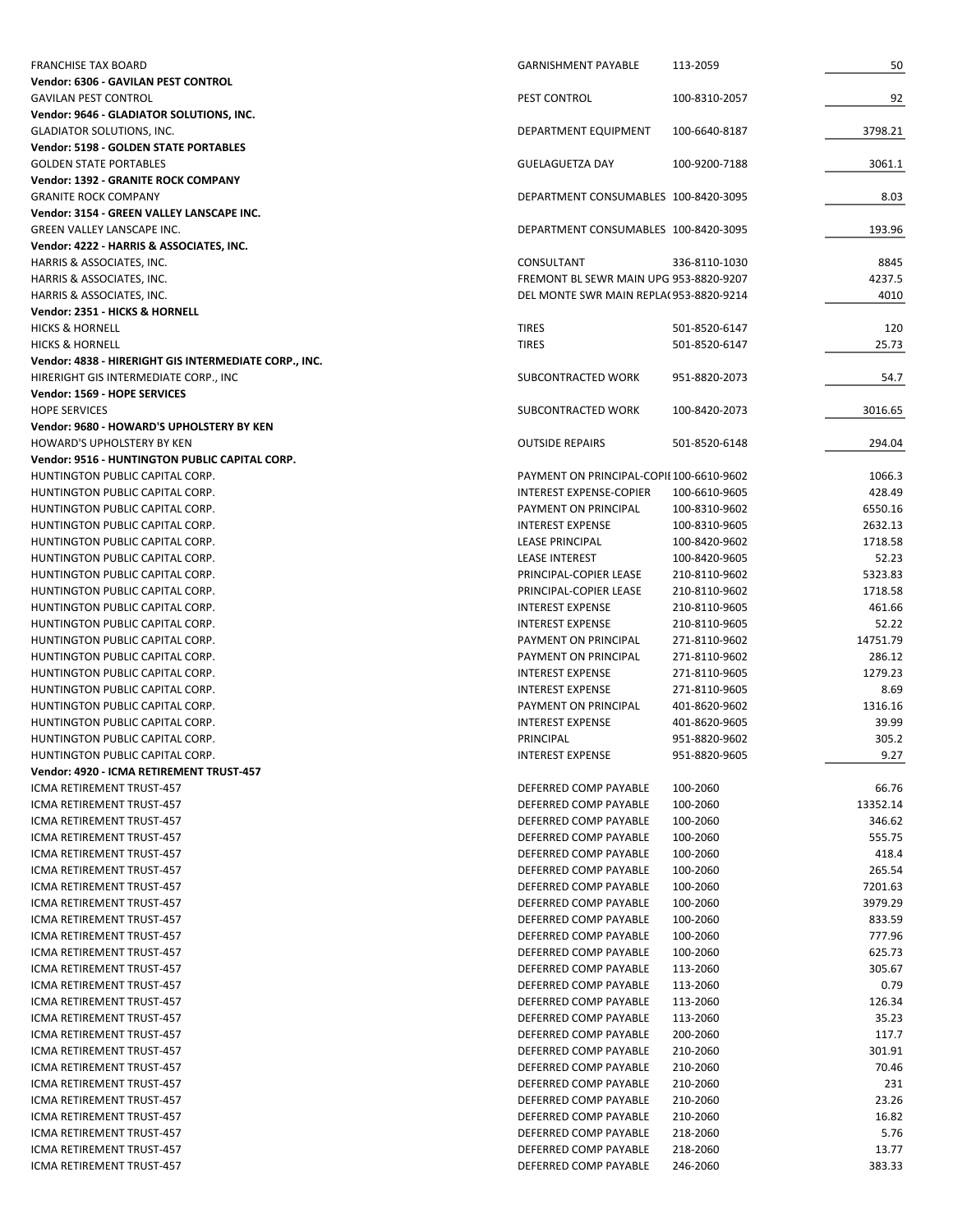| ICMA RETIREMENT TRUST-457                                   | DEFERRED COMP PAYABLE                  | 271-2060      | 134.4     |
|-------------------------------------------------------------|----------------------------------------|---------------|-----------|
| ICMA RETIREMENT TRUST-457                                   | DEFERRED COMP PAYABLE                  | 271-2060      | 35.23     |
| ICMA RETIREMENT TRUST-457                                   | DEFERRED COMP PAYABLE                  | 271-2060      | 233.77    |
| ICMA RETIREMENT TRUST-457                                   | DEFERRED COMP PAYABLE                  | 401-2060      | 17.62     |
| ICMA RETIREMENT TRUST-457                                   | DEFERRED COMP PAYABLE                  | 401-2060      | 388.75    |
|                                                             |                                        |               |           |
| ICMA RETIREMENT TRUST-457                                   | DEFERRED COMP PAYABLE                  | 401-2060      | 33.27     |
| ICMA RETIREMENT TRUST-457                                   | DEFERRED COMP PAYABLE                  | 401-2060      | 42.6      |
| ICMA RETIREMENT TRUST-457                                   | DEFERRED COMP PAYABLE                  | 401-2060      | 66.47     |
| ICMA RETIREMENT TRUST-457                                   | DEFERRED COMP PAYABLE                  | 501-2060      | 35.23     |
| ICMA RETIREMENT TRUST-457                                   | DEFERRED COMP PAYABLE                  | 501-2060      | 242.08    |
| ICMA RETIREMENT TRUST-457                                   | DEFERRED COMP PAYABLE                  | 501-2060      | 115.51    |
| ICMA RETIREMENT TRUST-457                                   | DEFERRED COMP PAYABLE                  | 503-2060      | 912.5     |
| ICMA RETIREMENT TRUST-457                                   | DEFERRED COMP PAYABLE                  | 951-2060      | 373.22    |
| ICMA RETIREMENT TRUST-457                                   |                                        |               | 35.19     |
|                                                             | DEFERRED COMP PAYABLE                  | 951-2060      |           |
| ICMA RETIREMENT TRUST-457                                   | DEFERRED COMP PAYABLE                  | 951-2060      | 288.66    |
| ICMA RETIREMENT TRUST-457                                   | DEFERRED COMP PAYABLE                  | 953-2060      | 7.44      |
| ICMA RETIREMENT TRUST-457                                   | DEFERRED COMP PAYABLE                  | 971-2060      | 3.46      |
| Vendor: 5266 - INTL ASSOC OF FIREFIGHTER                    |                                        |               |           |
| INTL ASSOC OF FIREFIGHTER                                   | MISC PAYROLL PAYABLES                  | 100-2062      | 1200      |
| INTL ASSOC OF FIREFIGHTER                                   | MISC PAYROLL PAYABLES                  | 100-2062      | 1197.69   |
| INTL ASSOC OF FIREFIGHTER                                   | MISC PAYROLL PAYABLES                  | 218-2062      | 2.31      |
| Vendor: 9679 - IPMA-HR                                      |                                        |               |           |
|                                                             |                                        |               |           |
| <b>IPMA-HR</b>                                              | DUES AND MEMBERSHIPS                   | 100-2031-4122 | 156       |
| Vendor: 8332 - IVY SIMPSON                                  |                                        |               |           |
| <b>IVY SIMPSON</b>                                          | SUBCONTRACTED WORK                     | 100-8310-2073 | 223       |
| Vendor: 8508 - JON-DON                                      |                                        |               |           |
| JON-DON                                                     | JANITORIAL SUPPLIES                    | 100-8310-3093 | 253.76    |
| Vendor: 9460 - K.J. WOODS CONSTRUCTION INC.                 |                                        |               |           |
| K.J. WOODS CONSTRUCTION INC.                                | DEL MONTE SWR MAIN REPLA(953-8820-9214 |               | 130873.36 |
| Vendor: 8479 - KIMLEY-HORN AND ASSOCIATES, INC.             |                                        |               |           |
|                                                             |                                        |               |           |
| KIMLEY-HORN AND ASSOCIATES, INC.                            | INTERSECTION PLANNING                  | 210-8210-2083 | 16132.9   |
| Vendor: 5462 - LABORERS NATIONAL PENSION                    |                                        |               |           |
| LABORERS NATIONAL PENSION                                   | LIUNA PENSION PAYABLE                  | 100-2064      | 1334.68   |
| <b>LABORERS NATIONAL PENSION</b>                            | LIUNA PENSION PAYABLE                  | 100-2064      | 1584.55   |
| LABORERS NATIONAL PENSION                                   | LIUNA PENSION PAYABLE                  | 103-2064      | 79.47     |
| LABORERS NATIONAL PENSION                                   | LIUNA PENSION PAYABLE                  | 103-2064      | 6.56      |
| LABORERS NATIONAL PENSION                                   | LIUNA PENSION PAYABLE                  | 113-2064      | 20.76     |
| <b>LABORERS NATIONAL PENSION</b>                            | LIUNA PENSION PAYABLE                  | 210-2064      | 107.94    |
| LABORERS NATIONAL PENSION                                   | LIUNA PENSION PAYABLE                  | 210-2064      | 371.74    |
|                                                             |                                        |               |           |
| <b>LABORERS NATIONAL PENSION</b>                            | LIUNA PENSION PAYABLE                  | 271-2064      | 404.55    |
| <b>LABORERS NATIONAL PENSION</b>                            | LIUNA PENSION PAYABLE                  | 271-2064      | 402.81    |
| LABORERS NATIONAL PENSION                                   | LIUNA PENSION PAYABLE                  | 401-2064      | 685.72    |
| LABORERS NATIONAL PENSION                                   | LIUNA PENSION PAYABLE                  | 401-2064      | 370.34    |
| LABORERS NATIONAL PENSION                                   | LIUNA PENSION PAYABLE                  | 501-2064      | 288       |
| LABORERS NATIONAL PENSION                                   | LIUNA PENSION PAYABLE                  | 501-2064      | 288       |
| LABORERS NATIONAL PENSION                                   | LIUNA PENSION PAYABLE                  | 501-2064      | 288       |
| LABORERS NATIONAL PENSION                                   | LIUNA PENSION PAYABLE                  | 951-2064      | 390.88    |
| LABORERS NATIONAL PENSION                                   |                                        |               |           |
|                                                             |                                        |               |           |
|                                                             | LIUNA PENSION PAYABLE                  | 951-2064      | 288       |
| Vendor: 6835 - LANGUAGE TESTING INTL., INC                  |                                        |               |           |
| LANGUAGE TESTING INTL., INC                                 | PERSONNEL RECRUITMENT                  | 100-2031-2064 | 187       |
| Vendor: 9650 - M.G. WEST COMPANY                            |                                        |               |           |
| M.G. WEST COMPANY                                           | DEPARTMENT EQUIPMENT                   | 100-7110-8187 | 10078.31  |
| Vendor: 9532 - MANGOLD PROPERTY MANAGEMENT, INC.            |                                        |               |           |
|                                                             |                                        |               |           |
| MANGOLD PROPERTY MANAGEMENT, INC                            | RENTAL ASSISTANCE PRGM                 | 100-7410-4202 | 3138.75   |
| MANGOLD PROPERTY MANAGEMENT, INC                            | RENTAL ASSISTANCE PRGM                 | 100-7410-4202 | 2790      |
| MANGOLD PROPERTY MANAGEMENT, INC                            | RENTAL ASSISTANCE PRGM                 | 100-7410-4202 | 8500      |
| MANGOLD PROPERTY MANAGEMENT, INC                            | RENTAL ASSISTANCE PRGM                 | 100-7410-4202 | 5100      |
| Vendor: 9313 - MANUEL L. LOPEZ & LINDA L. LOPEZ             |                                        |               |           |
| MANUEL L. LOPEZ & LINDA L. LOPEZ                            | PERSONNEL RECRUITMENT                  | 100-2031-2064 | 315       |
| Vendor: 6379 - MARINA COAST WATER DISTRICT                  |                                        |               |           |
| MARINA COAST WATER DISTRICT                                 | SUBCONTRACTED WORK - CV R100-8110-2073 |               | 210.39    |
| MARINA COAST WATER DISTRICT                                 | <b>WATER</b>                           | 100-8310-5133 | 516       |
|                                                             |                                        |               |           |
| MARINA COAST WATER DISTRICT                                 | <b>WATER</b>                           | 100-8440-5133 | 5516.89   |
| MARINA COAST WATER DISTRICT                                 | WATER                                  | 210-8420-5133 | 1581.32   |
| Vendor: 2102 - MARTIN'S IRRIGATION SUPPLY, INC.             |                                        |               |           |
| MARTIN'S IRRIGATION SUPPLY, INC.                            | DEPARTMENT CONSUMABLES 100-8420-3095   |               | 140.93    |
| Vendor: 2236 - MBS BUSINESS SYSTEMS<br>MBS BUSINESS SYSTEMS | <b>COPIER SERVICES</b>                 | 100-9200-2044 | 24.39     |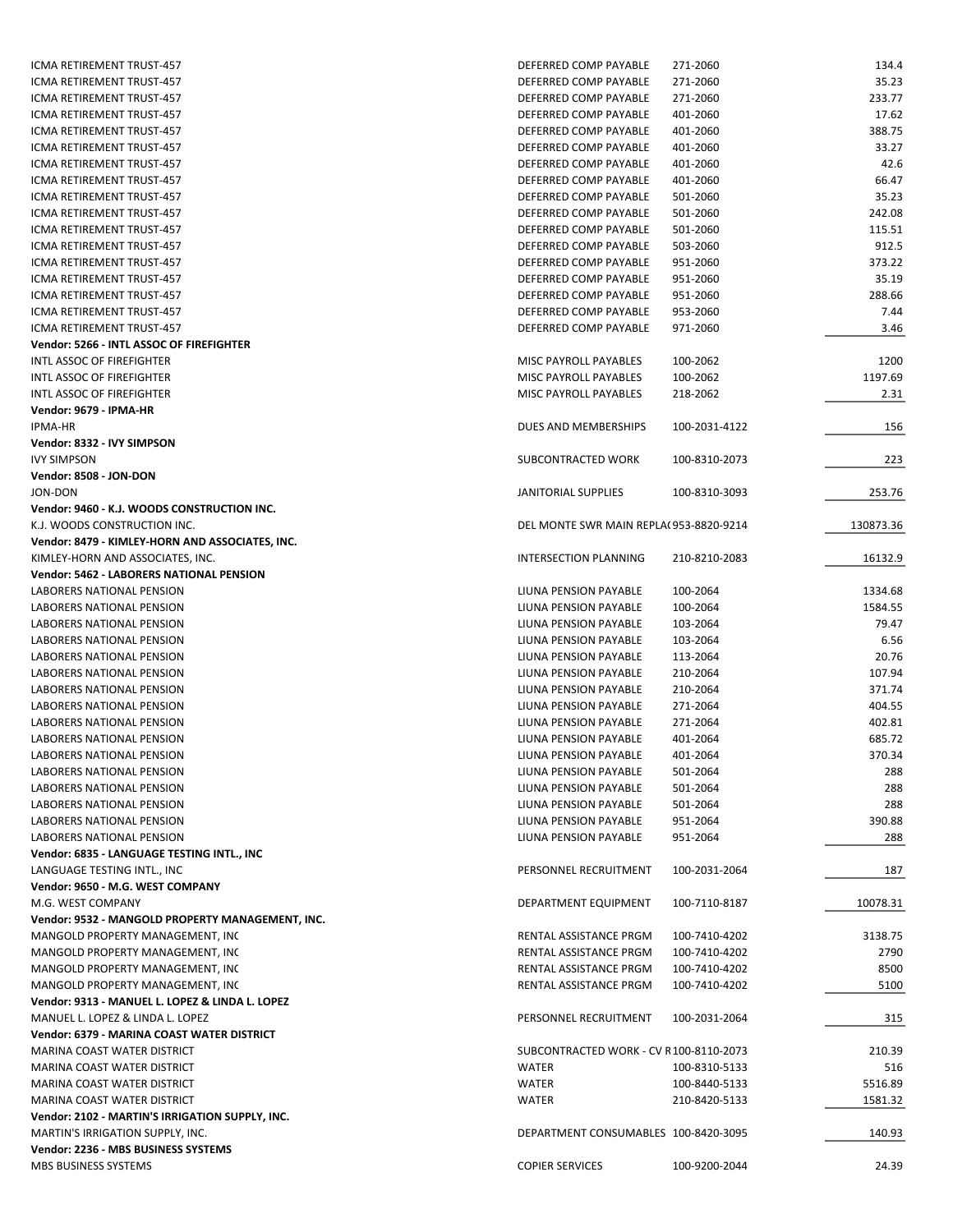| MBS BUSINESS SYSTEMS                                      | <b>COPIER SERVICES</b>                    | 100-9200-2044 | 383.43   |
|-----------------------------------------------------------|-------------------------------------------|---------------|----------|
| Vendor: 7576 - MELVIN THOMAS MASON                        |                                           |               |          |
| <b>MELVIN THOMAS MASON</b>                                | TEMPORARY CONTRACT SERVI(100-9100-2043    |               | 400      |
| Vendor: 7892 - MICHAEL BAKER INTERNATIONAL                |                                           |               |          |
| MICHAEL BAKER INTERNATIONAL                               | CONSULTANT                                | 200-5410-1030 | 770      |
| Vendor: 0759 - MILESTONE COMMUNICATIONS INC.              |                                           |               |          |
| MILESTONE COMMUNICATIONS INC.                             | PUBLISHING & LEGAL ADVERTI! 100-2021-2063 |               | 812      |
| MILESTONE COMMUNICATIONS INC.                             | OUTSIDE PRINTING SERVICE 100-8910-2053    |               | 85.05    |
| MILESTONE COMMUNICATIONS INC.                             | CIP - PAVEMENT MANAGEMEN 212-8990-9600    |               | 85.05    |
| Vendor: 2184 - MISSION LINEN SUPPLY                       |                                           |               |          |
| <b>MISSION LINEN SUPPLY</b>                               | UNIFORM SERVICE/LAUNDRY 100-6640-2049     |               | 85.76    |
| Vendor: 2186 - MISSION UNIFORM SERVICE                    |                                           |               |          |
| <b>MISSION UNIFORM SERVICE</b>                            | UNIFORM SERVICE/LAUNDRY 100-6640-2049     |               | 37.59    |
| <b>MISSION UNIFORM SERVICE</b>                            | UNIFORM SERVICE / LAUNDRY 100-8310-2049   |               | 57.84    |
| <b>MISSION UNIFORM SERVICE</b>                            | UNIFORM SERVICE/LAUNDRY 100-8410-2049     |               | 18.51    |
| <b>MISSION UNIFORM SERVICE</b>                            | UNIFORM SERVICE/LAUNDRY 100-8420-2049     |               | 57.84    |
| <b>MISSION UNIFORM SERVICE</b>                            | UNIFORM SERVICE / LAUNDRY 100-8440-2049   |               | 34.69    |
| <b>MISSION UNIFORM SERVICE</b>                            | UNIFORM SERVICE / LAUNDRY 100-8450-2049   |               | 18.51    |
| <b>MISSION UNIFORM SERVICE</b>                            | UNIFORM SERVICE/LAUNDRY 100-9105-2049     |               | 121.93   |
| <b>MISSION UNIFORM SERVICE</b>                            | UNIFORM SERVICE/LAUNDRY 100-9105-2049     |               | 153.91   |
| <b>MISSION UNIFORM SERVICE</b>                            | UNIFORM SERVICE / LAUNDRY 113-8730-2049   |               | 104.59   |
| <b>MISSION UNIFORM SERVICE</b>                            | UNIFORM SERVICE/LAUNDRY 210-8110-2049     |               | 46.26    |
| <b>MISSION UNIFORM SERVICE</b>                            | UNIFORM SERVICE/LAUNDRY 210-8420-2049     |               | 11.58    |
| <b>MISSION UNIFORM SERVICE</b>                            | UNIFORM SERVICE/LAUNDRY 271-8110-2049     |               | 46.26    |
| <b>MISSION UNIFORM SERVICE</b>                            | UNIFORM SERVICE/LAUNDRY 401-8620-2049     |               | 46.26    |
| <b>MISSION UNIFORM SERVICE</b>                            | UNIFORM SERVICE/LAUNDRY 501-8520-2049     |               | 46.31    |
| <b>MISSION UNIFORM SERVICE</b>                            | UNIFORM SERVICE/LAUNDRY 501-8520-2049     |               | 38.56    |
| <b>MISSION UNIFORM SERVICE</b>                            | UNIFORM SERVICE / LAUNDRY 951-8820-2049   |               | 46.3     |
| Vendor: 0144 - MOLINARI SUPPLY, INC.                      |                                           |               |          |
| MOLINARI SUPPLY, INC.                                     | DEPARTMENT CONSUMABLES 100-8420-3095      |               | 52.39    |
| MOLINARI SUPPLY, INC.                                     | DEPARTMENT CONSUMABLES 100-8420-3095      |               | 52.39    |
| Vendor: 7505 - MONTEREY BAY ANALYTICAL SVCS.              |                                           |               |          |
| MONTEREY BAY ANALYTICAL SVCS.                             | <b>WATER SAMPLING</b>                     | 401-8620-2072 | 78       |
| Vendor: 9527 - MONTEREY BAY MILITARY HOUSING LLC          |                                           |               |          |
| MONTEREY BAY MILITARY HOUSING LLC                         | RENTAL ASSISTANCE PRGM                    | 100-7410-4202 | 7914.75  |
| MONTEREY BAY MILITARY HOUSING LLC                         | RENTAL ASSISTANCE PRGM                    | 100-7410-4202 | 5190     |
| MONTEREY BAY MILITARY HOUSING LLC                         | RENTAL ASSISTANCE PRGM                    | 100-7410-4202 | 3032.75  |
| <b>MONTEREY BAY MILITARY HOUSING LLC</b>                  | RENTAL ASSISTANCE PRGM                    | 100-7410-4202 | 4390     |
| MONTEREY BAY MILITARY HOUSING LLC                         | RENTAL ASSISTANCE PRGM                    | 100-7410-4202 | 6875.75  |
| MONTEREY BAY MILITARY HOUSING LLC                         | RENTAL ASSISTANCE PRGM                    | 100-7410-4202 | 5590     |
| Vendor: 2205 - MONTEREY CO. CONVENTION & VISITOR'S BUREAU |                                           |               |          |
| MONTEREY CO. CONVENTION & VISITOR'S                       | TID ASSESSMENT                            | 100-2010      | 21260.25 |
| Vendor: 9145 - MONTEREY CONDORS CLUB                      |                                           |               |          |
| <b>MONTEREY CONDORS CLUB</b>                              | <b>MAYOR'S YOUTH PROGRAM</b>              | 601-2106      | 3000     |
| Vendor: 8464 - MONTEREY COUNTY ENVIRONMENTAL HEALTH       |                                           |               |          |
| MONTEREY COUNTY ENVIRONMENTAL HE                          | SUBCONTRACTED WORK                        | 333-8910-2073 | 1167.53  |
| Vendor: 2338 - MONTEREY PENINSULA WATER MGMT DISTRICT     |                                           |               |          |
| <b>MONTEREY PENINSULA WATER MGMT DI!</b>                  | A/P MPWMD SURCHARGE                       | 401-2002      | 6886.34  |
| Vendor: 4670 - OFFICE OF THE COUNTY COUNSEL               |                                           |               |          |
| OFFICE OF THE COUNTY COUNSEL                              | <b>LEGAL SERVICES</b>                     | 951-8810-1022 | 396      |
| Vendor: 2652 - PACIFIC GAS & ELECTRIC                     |                                           |               |          |
| PACIFIC GAS & ELECTRIC                                    | <b>GAS &amp; ELECTRIC</b>                 | 100-8310-5131 | 1372.83  |
| PACIFIC GAS & ELECTRIC                                    | <b>GAS &amp; ELECTRIC</b>                 | 100-8310-5131 | 1217.89  |
| PACIFIC GAS & ELECTRIC                                    | <b>GAS &amp; ELECTRIC</b>                 | 100-8310-5131 | 3316.68  |
| PACIFIC GAS & ELECTRIC                                    | <b>GAS &amp; ELECTRIC</b>                 | 100-8310-5131 | 198.34   |
| PACIFIC GAS & ELECTRIC                                    | <b>GAS &amp; ELECTRIC</b>                 | 100-8310-5131 | 7273.82  |
| PACIFIC GAS & ELECTRIC                                    | <b>GAS &amp; ELECTRIC</b>                 | 100-8310-5131 | 2958.51  |
| PACIFIC GAS & ELECTRIC                                    | <b>GAS &amp; ELECTRIC</b>                 | 100-8310-5131 | 479.32   |
| PACIFIC GAS & ELECTRIC                                    | <b>GAS &amp; ELECTRIC</b>                 | 100-8310-5131 | 1131.01  |
| PACIFIC GAS & ELECTRIC                                    | <b>GAS &amp; ELECTRIC</b>                 | 100-8310-5131 | 76.98    |
| PACIFIC GAS & ELECTRIC                                    | <b>GAS &amp; ELECTRIC</b>                 | 100-8310-5131 | 3568.97  |
| PACIFIC GAS & ELECTRIC                                    | GAS & ELECTRIC                            | 100-8420-5131 | 354.67   |
| PACIFIC GAS & ELECTRIC                                    | <b>GAS &amp; ELECTRIC</b>                 | 100-8420-5131 | 585.74   |
| PACIFIC GAS & ELECTRIC                                    | LOAN PAYMENT                              | 100-8420-9616 | 773.17   |
| PACIFIC GAS & ELECTRIC                                    | <b>LOAN PAYMENT</b>                       |               | 235.31   |
| PACIFIC GAS & ELECTRIC                                    | <b>GAS &amp; ELECTRIC</b>                 | 100-8420-9616 | 20.99    |
|                                                           | <b>GAS &amp; ELECTRIC</b>                 | 210-8110-5131 | 6.38     |
| PACIFIC GAS & ELECTRIC                                    |                                           | 210-8110-5131 |          |
| PACIFIC GAS & ELECTRIC                                    | STREET LIGHTINGS                          | 210-8210-2059 | 11918.49 |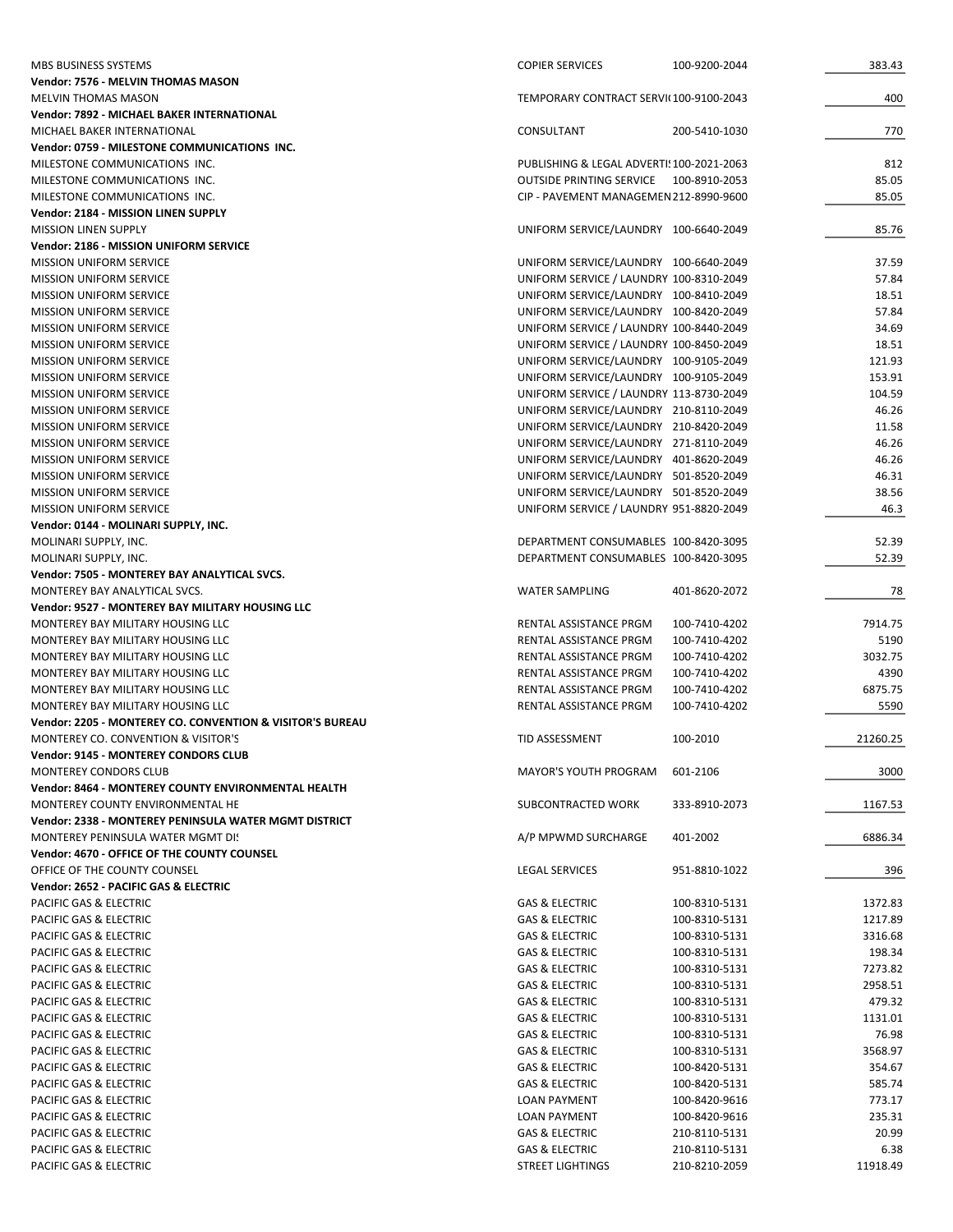| PACIFIC GAS & ELECTRIC                                  | <b>STREET LIGHTINGS</b>              | 210-8210-2059 | 3538.22  |
|---------------------------------------------------------|--------------------------------------|---------------|----------|
| PACIFIC GAS & ELECTRIC                                  | <b>GAS &amp; ELECTRIC</b>            | 210-8420-5131 | 44.44    |
| PACIFIC GAS & ELECTRIC                                  | <b>GAS &amp; ELECTRIC</b>            | 210-8420-5131 | 19.52    |
| PACIFIC GAS & ELECTRIC                                  | <b>GAS &amp; ELECTRIC</b>            | 401-8620-5131 | 4010.87  |
| PACIFIC GAS & ELECTRIC                                  | <b>GAS &amp; ELECTRIC</b>            | 401-8620-5131 | 1460.3   |
| PACIFIC GAS & ELECTRIC                                  | <b>GAS &amp; ELECTRIC</b>            | 501-8510-5131 | 57.76    |
| PACIFIC GAS & ELECTRIC                                  | <b>GAS &amp; ELECTRIC</b>            | 501-8510-5131 | 134.77   |
| Vendor: 9660 - PARISI TRANSPORTATION CONSULTING INC.    |                                      |               |          |
| PARISI TRANSPORTATION CONSULTING IN                     | <b>CIP - SPEED SURVEY</b>            | 212-8980-9600 | 5530     |
| PARISI TRANSPORTATION CONSULTING IN                     | CIP - SPEED SURVEY                   | 212-8980-9600 | 5260     |
| PARISI TRANSPORTATION CONSULTING IN                     | <b>CIP - SPEED SURVEY</b>            | 212-8980-9600 | 11566.25 |
| Vendor: 2746 - PENINSULA POOL SERVICE & SUPPLY INC.     |                                      |               |          |
| PENINSULA POOL SERVICE & SUPPLY INC.                    | DEPARTMENT CONSUMABLES 401-8620-3095 |               | 80.25    |
| Vendor: 2752 - PENINSULA WELDING & MEDICAL SUPPLY, INC. |                                      |               |          |
| PENINSULA WELDING & MEDICAL SUPPLY,                     | <b>CSA 74 PURCHASES</b>              | 100-6640-3096 | 25.8     |
| Vendor: 9676 - PFL TECH, INC.                           |                                      |               |          |
| PFL TECH, INC.                                          | <b>CV3 ALL PROGRAMS</b>              | 200-5410-7180 | 5184.16  |
| Vendor: 5705 - PUBLIC AGENCY RETIREMENT SERVICES        |                                      |               |          |
| PUBLIC AGENCY RETIREMENT SERVICES                       | BENEFITS ADMINISTRATION              | 100-5110-1015 | 750      |
| PUBLIC AGENCY RETIREMENT SERVICES                       | <b>BENEFITS ADMINISTRATION</b>       | 100-5110-1015 | 402.31   |
| Vendor: 2877 - PUBLIC EMPLOYEES' RETIREMENT SYSTEM      |                                      |               |          |
| PUBLIC EMPLOYEES' RETIREMENT SYSTEM                     | <b>PERS PAYABLE</b>                  | 100-2056      | $-52.42$ |
| PUBLIC EMPLOYEES' RETIREMENT SYSTEM                     | <b>PERS PAYABLE</b>                  | 100-2056      | 12275.42 |
| PUBLIC EMPLOYEES' RETIREMENT SYSTEM                     | <b>PERS PAYABLE</b>                  | 100-2056      | 13755.06 |
| PUBLIC EMPLOYEES' RETIREMENT SYSTEM                     | <b>PERS PAYABLE</b>                  | 100-2056      | 14566.94 |
| PUBLIC EMPLOYEES' RETIREMENT SYSTEM                     | PERS PAYABLE                         | 100-2056      | 9551.47  |
| PUBLIC EMPLOYEES' RETIREMENT SYSTEM                     | <b>PERS PAYABLE</b>                  | 100-2056      | 1601.09  |
| PUBLIC EMPLOYEES' RETIREMENT SYSTEM                     | PERS PAYABLE                         | 100-2056      | 4406.03  |
| PUBLIC EMPLOYEES' RETIREMENT SYSTEM                     | <b>PERS PAYABLE</b>                  | 100-2056      | 8440.53  |
| PUBLIC EMPLOYEES' RETIREMENT SYSTEM                     | <b>PERS PAYABLE</b>                  | 100-2056      | 9138.78  |
| PUBLIC EMPLOYEES' RETIREMENT SYSTEM                     | <b>PERS PAYABLE</b>                  | 100-2056      | 1633.34  |
| PUBLIC EMPLOYEES' RETIREMENT SYSTEM                     | PERS PAYABLE                         | 100-2056      | 1030.91  |
| PUBLIC EMPLOYEES' RETIREMENT SYSTEM                     | PERS PAYABLE                         | 100-2056      | 1041.22  |
| PUBLIC EMPLOYEES' RETIREMENT SYSTEM                     | <b>PERS PAYABLE</b>                  | 100-2056      | 1057.41  |
| PUBLIC EMPLOYEES' RETIREMENT SYSTEM                     | PERS PAYABLE                         | 100-2056      | 1067.98  |
| PUBLIC EMPLOYEES' RETIREMENT SYSTEM                     | PERS PAYABLE                         | 100-2056      | 1261.66  |
| PUBLIC EMPLOYEES' RETIREMENT SYSTEM                     | PERS PAYABLE                         | 100-2056      | 2552.99  |
| PUBLIC EMPLOYEES' RETIREMENT SYSTEM                     | PERS PAYABLE                         | 100-2056      | 2661.67  |
| PUBLIC EMPLOYEES' RETIREMENT SYSTEM                     | PERS PAYABLE                         | 100-2056      | 4204     |
| PUBLIC EMPLOYEES' RETIREMENT SYSTEM                     | <b>PERS PAYABLE</b>                  | 100-2056      | 6145.23  |
| PUBLIC EMPLOYEES' RETIREMENT SYSTEM                     | PERS PAYABLE                         | 100-2056      | 7021.04  |
| PUBLIC EMPLOYEES' RETIREMENT SYSTEM                     | PERS PAYABLE                         | 100-2056      | 7771.86  |
| PUBLIC EMPLOYEES' RETIREMENT SYSTEM                     | PERS PAYABLE                         | 100-2056      | 7894.77  |
| PUBLIC EMPLOYEES' RETIREMENT SYSTEM                     | PERS PAYABLE                         | 100-2056      | 1582.6   |
| PUBLIC EMPLOYEES' RETIREMENT SYSTEM                     | PERS PAYABLE                         | 100-2056      | 768.93   |
| PUBLIC EMPLOYEES' RETIREMENT SYSTEM                     | PERS PAYABLE                         | 100-2056      | 120.53   |
| PUBLIC EMPLOYEES' RETIREMENT SYSTEM                     | <b>PERS PAYABLE</b>                  | 100-2056      | 70.36    |
| PUBLIC EMPLOYEES' RETIREMENT SYSTEM                     | PERS PAYABLE                         | 113-2056      | 821.61   |
| PUBLIC EMPLOYEES' RETIREMENT SYSTEM                     | PERS PAYABLE                         | 113-2056      | 923.86   |
| PUBLIC EMPLOYEES' RETIREMENT SYSTEM                     | <b>PERS PAYABLE</b>                  | 113-2056      | 60.04    |
| PUBLIC EMPLOYEES' RETIREMENT SYSTEM                     | PERS PAYABLE                         | 113-2056      | 38.63    |
| PUBLIC EMPLOYEES' RETIREMENT SYSTEM                     | <b>PERS PAYABLE</b>                  | 113-2056      | 3.73     |
| PUBLIC EMPLOYEES' RETIREMENT SYSTEM                     | <b>PERS PAYABLE</b>                  | 200-2056      | 103.48   |
| PUBLIC EMPLOYEES' RETIREMENT SYSTEM                     | PERS PAYABLE                         | 200-2056      | 0.37     |
| PUBLIC EMPLOYEES' RETIREMENT SYSTEM                     | PERS PAYABLE                         | 200-2056      | 116.36   |
| PUBLIC EMPLOYEES' RETIREMENT SYSTEM                     | PERS PAYABLE                         | 210-2056      | 651.02   |
| PUBLIC EMPLOYEES' RETIREMENT SYSTEM                     | PERS PAYABLE                         | 210-2056      | 74.05    |
| PUBLIC EMPLOYEES' RETIREMENT SYSTEM                     | PERS PAYABLE                         | 210-2056      | 3.82     |
|                                                         |                                      |               |          |
| PUBLIC EMPLOYEES' RETIREMENT SYSTEM                     | PERS PAYABLE                         | 210-2056      | 83.27    |
| PUBLIC EMPLOYEES' RETIREMENT SYSTEM                     | PERS PAYABLE                         | 210-2056      | 1011.95  |
| PUBLIC EMPLOYEES' RETIREMENT SYSTEM                     | PERS PAYABLE                         | 246-2056      | 0.93     |
| PUBLIC EMPLOYEES' RETIREMENT SYSTEM                     | PERS PAYABLE                         | 246-2056      | 302.18   |
| PUBLIC EMPLOYEES' RETIREMENT SYSTEM                     | PERS PAYABLE                         | 246-2056      | 339.78   |
| PUBLIC EMPLOYEES' RETIREMENT SYSTEM                     | PERS PAYABLE                         | 271-2056      | 181.01   |
| PUBLIC EMPLOYEES' RETIREMENT SYSTEM                     | PERS PAYABLE                         | 271-2056      | 2.15     |
| PUBLIC EMPLOYEES' RETIREMENT SYSTEM                     | PERS PAYABLE                         | 271-2056      | 308.81   |
| PUBLIC EMPLOYEES' RETIREMENT SYSTEM                     | PERS PAYABLE                         | 271-2056      | 160.97   |
| PUBLIC EMPLOYEES' RETIREMENT SYSTEM                     | PERS PAYABLE                         | 271-2056      | 479.98   |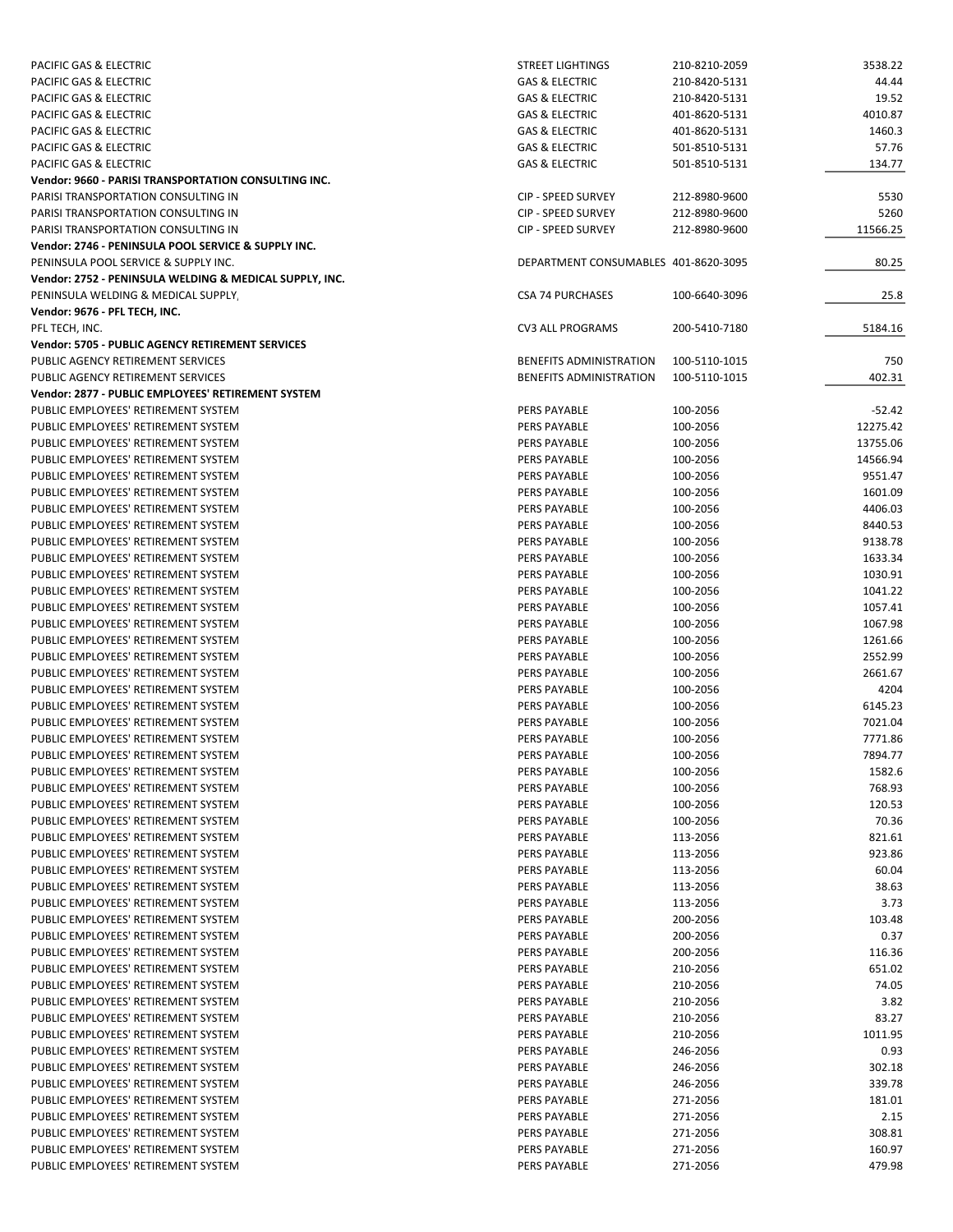| PUBLIC EMPLOYEES' RETIREMENT SYSTEM                               | PERS PAYABLE                           | 335-2056      | 0.93     |
|-------------------------------------------------------------------|----------------------------------------|---------------|----------|
| PUBLIC EMPLOYEES' RETIREMENT SYSTEM                               | PERS PAYABLE                           | 335-2056      | 113.58   |
| PUBLIC EMPLOYEES' RETIREMENT SYSTEM                               | PERS PAYABLE                           | 335-2056      | 101.01   |
| PUBLIC EMPLOYEES' RETIREMENT SYSTEM                               | PERS PAYABLE                           | 401-2056      | 14.76    |
| PUBLIC EMPLOYEES' RETIREMENT SYSTEM                               | PERS PAYABLE                           | 401-2056      | 13.13    |
| PUBLIC EMPLOYEES' RETIREMENT SYSTEM                               | PERS PAYABLE                           | 401-2056      | 2.4      |
|                                                                   |                                        |               |          |
| PUBLIC EMPLOYEES' RETIREMENT SYSTEM                               | PERS PAYABLE                           | 401-2056      | 933.9    |
| PUBLIC EMPLOYEES' RETIREMENT SYSTEM                               | PERS PAYABLE                           | 401-2056      | 600.84   |
| PUBLIC EMPLOYEES' RETIREMENT SYSTEM                               | PERS PAYABLE                           | 501-2056      | 205.88   |
| PUBLIC EMPLOYEES' RETIREMENT SYSTEM                               | PERS PAYABLE                           | 501-2056      | 1.96     |
| PUBLIC EMPLOYEES' RETIREMENT SYSTEM                               | PERS PAYABLE                           | 501-2056      | 407.75   |
|                                                                   |                                        |               |          |
| PUBLIC EMPLOYEES' RETIREMENT SYSTEM                               | PERS PAYABLE                           | 501-2056      | 262.34   |
| PUBLIC EMPLOYEES' RETIREMENT SYSTEM                               | PERS PAYABLE                           | 501-2056      | 183.09   |
| PUBLIC EMPLOYEES' RETIREMENT SYSTEM                               | PERS PAYABLE                           | 503-2056      | 1.86     |
| PUBLIC EMPLOYEES' RETIREMENT SYSTEM                               | PERS PAYABLE                           | 503-2056      | 610.75   |
| PUBLIC EMPLOYEES' RETIREMENT SYSTEM                               | PERS PAYABLE                           | 503-2056      | 392.94   |
|                                                                   |                                        |               |          |
| PUBLIC EMPLOYEES' RETIREMENT SYSTEM                               | PERS PAYABLE                           | 503-2056      | 198.36   |
| PUBLIC EMPLOYEES' RETIREMENT SYSTEM                               | PERS PAYABLE                           | 503-2056      | 176.41   |
| PUBLIC EMPLOYEES' RETIREMENT SYSTEM                               | PERS PAYABLE                           | 951-2056      | 460.75   |
| PUBLIC EMPLOYEES' RETIREMENT SYSTEM                               | PERS PAYABLE                           | 951-2056      | 322.55   |
| PUBLIC EMPLOYEES' RETIREMENT SYSTEM                               | PERS PAYABLE                           | 951-2056      | 362.69   |
| PUBLIC EMPLOYEES' RETIREMENT SYSTEM                               | PERS PAYABLE                           | 951-2056      | 3.61     |
|                                                                   |                                        |               |          |
| PUBLIC EMPLOYEES' RETIREMENT SYSTEM                               | PERS PAYABLE                           | 951-2056      | 716.03   |
| Vendor: 5264 - RABOBANK, N.A.                                     |                                        |               |          |
| RABOBANK, N.A.                                                    | FEDERAL TAX PAYABLE                    | 100-2052      | 65109.58 |
| RABOBANK, N.A.                                                    | EE HEALTHCARE PAYABLE                  | 100-2057      | 16979.65 |
| RABOBANK, N.A.                                                    | <b>FEDERAL TAX PAYABLE</b>             | 113-2052      | 1046.02  |
|                                                                   |                                        |               |          |
| RABOBANK, N.A.                                                    | EE HEALTHCARE PAYABLE                  | 113-2057      | 386.68   |
| RABOBANK, N.A.                                                    | FEDERAL TAX PAYABLE                    | 200-2052      | 90.79    |
| RABOBANK, N.A.                                                    | EE HEALTHCARE PAYABLE                  | 200-2057      | 56.28    |
| RABOBANK, N.A.                                                    | FEDERAL TAX PAYABLE                    | 210-2052      | 522.34   |
| RABOBANK, N.A.                                                    | EE HEALTHCARE PAYABLE                  | 210-2057      | 151.16   |
|                                                                   |                                        |               |          |
| RABOBANK, N.A.                                                    | FEDERAL TAX PAYABLE                    | 218-2052      | 56.32    |
| RABOBANK, N.A.                                                    | EE HEALTHCARE PAYABLE                  | 218-2057      | 8.82     |
| RABOBANK, N.A.                                                    | EE HEALTHCARE PAYABLE                  | 231-2057      | 4.16     |
| RABOBANK, N.A.                                                    | FEDERAL TAX PAYABLE                    | 246-2052      | 428.34   |
| RABOBANK, N.A.                                                    | EE HEALTHCARE PAYABLE                  | 246-2057      | 132.16   |
| RABOBANK, N.A.                                                    | FEDERAL TAX PAYABLE                    | 271-2052      | 773.99   |
|                                                                   |                                        |               |          |
| RABOBANK, N.A.                                                    | EE HEALTHCARE PAYABLE                  | 271-2057      | 249.04   |
| RABOBANK, N.A.                                                    | FEDERAL TAX PAYABLE                    | 401-2052      | 908.44   |
| RABOBANK, N.A.                                                    | EE HEALTHCARE PAYABLE                  | 401-2057      | 276.32   |
| RABOBANK, N.A.                                                    | FEDERAL TAX PAYABLE                    | 501-2052      | 570.8    |
| RABOBANK, N.A.                                                    | EE HEALTHCARE PAYABLE                  | 501-2057      | 174.1    |
|                                                                   |                                        |               | 1237.68  |
| RABOBANK, N.A.                                                    | FEDERAL TAX PAYABLE                    | 503-2052      |          |
| RABOBANK, N.A.                                                    | EE HEALTHCARE PAYABLE                  | 503-2057      | 233.6    |
| RABOBANK, N.A.                                                    | FEDERAL TAX PAYABLE                    | 951-2052      | 1187.07  |
| RABOBANK, N.A.                                                    | EE HEALTHCARE PAYABLE                  | 951-2057      | 361.02   |
| RABOBANK, N.A.                                                    | <b>FEDERAL TAX PAYABLE</b>             | 953-2052      | 22.09    |
| RABOBANK, N.A.                                                    | EE HEALTHCARE PAYABLE                  | 953-2057      | 4.58     |
|                                                                   |                                        |               |          |
| RABOBANK, N.A.                                                    | FEDERAL TAX PAYABLE                    | 971-2052      | 7.19     |
| RABOBANK, N.A.                                                    | EE HEALTHCARE PAYABLE                  | 971-2057      | 2.12     |
| Vendor: 9474 - RITE-WAY COMPLIANCE GROUP LLC                      |                                        |               |          |
| RITE-WAY COMPLIANCE GROUP LLC                                     | <b>FOG PROGRAM</b>                     | 951-8820-8198 | 1644.75  |
| Vendor: 9670 - ROBERT HALF INTERNATIONAL INC.                     |                                        |               |          |
|                                                                   |                                        |               |          |
| ROBERT HALF INTERNATIONAL INC.                                    | TEMPORARY CONTRACT SERVI(100-5110-2043 |               | 1159.52  |
| ROBERT HALF INTERNATIONAL INC.                                    | TEMPORARY CONTRACT SERVI(100-5110-2043 |               | 1472.4   |
| Vendor: 9625 - RODOLFO MALDONADO                                  |                                        |               |          |
| RODOLFO MALDONADO                                                 | RENTAL ASSISTANCE PRGM                 | 100-7410-4202 | 3825     |
| RODOLFO MALDONADO                                                 | RENTAL ASSISTANCE PRGM                 | 100-7410-4202 | 3400     |
|                                                                   |                                        |               |          |
| Vendor: 9674 - SALLY ANN BARTON                                   |                                        |               |          |
| SALLY ANN BARTON                                                  | RENTAL ASSISTANCE PRGM                 | 100-7410-4202 | 1950     |
| Vendor: 3307 - SAME DAY SHRED                                     |                                        |               |          |
| SAME DAY SHRED                                                    | OTHER EXPENSE                          | 100-5110-2078 | 45       |
| SAME DAY SHRED                                                    | TEMPORARY CONTRACT SERVI(100-6610-2043 |               | 25       |
| Vendor: 9267 - SANFORD P. FERNANDEZ                               |                                        |               |          |
|                                                                   |                                        |               |          |
| SANFORD P. FERNANDEZ                                              | SENIOR ACTIVITIES                      | 251-9500-7125 | 200      |
| Vendor: 9104 - SCHAAF & WHEELER, CONSULTING CIVIL ENGINEERS, INC. |                                        |               |          |
| SCHAAF & WHEELER, CONSULTING CIVIL E                              | CONSULTANT                             | 100-8910-1030 | 675      |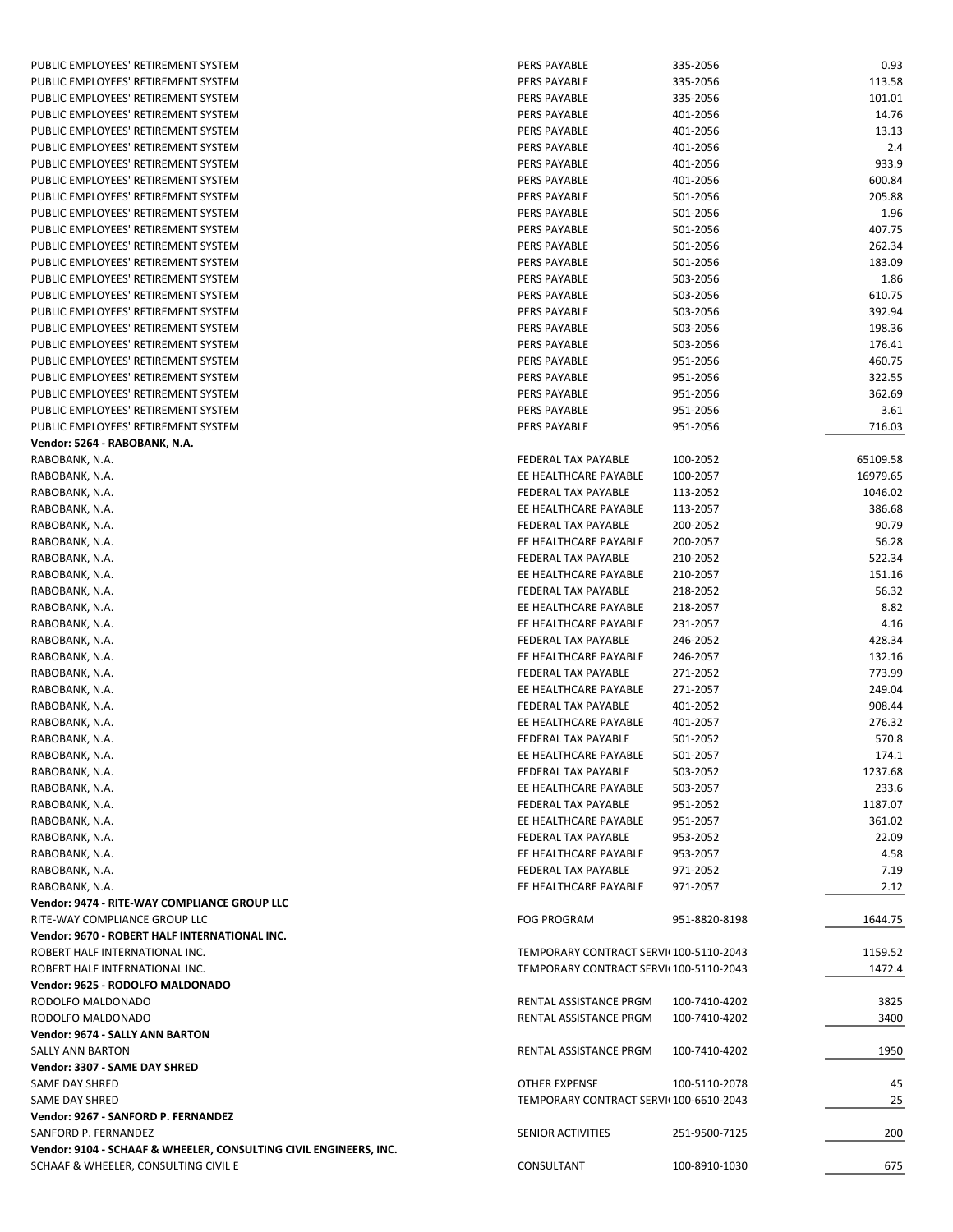| Vendor: 3134 - SEASIDE CHAMBER OF COMMERCE               |                                          |               |         |
|----------------------------------------------------------|------------------------------------------|---------------|---------|
| SEASIDE CHAMBER OF COMMERCE                              | DUES & MEMBERSHIP                        | 100-2010-4122 | 900     |
| Vendor: 3138 - SEASIDE EMPLOYEES ASSN                    |                                          |               |         |
| SEASIDE EMPLOYEES ASSN                                   | <b>MISC PAYROLL PAYABLES</b>             | 100-2062      | 100.75  |
| SEASIDE EMPLOYEES ASSN                                   | MISC PAYROLL PAYABLES                    | 100-2062      | 103.19  |
| SEASIDE EMPLOYEES ASSN                                   | <b>MISC PAYROLL PAYABLES</b>             | 113-2062      | 14.62   |
| SEASIDE EMPLOYEES ASSN                                   | MISC PAYROLL PAYABLES                    | 113-2062      | 15.34   |
| SEASIDE EMPLOYEES ASSN                                   | MISC PAYROLL PAYABLES                    | 210-2062      | 12.43   |
| SEASIDE EMPLOYEES ASSN                                   | MISC PAYROLL PAYABLES                    | 210-2062      | 9.92    |
| SEASIDE EMPLOYEES ASSN                                   | <b>MISC PAYROLL PAYABLES</b>             | 271-2062      | 7       |
| SEASIDE EMPLOYEES ASSN                                   | <b>MISC PAYROLL PAYABLES</b>             | 271-2062      | 13.23   |
| SEASIDE EMPLOYEES ASSN                                   | <b>MISC PAYROLL PAYABLES</b>             | 401-2062      | 11.98   |
|                                                          |                                          |               |         |
| SEASIDE EMPLOYEES ASSN                                   | MISC PAYROLL PAYABLES                    | 401-2062      | 11.61   |
| SEASIDE EMPLOYEES ASSN                                   | MISC PAYROLL PAYABLES                    | 501-2062      | 10      |
| SEASIDE EMPLOYEES ASSN                                   | MISC PAYROLL PAYABLES                    | 501-2062      | 9.16    |
| SEASIDE EMPLOYEES ASSN                                   | MISC PAYROLL PAYABLES                    | 951-2062      | 18.22   |
| SEASIDE EMPLOYEES ASSN                                   | MISC PAYROLL PAYABLES                    | 951-2062      | 17.38   |
| SEASIDE EMPLOYEES ASSN                                   | MISC PAYROLL PAYABLES                    | 971-2062      | 0.17    |
| Vendor: 9592 - SEASIDE HOUSING LP                        |                                          |               |         |
| SEASIDE HOUSING LP                                       | RENTAL ASSISTANCE PRGM                   | 100-7410-4202 | 3631.35 |
| <b>SEASIDE HOUSING LP</b>                                | RENTAL ASSISTANCE PRGM                   | 100-7410-4202 | 2886    |
| Vendor: 3153 - SEASIDE MANAGEMENT ASSN                   |                                          |               |         |
| SEASIDE MANAGEMENT ASSN                                  | MISC PAYROLL PAYABLES                    | 100-2062      | 10.16   |
| SEASIDE MANAGEMENT ASSN                                  | MISC PAYROLL PAYABLES                    | 100-2062      | 10.23   |
| SEASIDE MANAGEMENT ASSN                                  | MISC PAYROLL PAYABLES                    | 113-2062      | 0.5     |
| SEASIDE MANAGEMENT ASSN                                  | <b>MISC PAYROLL PAYABLES</b>             | 113-2062      | 0.5     |
| SEASIDE MANAGEMENT ASSN                                  | <b>MISC PAYROLL PAYABLES</b>             | 210-2062      | 1.08    |
| SEASIDE MANAGEMENT ASSN                                  | MISC PAYROLL PAYABLES                    | 210-2062      | 1.1     |
| SEASIDE MANAGEMENT ASSN                                  | MISC PAYROLL PAYABLES                    | 271-2062      | 0.5     |
| SEASIDE MANAGEMENT ASSN                                  | MISC PAYROLL PAYABLES                    | 271-2062      | 0.77    |
| SEASIDE MANAGEMENT ASSN                                  | MISC PAYROLL PAYABLES                    | 401-2062      | 0.8     |
| SEASIDE MANAGEMENT ASSN                                  | MISC PAYROLL PAYABLES                    | 401-2062      | 0.68    |
|                                                          |                                          |               |         |
| SEASIDE MANAGEMENT ASSN                                  | MISC PAYROLL PAYABLES                    | 501-2062      | 0.5     |
| SEASIDE MANAGEMENT ASSN                                  | MISC PAYROLL PAYABLES                    | 501-2062      | 0.5     |
| SEASIDE MANAGEMENT ASSN                                  | MISC PAYROLL PAYABLES                    | 951-2062      | 1.46    |
| SEASIDE MANAGEMENT ASSN                                  | MISC PAYROLL PAYABLES                    | 951-2062      | 1.07    |
| SEASIDE MANAGEMENT ASSN                                  | MISC PAYROLL PAYABLES                    | 953-2062      | 0.15    |
| Vendor: 5267 - SEASIDE POLICE                            |                                          |               |         |
| <b>SEASIDE POLICE</b>                                    | MISC PAYROLL PAYABLES                    | 100-2062      | 1839.2  |
| <b>SEASIDE POLICE</b>                                    | MISC PAYROLL PAYABLES                    | 100-2062      | 1839.2  |
| Vendor: 3162 - SEASIDE RAIDERS YOUTH FOOTBALL            |                                          |               |         |
| SEASIDE RAIDERS YOUTH FOOTBALL                           | <b>MAYOR'S YOUTH PROGRAM</b>             | 601-2106      | 3000    |
| SEASIDE RAIDERS YOUTH FOOTBALL                           | <b>MAYOR'S YOUTH PROGRAM</b>             | 601-2106      | 3000    |
| Vendor: 9675 - SEAVIEW AFFORDABLE COMMUNITIES, L.P.      |                                          |               |         |
| SEAVIEW AFFORDABLE COMMUNITIES, L.F                      | RENTAL ASSISTANCE PRGM                   | 100-7410-4202 | 3477    |
| SEAVIEW AFFORDABLE COMMUNITIES, L.F                      | <b>RENTAL ASSISTANCE PRGM</b>            | 100-7410-4202 | 2318    |
| Vendor: 9562 - SEDGWICK CMS, INC.                        |                                          |               |         |
| SEDGWICK CMS, INC.                                       | <b>TAIL CLAIMS</b>                       | 502-5120-2097 | 4250    |
| SEDGWICK CMS, INC.                                       | <b>TAIL CLAIMS</b>                       | 502-5120-2097 | 4250    |
| SEDGWICK CMS, INC.                                       | <b>TAIL CLAIMS</b>                       | 502-5120-2097 | 4250    |
| Vendor: 9368 - SHELISHA M. CLEMONS                       |                                          |               |         |
| SHELISHA M. CLEMONS                                      | <b>MAYOR'S YOUTH PROGRAM</b>             | 601-2106      | 3000    |
| Vendor: 5761 - SHERIFF OF MONTEREY CO. / LEVYING OFFICER |                                          |               |         |
| SHERIFF OF MONTEREY CO. / LEVYING OFI                    |                                          |               |         |
|                                                          | <b>GARNISHMENT PAYABLE</b>               | 100-2059      | 12.06   |
| SHERIFF OF MONTEREY CO. / LEVYING OFF                    | <b>GARNISHMENT PAYABLE</b>               | 100-2059      | 306.84  |
| SHERIFF OF MONTEREY CO. / LEVYING OFI                    | <b>GARNISHMENT PAYABLE</b>               | 210-2059      | 482.33  |
| SHERIFF OF MONTEREY CO. / LEVYING OFI                    | <b>GARNISHMENT PAYABLE</b>               | 210-2059      | 186.51  |
| Vendor: 4059 - SILKSCREEN EXPRESS                        |                                          |               |         |
| SILKSCREEN EXPRESS                                       | DEPARTMENT CONSUMABLES 100-9340-3095     |               | 206.36  |
| Vendor: 8273 - SMILE BUSINESS PRODUCTS, INC.             |                                          |               |         |
| SMILE BUSINESS PRODUCTS, INC.                            | <b>COPIER SERVICES</b>                   | 100-8910-2044 | 37.76   |
| SMILE BUSINESS PRODUCTS, INC.                            | <b>COPIER SERVICES</b>                   | 100-8910-2044 | 89.39   |
| Vendor: 9565 - SOLAR INTEGRATED FUND IV-A, LLC           |                                          |               |         |
| SOLAR INTEGRATED FUND IV-A, LLC                          | RENTAL PROPERTY EXP & MAIN 297-7993-9599 |               | 109.33  |
| Vendor: 7130 - SOUTH BAY REGIONAL PUBLIC SAFETY          |                                          |               |         |
| SOUTH BAY REGIONAL PUBLIC SAFETY                         | TRAINING & EDUCATION                     | 100-6110-1029 | 1135    |
| SOUTH BAY REGIONAL PUBLIC SAFETY                         | TRAINING & EDUCATIONS                    | 100-6120-1029 | 1135    |
| SOUTH BAY REGIONAL PUBLIC SAFETY                         | <b>TRAINING &amp; EDUCATIONS</b>         | 100-6120-1029 | 1135    |
|                                                          |                                          |               |         |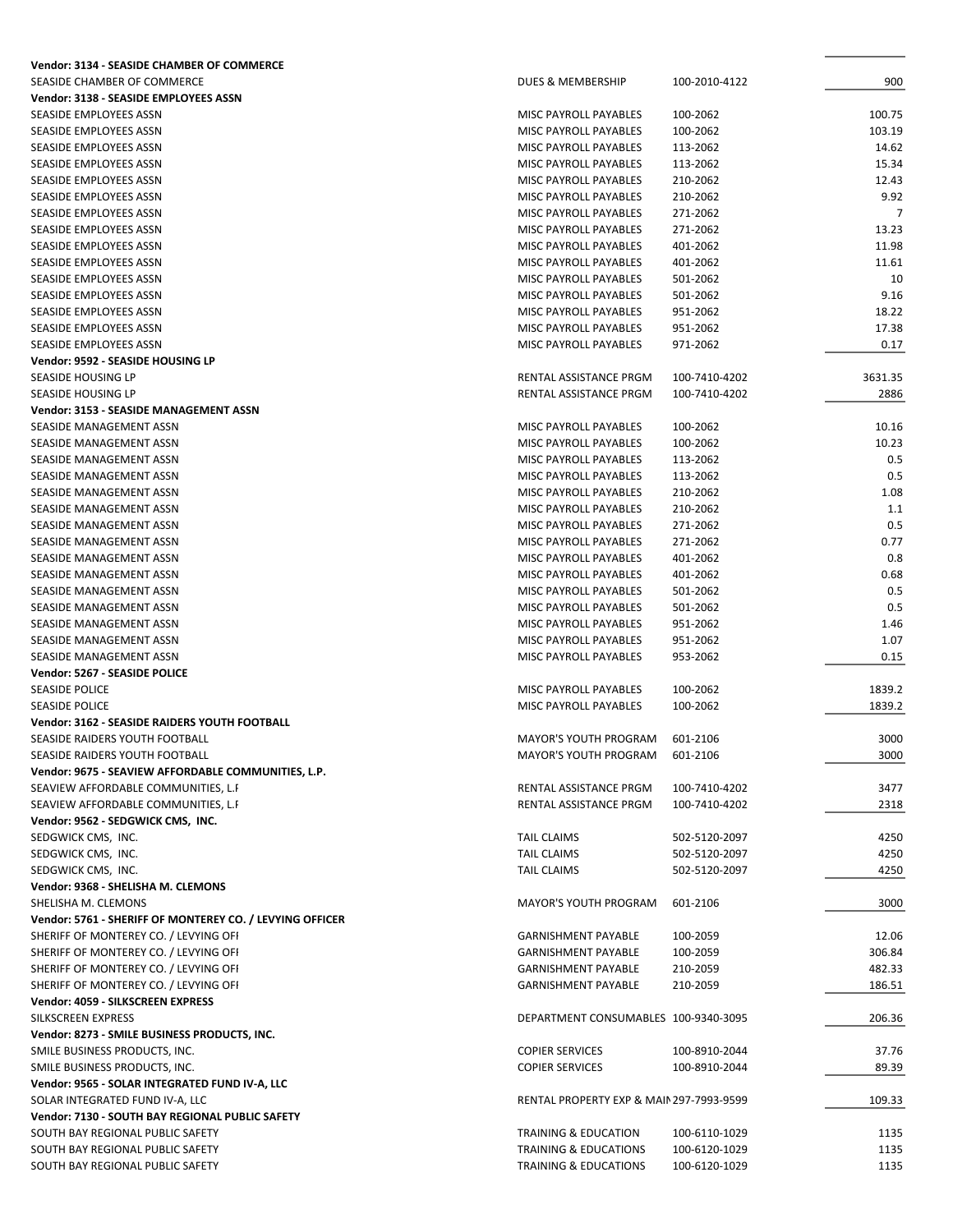| SOUTH BAY REGIONAL PUBLIC SAFETY              | <b>TRAINING &amp; EDUCATIONS</b>     | 100-6120-1029 | 753      |
|-----------------------------------------------|--------------------------------------|---------------|----------|
| SOUTH BAY REGIONAL PUBLIC SAFETY              | <b>TRAINING &amp; EDUCATIONS</b>     | 100-6120-1029 | 753      |
| SOUTH BAY REGIONAL PUBLIC SAFETY              | <b>TRAINING &amp; EDUCATIONS</b>     | 100-6120-1029 | 125      |
| SOUTH BAY REGIONAL PUBLIC SAFETY              | TRAINING & EDUCATIONS                | 100-6120-1029 | 753      |
| SOUTH BAY REGIONAL PUBLIC SAFETY              | <b>TRAINING &amp; EDUCATIONS</b>     | 100-6120-1029 | 154      |
| Vendor: 3319 - STAPLES ADVANTAGE              |                                      |               |          |
| STAPLES ADVANTAGE                             | DEPARTMENT CONSUMABLES 100-2021-3095 |               | 19.44    |
| STAPLES ADVANTAGE                             | DEPARTMENT CONSUMABLES 100-2021-3095 |               | 13.1     |
| STAPLES ADVANTAGE                             | DEPARTMENT CONSUMABLES 100-2021-3095 |               | 55.71    |
|                                               |                                      |               |          |
| STAPLES ADVANTAGE                             | DEPARTMENT CONSUMABLES 100-5110-3095 |               | 83.79    |
| STAPLES ADVANTAGE                             | DEPARTMENT CONSUMABLES 100-6110-3095 |               | 139.77   |
| STAPLES ADVANTAGE                             | DEPARTMENT CONSUMABLES 100-6110-3095 |               | 68.82    |
| STAPLES ADVANTAGE                             | DEPARTMENT CONSUMABLES 100-6110-3095 |               | 24.57    |
| STAPLES ADVANTAGE                             | DEPARTMENT CONSUMABLES 100-6110-3095 |               | 398.24   |
| STAPLES ADVANTAGE                             | DEPARTMENT CONSUMABLES 100-7310-3095 |               | 15.83    |
| STAPLES ADVANTAGE                             | DEPARTMENT CONSUMABLES 100-9200-3095 |               | 229.91   |
| STAPLES ADVANTAGE                             | DEPARTMENT CONSUMABLES 100-9200-3095 |               | 92.59    |
| STAPLES ADVANTAGE                             | DEPARTMENT CONSUMABLES 100-9200-3095 |               | 15.64    |
| STAPLES ADVANTAGE                             | DEPARTMENT CONSUMABLES 335-2010-3095 |               | 109.23   |
| Vendor: 5144 - STATE OF CALIFORNIA            |                                      |               |          |
| STATE OF CALIFORNIA                           | STATE TAX PAYABLE                    | 100-2053      | 25392.07 |
| <b>STATE OF CALIFORNIA</b>                    | <b>STATE TAX PAYABLE</b>             | 113-2053      | 418.16   |
| STATE OF CALIFORNIA                           | STATE TAX PAYABLE                    | 200-2053      | 48.63    |
| STATE OF CALIFORNIA                           | STATE TAX PAYABLE                    | 210-2053      | 215.76   |
| STATE OF CALIFORNIA                           | STATE TAX PAYABLE                    | 218-2053      | 17.63    |
|                                               | <b>STATE TAX PAYABLE</b>             |               |          |
| STATE OF CALIFORNIA                           |                                      | 246-2053      | 146.59   |
| STATE OF CALIFORNIA                           | STATE TAX PAYABLE                    | 271-2053      | 251.55   |
| STATE OF CALIFORNIA                           | STATE TAX PAYABLE                    | 401-2053      | 305.72   |
| STATE OF CALIFORNIA                           | STATE TAX PAYABLE                    | 501-2053      | 140.8    |
| STATE OF CALIFORNIA                           | STATE TAX PAYABLE                    | 503-2053      | 358.84   |
| STATE OF CALIFORNIA                           | STATE TAX PAYABLE                    | 951-2053      | 433.05   |
| STATE OF CALIFORNIA                           | STATE TAX PAYABLE                    | 953-2053      | 9.41     |
| STATE OF CALIFORNIA                           | STATE TAX PAYABLE                    | 971-2053      | 2.07     |
|                                               |                                      |               |          |
| Vendor: 8375 - STATE WATER RES. CONTROL BOARD |                                      |               |          |
| STATE WATER RES. CONTROL BOARD                | DUES & MEMBERSHIP                    | 401-8610-4122 | 50       |
| Vendor: 9409 - STURDY OIL COMPANY             |                                      |               |          |
|                                               |                                      |               |          |
| STURDY OIL COMPANY                            | <b>VEHICLE FUEL</b>                  | 501-8520-6145 | 7814.08  |
| Vendor: 6530 - SUN STREET CENTERS             |                                      |               |          |
| <b>SUN STREET CENTERS</b>                     | COMM SOCIAL SRV GRT                  | 100-9250-4203 | 3720     |
| Vendor: 3386 - SUNBAY RESORT ASSOCIATES, LLC  |                                      |               |          |
| SUNBAY RESORT ASSOCIATES, LLC                 | RENTAL ASSISTANCE PRGM               | 100-7410-4202 | 6700     |
| SUNBAY RESORT ASSOCIATES, LLC                 | RENTAL ASSISTANCE PRGM               | 100-7410-4202 | 3350     |
| SUNBAY RESORT ASSOCIATES, LLC                 | RENTAL ASSISTANCE PRGM               | 100-7410-4202 | 1762.5   |
| SUNBAY RESORT ASSOCIATES, LLC                 | RENTAL ASSISTANCE PRGM               | 100-7410-4202 | 2350     |
| Vendor: 9543 - TEXAS LIFE                     |                                      |               |          |
| <b>TEXAS LIFE</b>                             | EE HEALTHCARE PAYABLE                | 100-2057      | $-72$    |
| <b>TEXAS LIFE</b>                             | EE HEALTHCARE PAYABLE                | 100-2057      | $-0.14$  |
| <b>TEXAS LIFE</b>                             | EE HEALTHCARE PAYABLE                | 100-2057      | $-0.14$  |
| <b>TEXAS LIFE</b>                             | EE HEALTHCARE PAYABLE                | 100-2057      | $-0.2$   |
| <b>TEXAS LIFE</b>                             | EE HEALTHCARE PAYABLE                | 100-2057      | 36       |
| <b>TEXAS LIFE</b>                             | EE HEALTHCARE PAYABLE                | 100-2057      | 36       |
| <b>TEXAS LIFE</b>                             | EE HEALTHCARE PAYABLE                | 100-2057      | $-0.16$  |
|                                               |                                      |               |          |
| <b>TEXAS LIFE</b>                             | EE HEALTHCARE PAYABLE                | 100-2057      | 361.72   |
| <b>TEXAS LIFE</b>                             | EE HEALTHCARE PAYABLE                | 100-2057      | 363.77   |
| <b>TEXAS LIFE</b>                             | EE HEALTHCARE PAYABLE                | 100-2057      | 361.25   |
| <b>TEXAS LIFE</b>                             | EE HEALTHCARE PAYABLE                | 100-2057      | 364.38   |
| <b>TEXAS LIFE</b>                             | EE HEALTHCARE PAYABLE                | 100-2057      | 370.85   |
| <b>TEXAS LIFE</b>                             | EE HEALTHCARE PAYABLE                | 100-2057      | 368.17   |
| <b>TEXAS LIFE</b>                             | EE HEALTHCARE PAYABLE                | 100-2057      | 390.6    |
| <b>TEXAS LIFE</b>                             | EE HEALTHCARE PAYABLE                | 100-2057      | 394.81   |
| <b>TEXAS LIFE</b>                             | EE HEALTHCARE PAYABLE                | 113-2057      | 1.76     |
| <b>TEXAS LIFE</b>                             | EE HEALTHCARE PAYABLE                | 113-2057      | 1.15     |
| <b>TEXAS LIFE</b>                             | EE HEALTHCARE PAYABLE                | 210-2057      | 2.45     |
| <b>TEXAS LIFE</b>                             | EE HEALTHCARE PAYABLE                | 210-2057      | 2.04     |
| <b>TEXAS LIFE</b>                             | EE HEALTHCARE PAYABLE                | 210-2057      | 1.02     |
| <b>TEXAS LIFE</b>                             | EE HEALTHCARE PAYABLE                | 210-2057      | 3.05     |
| <b>TEXAS LIFE</b>                             | EE HEALTHCARE PAYABLE                | 210-2057      | 13.59    |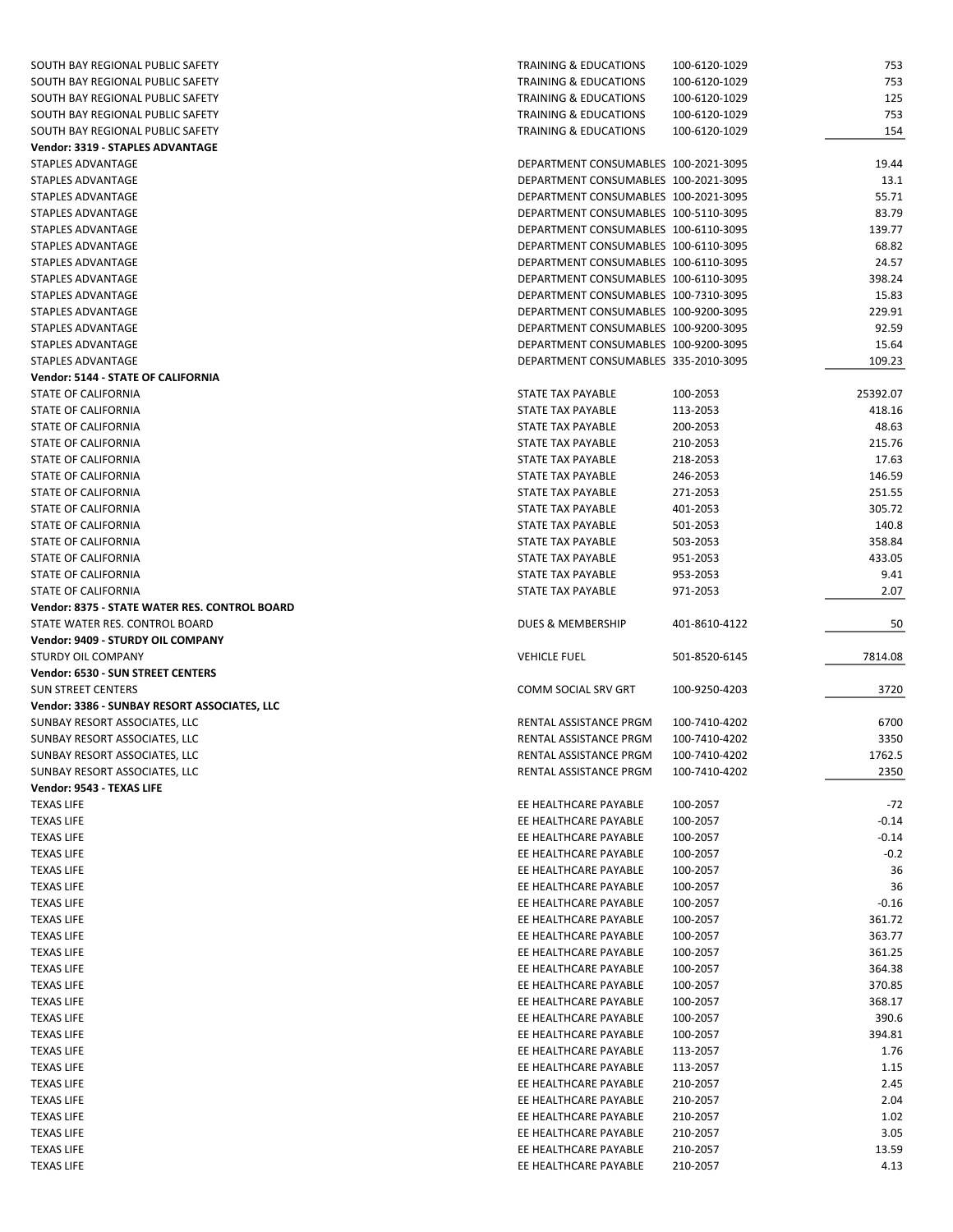| <b>TEXAS LIFE</b>                                  | EE HEALTHCARE PAYABLE                          | 210-2057             | 1.72           |
|----------------------------------------------------|------------------------------------------------|----------------------|----------------|
| <b>TEXAS LIFE</b>                                  | EE HEALTHCARE PAYABLE                          | 210-2057             | 2.41           |
| <b>TEXAS LIFE</b>                                  | EE HEALTHCARE PAYABLE                          | 218-2057             | 3.9            |
| <b>TEXAS LIFE</b>                                  | EE HEALTHCARE PAYABLE                          | 271-2057             | 22.84          |
| <b>TEXAS LIFE</b>                                  | EE HEALTHCARE PAYABLE                          | 271-2057             | 21.18          |
| <b>TEXAS LIFE</b>                                  | EE HEALTHCARE PAYABLE                          | 271-2057             | 26.5           |
| <b>TEXAS LIFE</b>                                  | EE HEALTHCARE PAYABLE                          | 271-2057             | 20.19          |
| <b>TEXAS LIFE</b>                                  | EE HEALTHCARE PAYABLE                          | 271-2057             | 9.41           |
|                                                    |                                                |                      |                |
| <b>TEXAS LIFE</b>                                  | EE HEALTHCARE PAYABLE                          | 271-2057             | 24.99          |
| <b>TEXAS LIFE</b>                                  | EE HEALTHCARE PAYABLE                          | 271-2057             | 4.65           |
| <b>TEXAS LIFE</b>                                  | EE HEALTHCARE PAYABLE                          | 271-2057             | 25.26          |
| <b>TEXAS LIFE</b>                                  | EE HEALTHCARE PAYABLE                          | 401-2057             | 0.66           |
| <b>TEXAS LIFE</b>                                  | EE HEALTHCARE PAYABLE                          | 951-2057             | 1.78           |
| <b>TEXAS LIFE</b>                                  | EE HEALTHCARE PAYABLE                          | 951-2057             | 12.93          |
| <b>TEXAS LIFE</b>                                  | EE HEALTHCARE PAYABLE                          | 951-2057             | 9.49           |
| <b>TEXAS LIFE</b>                                  | EE HEALTHCARE PAYABLE                          | 951-2057             | 9.81           |
| <b>TEXAS LIFE</b>                                  | EE HEALTHCARE PAYABLE                          | 951-2057             | 51.78          |
| Vendor: 6324 - The Home Depot Pro                  |                                                |                      |                |
| The Home Depot Pro                                 | <b>JANITORIAL SUPPLIES</b>                     | 100-9105-3093        | 1454.45        |
| The Home Depot Pro                                 | <b>JANITORIAL SUPPLIES</b>                     | 100-9105-3093        | 1728.3         |
| Vendor: 5038 - THE VILLAGE PROJECT, INC.           |                                                |                      |                |
| THE VILLAGE PROJECT, INC.                          | <b>COMMUNITY RELATIONS</b>                     | 100-2010-1024        | 2500           |
| THE VILLAGE PROJECT, INC.                          | COMM SOCIAL SRV GRT                            | 100-9250-4203        | 29205          |
|                                                    |                                                |                      |                |
| Vendor: 9672 - TONY R. ALERIA                      |                                                |                      |                |
| TONY R. ALERIA                                     | DEPARTMENT CONSUMABLES 100-6610-3095           |                      | 285.38         |
| Vendor: 8755 - TRUST TWO - CORONA 1997 TRUST       |                                                |                      |                |
| TRUST TWO - CORONA 1997 TRUST                      | SATELLITE OFFICE                               | 100-7410-4207        | 645.17         |
| Vendor: 5326 - TYLER TECHNOLOGIES, INC.            |                                                |                      |                |
| TYLER TECHNOLOGIES, INC.                           | <b>COMPUTER SOFTWARE</b>                       | 401-8610-3104        | 379            |
| Vendor: 7124 - U.S. BANK N.A. - PARS ARS 457 & SRP |                                                |                      |                |
| U.S. BANK N.A. - PARS ARS 457 & SRP                | PARS-ARS 457 PAYABLE                           | 100-2063             | 2304.59        |
| U.S. BANK N.A. - PARS ARS 457 & SRP                | PARS-ARS 457 PAYABLE                           | 100-2063             | 2927.19        |
| U.S. BANK N.A. - PARS ARS 457 & SRP                | PARS-ARS 457 PAYABLE                           | 100-2063             | 2202.36        |
| U.S. BANK N.A. - PARS ARS 457 & SRP                | PARS-ARS 457 PAYABLE                           | 100-2063             | 2254.07        |
| U.S. BANK N.A. - PARS ARS 457 & SRP                | <b>PARS PENSION</b>                            | 100-7110-0032        | -4020          |
| U.S. BANK N.A. - PARS ARS 457 & SRP                | PARS-ARS 457 PAYABLE                           | 113-2063             | 39.29          |
| U.S. BANK N.A. - PARS ARS 457 & SRP                | PARS-ARS 457 PAYABLE                           | 113-2063             | 39.47          |
|                                                    | PARS-ARS 457 PAYABLE                           |                      | 85.8           |
| U.S. BANK N.A. - PARS ARS 457 & SRP                |                                                | 210-2063             |                |
| U.S. BANK N.A. - PARS ARS 457 & SRP                | PARS-ARS 457 PAYABLE                           | 210-2063             | 86.46          |
| U.S. BANK N.A. - PARS ARS 457 & SRP                | PARS-ARS 457 PAYABLE                           | 271-2063             | 39.29          |
| U.S. BANK N.A. - PARS ARS 457 & SRP                | PARS-ARS 457 PAYABLE                           | 271-2063             | 60.46          |
| U.S. BANK N.A. - PARS ARS 457 & SRP                | PARS-ARS 457 PAYABLE                           | 401-2063             | 61.85          |
| U.S. BANK N.A. - PARS ARS 457 & SRP                | PARS-ARS 457 PAYABLE                           | 401-2063             | 52.91          |
| U.S. BANK N.A. - PARS ARS 457 & SRP                | PARS-ARS 457 PAYABLE                           | 501-2063             | 39.29          |
| U.S. BANK N.A. - PARS ARS 457 & SRP                | PARS-ARS 457 PAYABLE                           | 501-2063             | 39.47          |
| U.S. BANK N.A. - PARS ARS 457 & SRP                | PARS-ARS 457 PAYABLE                           | 503-2063             | 399.68         |
| U.S. BANK N.A. - PARS ARS 457 & SRP                | PARS-ARS 457 PAYABLE                           | 503-2063             | 399.68         |
| U.S. BANK N.A. - PARS ARS 457 & SRP                | PARS-ARS 457 PAYABLE                           | 951-2063             | 116.74         |
| U.S. BANK N.A. - PARS ARS 457 & SRP                | PARS-ARS 457 PAYABLE                           | 951-2063             | 95.95          |
| U.S. BANK N.A. - PARS ARS 457 & SRP                | PARS-ARS 457 PAYABLE                           | 951-2063             | 87.15          |
|                                                    |                                                |                      | 86.98          |
| U.S. BANK N.A. - PARS ARS 457 & SRP                | PARS-ARS 457 PAYABLE                           | 951-2063             |                |
| U.S. BANK N.A. - PARS ARS 457 & SRP                | PARS-ARS 457 PAYABLE                           | 953-2063             | 11.66          |
| Vendor: 3544 - UNDERGROUND SERVICE ALERT           |                                                |                      |                |
| UNDERGROUND SERVICE ALERT                          | DUES AND MEMBERSHIPS                           | 951-8820-4122        | 834.49         |
| Vendor: 3560 - UNITED WAY OF MONTEREY PENINSULA    |                                                |                      |                |
| UNITED WAY OF MONTEREY PENINSULA                   | MISC PAYROLL PAYABLES                          | 100-2062             | 20             |
| UNITED WAY OF MONTEREY PENINSULA                   | MISC PAYROLL PAYABLES                          | 100-2062             | 20             |
| UNITED WAY OF MONTEREY PENINSULA                   | MISC PAYROLL PAYABLES                          | 210-2062             | 3              |
| UNITED WAY OF MONTEREY PENINSULA                   | MISC PAYROLL PAYABLES                          | 210-2062             | 3              |
| Vendor: 7370 - UPEC, LOCAL 792                     |                                                |                      |                |
| UPEC, LOCAL 792                                    | MISC PAYROLL PAYABLES                          | 100-2062             | 478.79         |
| UPEC, LOCAL 792                                    | MISC PAYROLL PAYABLES                          | 100-2062             | 490.13         |
| UPEC, LOCAL 792                                    | MISC PAYROLL PAYABLES                          | 113-2062             | 69.46          |
|                                                    |                                                |                      |                |
| UPEC, LOCAL 792                                    | MISC PAYROLL PAYABLES                          | 113-2062             | 72.88          |
| UPEC, LOCAL 792                                    |                                                |                      |                |
|                                                    | MISC PAYROLL PAYABLES                          | 210-2062             | 58.98          |
| UPEC, LOCAL 792                                    | MISC PAYROLL PAYABLES                          | 210-2062             | 47.09          |
| UPEC, LOCAL 792<br>UPEC, LOCAL 792                 | MISC PAYROLL PAYABLES<br>MISC PAYROLL PAYABLES | 271-2062<br>271-2062 | 33.13<br>62.83 |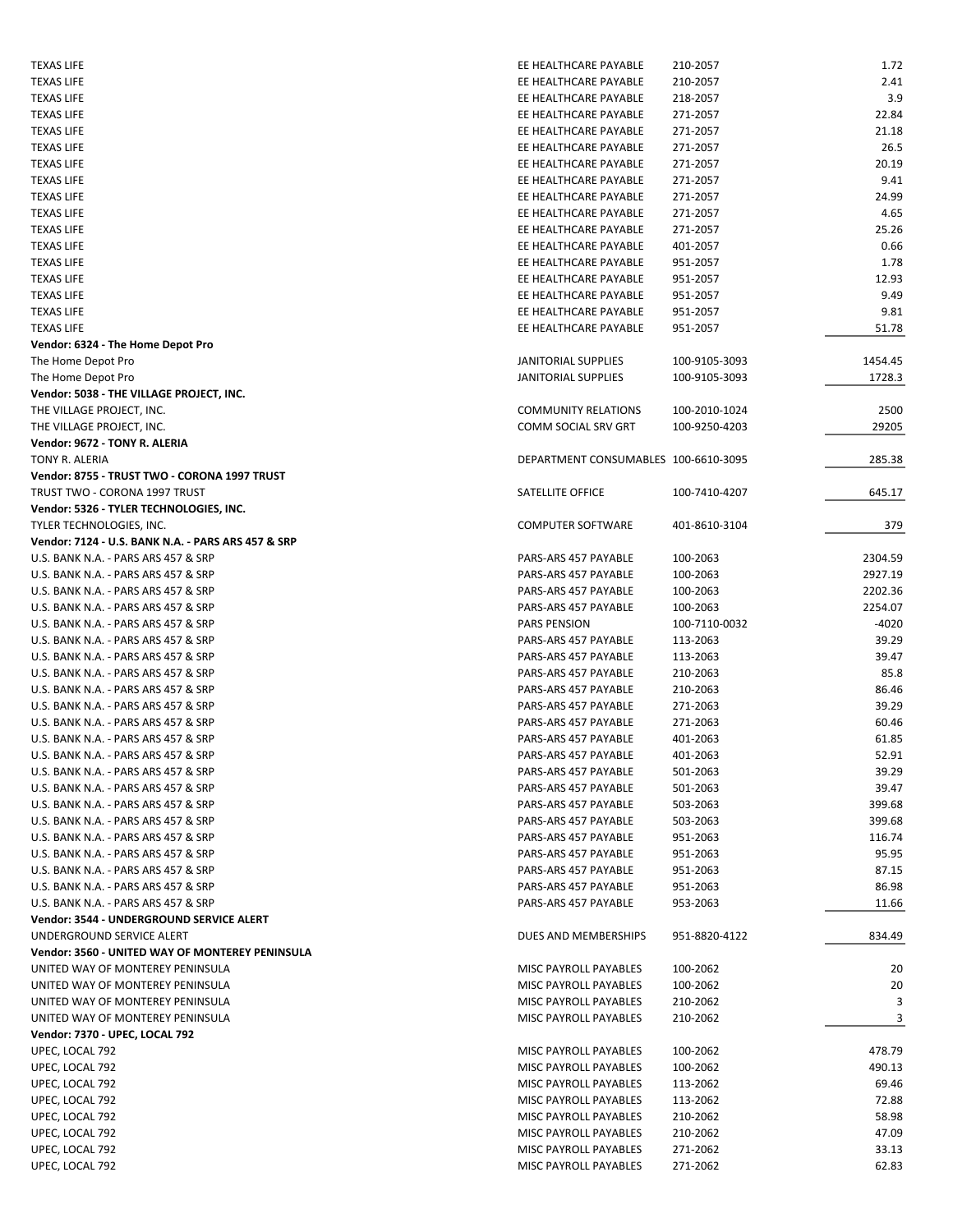| UPEC, LOCAL 792                                     | <b>MISC PAYROLL PAYABLES</b><br>401-2062      | 56.81   |
|-----------------------------------------------------|-----------------------------------------------|---------|
| UPEC, LOCAL 792                                     | MISC PAYROLL PAYABLES<br>401-2062             | 55.18   |
| UPEC, LOCAL 792                                     | MISC PAYROLL PAYABLES<br>501-2062             | 47.5    |
| UPEC, LOCAL 792                                     | MISC PAYROLL PAYABLES<br>501-2062             | 43.49   |
| UPEC, LOCAL 792                                     | MISC PAYROLL PAYABLES<br>951-2062             | 86.58   |
| UPEC, LOCAL 792                                     | MISC PAYROLL PAYABLES<br>951-2062             | 82.58   |
| UPEC, LOCAL 792                                     | MISC PAYROLL PAYABLES<br>971-2062             | 0.82    |
| Vendor: 8142 - US FOODS, INC.                       |                                               |         |
| US FOODS, INC.                                      | <b>SENIOR ACTIVITIES</b><br>251-9500-7125     | 355.44  |
| Vendor: 3585 - VALLEY POWER SYSTEMS NORTH           |                                               |         |
| <b>VALLEY POWER SYSTEMS NORTH</b>                   | <b>VEHICLE PARTS</b><br>501-8520-6144         | 14.44   |
| Vendor: 9247 - VERIZON CONNECT NWF INC.             |                                               |         |
| <b>VERIZON CONNECT NWF INC.</b>                     | <b>OUTSIDE REPAIRS</b><br>501-8520-6148       | 1908.95 |
| Vendor: 6671 - VERIZON WIRELESS                     |                                               |         |
| <b>VERIZON WIRELESS</b>                             | <b>TELEPHONE</b><br>100-6110-5132             | 1569.72 |
| <b>VERIZON WIRELESS</b>                             | MOBILE COMMUNICATION<br>100-6120-5135         | 798.21  |
| <b>VERIZON WIRELESS</b>                             | MOBILE COMMUNICATIONS<br>100-6640-5135        | 650.79  |
| <b>VERIZON WIRELESS</b>                             | <b>MOBILE COMMUNICATIONS</b><br>100-6640-5135 | 370.39  |
| <b>VERIZON WIRELESS</b>                             | DEPARTMENT CONSUMABLES 100-6670-3095          | 38.01   |
| <b>VERIZON WIRELESS</b>                             | DEPARTMENT CONSUMABLES 100-8310-3095          | 51.98   |
| <b>VERIZON WIRELESS</b>                             | DEPARTMENT CONSUMABLES 100-8420-3095          | 116.98  |
| <b>VERIZON WIRELESS</b>                             | DEPARTMENT CONSUMABLES 100-8910-3095          | 155.97  |
| <b>VERIZON WIRELESS</b>                             | DEPARTMENT CONSUMABLES 113-8730-3095          | 220.96  |
| <b>VERIZON WIRELESS</b>                             | DEPARTMENT CONSUMABLES 113-8730-3095          | 38.01   |
| <b>VERIZON WIRELESS</b>                             | DEPARTMENT CONSUMABLES 210-8110-3095          | 116.98  |
| <b>VERIZON WIRELESS</b>                             | DEPARTMENT CONSUMABLES 401-8620-3095          | 142.97  |
| <b>VERIZON WIRELESS</b>                             | MOBILE COMMUNICATIONS<br>503-4010-5135        | 327.73  |
| <b>VERIZON WIRELESS</b>                             | <b>MOBILE COMMUNICATIONS</b><br>503-4010-5135 | 51.26   |
| <b>VERIZON WIRELESS</b>                             | <b>MOBILE COMMUNICATIONS</b><br>503-4010-5135 | 238.65  |
| <b>VERIZON WIRELESS</b>                             | DEPARTMENT CONSUMABLES 951-8820-3095          | 233.96  |
| Vendor: 9678 - VISTA ENVIRONMENTAL CONSULTING, INC. |                                               |         |
| VISTA ENVIRONMENTAL CONSULTING, INC                 | CONSULTANT<br>329-8110-1030                   | 91935   |
| Vendor: 2328 - WALLACE GROUP                        |                                               |         |
| <b>WALLACE GROUP</b>                                | WEST END PARTNERS DEVELOF 601-2133            | 2203.75 |
| <b>WALLACE GROUP</b>                                | BAKEWELL - CAMPUS TOWN 601-2214               | 268.75  |
| <b>Vendor: 4970 - WHITSON ENGINEERS</b>             |                                               |         |
| <b>WHITSON ENGINEERS</b>                            | DEL MONTE MANOR STORM DI271-8910-9961         | 1480.5  |

## **Report Summary**

### **Fund Summary**

| Fund                                  | <b>Payment Amount</b> |
|---------------------------------------|-----------------------|
| 100 - GENERAL FUND                    | 589054.14             |
| 103 - LAGUNA GRANDE PKG FUND          | 86.03                 |
| 113 - POMA & DMDC FUND                | 7400.01               |
| 200 - CDBG FUND                       | 7562.77               |
| 210 - STREETS FUND                    | 48527.24              |
| 212 - TRANSPORTATION CAPITAL PROJECTS | 376142.45             |
| 218 - TRAINING - FIRE                 | 114.79                |
| 231 - SAFFR - FFMA GRANT              | 4.16                  |
| 246 - CITY AFFORDABLE HOUSING FUND    | 1733.31               |
| 251 - SENIOR PROGRAMS                 | 555.44                |
| 257 - PARKS MAINTENANCE               | 130.87                |
| 271 - STORMWATER FUND                 | 22974.64              |
| 297 - HS - MERGED HOUSING             | 2259.33               |
| 329 - FORA BLIGHT REMOVAL             | 91935                 |
| 333 - LRA FT, ORD                     | 1167.53               |
| 335 - ESCA (FORA)                     | 324.75                |
| 336 - FORA EUCALYPTUS REPAIRS         | 8845                  |
| 401 - WATER FUND                      | 20419.2               |
| 501 - EQUIPMT MAINT FUND              | 14066.45              |
| 502 - PROP/CASUALTY INS FUND          | 12750                 |
| 503 - MIS FUND                        | 6002.48               |
| 601 - EXPEND TRUST FUND               | 14472.5               |
| 951 - SAN, DISTRICT GEN, FUND         | 12157.44              |
| 953 - SAN, DISTRICT CAP, IMPROV       | 148073.56             |
| 971 - SA MERGED CAPITAL PROJ          | 31.1                  |

#### **Account Summary**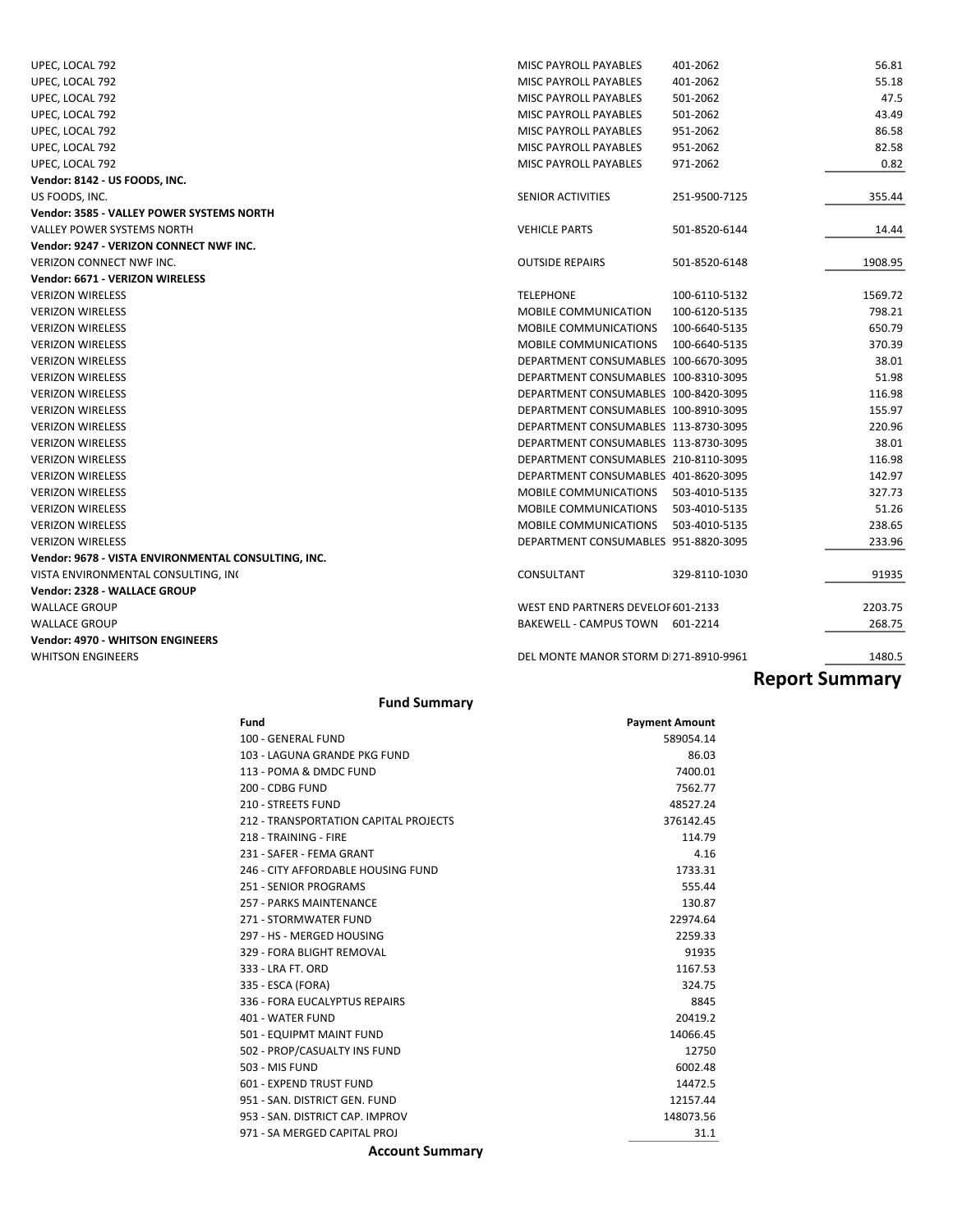| Account Number        | <b>Account Name</b>              | <b>Payment Amount</b> |
|-----------------------|----------------------------------|-----------------------|
| 100-2010              | TID ASSESSMENT                   | 21260.25              |
| 100-2010-1024         | <b>COMMUNITY RELATIONS</b>       | 2500                  |
| 100-2010-4122         | DUES & MEMBERSHIP                | 900                   |
| 100-2021-2063         | PUBLISHING & LEGAL AD\           | 812                   |
| 100-2021-3095         | DEPARTMENT CONSUMAL              | 88.25                 |
| 100-2031-2064         | PERSONNEL RECRUITMEN             | 502                   |
| 100-2031-2065         | <b>POLICE &amp; FIRE EXAMS</b>   | 649.75                |
| 100-2031-4122         | DUES AND MEMBERSHIPS             | 156                   |
| 100-2052              | <b>FEDERAL TAX PAYABLE</b>       | 65109.58              |
| 100-2053              | STATE TAX PAYABLE                | 25392.07              |
| 100-2056              | <b>PERS PAYABLE</b>              | 121569.4              |
|                       | EE HEALTHCARE PAYABLE            |                       |
| 100-2057              |                                  | 34228.42              |
| 100-2059              | <b>GARNISHMENT PAYABLE</b>       | 1690.5                |
| 100-2060              | DEFERRED COMP PAYABL             | 28423.41              |
| 100-2062              | <b>MISC PAYROLL PAYABLES</b>     | 7911.09               |
| 100-2063              | PARS-ARS 457 PAYABLE             | 9688.21               |
| 100-2064              | LIUNA PENSION PAYABLE            | 2919.23               |
| 100-3720              | MISC. REVENUE                    | 200                   |
| 100-5110-1015         | <b>BENEFITS ADMINISTRATIC</b>    | 1152.31               |
| 100-5110-1025         | <b>CITY AUDIT</b>                | 2000                  |
| 100-5110-2043         | <b>TEMPORARY CONTRACT S</b>      | 2631.92               |
| 100-5110-2044         | <b>COPIER SERVICES</b>           | 476.52                |
| 100-5110-2078         | <b>OTHER EXPENSE</b>             | 45                    |
| 100-5110-3095         | DEPARTMENT CONSUMAL              | 83.79                 |
| 100-5110-4124         | <b>MAIL SERVICES</b>             | 7.68                  |
| 100-6110-1024         | <b>COMMUNITY RELATIONS</b>       | 163.88                |
| 100-6110-1029         | <b>TRAINING &amp; EDUCATION</b>  | 1135                  |
| 100-6110-3095         | DEPARTMENT CONSUMAL              | 631.4                 |
|                       |                                  |                       |
|                       | <b>Account Summary</b>           |                       |
| <b>Account Number</b> | <b>Account Name</b>              | <b>Payment Amount</b> |
| 100-6110-5132         | <b>TELEPHONE</b>                 | 1569.72               |
| 100-6120-1029         | <b>TRAINING &amp; EDUCATIONS</b> | 4808                  |
| 100-6120-5135         | MOBILE COMMUNICATIO              | 798.21                |
| 100-6610-2043         | <b>TEMPORARY CONTRACT S</b>      | 25                    |
| 100-6610-3095         | DEPARTMENT CONSUMAL              | 285.38                |
| 100-6610-9602         | PAYMENT ON PRINCIPAL-            | 1066.3                |
| 100-6610-9605         | <b>INTEREST EXPENSE-COPIE</b>    | 428.49                |
| 100-6640-2049         | UNIFORM SERVICE/LAUNI            | 123.35                |
| 100-6640-3096         | <b>CSA 74 PURCHASES</b>          | 25.8                  |
| 100-6640-5135         | <b>MOBILE COMMUNICATIO</b>       | 1021.18               |
| 100-6640-8187         | DEPARTMENT EQUIPMEN              | 3798.21               |
| 100-6670-3095         | DEPARTMENT CONSUMAL              | 38.01                 |
| 100-7110-0032         | <b>PARS PENSION</b>              | $-4020$               |
| 100-7110-8187         | <b>DEPARTMENT EQUIPMEN</b>       | 10078.31              |
|                       | <b>DEPARTMENT CONSUMAL</b>       | 15.83                 |
| 100-7310-3095         |                                  |                       |
| 100-7410-4201         | UTILITY ASSISTANCE PRGM          | 4018.97               |
| 100-7410-4202         | RENTAL ASSISTANCE PRGI           | 100471.85             |
| 100-7410-4207         | SATELLITE OFFICE                 | 645.17                |
| 100-8110-1030         | <b>CONSULTANT - CV RESPOI</b>    | 115                   |
| 100-8110-2073         | SUBCONTRACTED WORK -             | 210.39                |
| 100-8310-2049         | UNIFORM SERVICE / LAUN           | 57.84                 |
| 100-8310-2057         | PEST CONTROL                     | 92                    |
| 100-8310-2073         | SUBCONTRACTED WORK               | 223                   |
| 100-8310-3093         | <b>JANITORIAL SUPPLIES</b>       | 253.76                |
| 100-8310-3095         | DEPARTMENT CONSUMAL              | 144.98                |
| 100-8310-5131         | <b>GAS &amp; ELECTRIC</b>        | 21594.35              |
| 100-8310-5133         | WATER                            | 516                   |
| 100-8310-9602         | PAYMENT ON PRINCIPAL             | 6550.16               |
| 100-8310-9605         | <b>INTEREST EXPENSE</b>          | 2632.13               |
| 100-8410-2049         | UNIFORM SERVICE/LAUNI            | 18.51                 |
| 100-8420-2049         | UNIFORM SERVICE/LAUNI            | 57.84                 |
| 100-8420-2073         | SUBCONTRACTED WORK               | 3016.65               |
| 100-8420-3095         | DEPARTMENT CONSUMAL              | 564.68                |
| 100-8420-5131         | <b>GAS &amp; ELECTRIC</b>        | 940.41                |
| 100-8420-9602         | <b>LEASE PRINCIPAL</b>           | 1718.58               |
|                       |                                  |                       |
| 100-8420-9605         | <b>LEASE INTEREST</b>            | 52.23                 |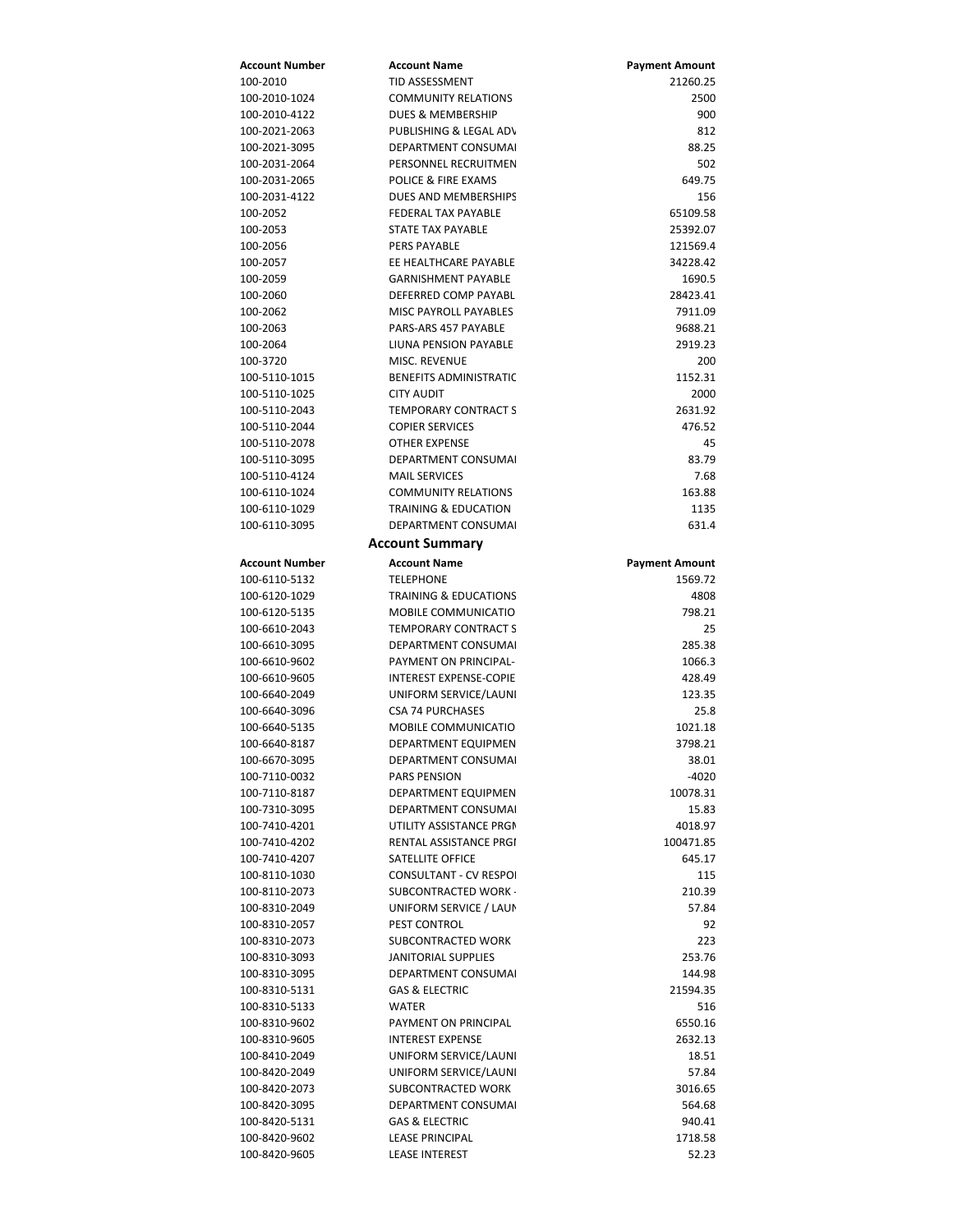| 100-8420-9616         | LOAN PAYMENT                  | 1008.48               |
|-----------------------|-------------------------------|-----------------------|
| 100-8440-2049         | UNIFORM SERVICE / LAUN        | 34.69                 |
| 100-8440-3095         | <b>DEPARTMENT CONSUMAL</b>    | 255.64                |
| 100-8440-5133         | <b>WATER</b>                  | 5516.89               |
| 100-8450-2049         | UNIFORM SERVICE / LAUN        | 18.51                 |
| 100-8910-1030         | CONSULTANT                    | 675                   |
| 100-8910-2044         | <b>COPIER SERVICES</b>        | 127.15                |
| 100-8910-2053         | <b>OUTSIDE PRINTING SERVI</b> | 85.05                 |
| 100-8910-3095         | DEPARTMENT CONSUMAL           | 155.97                |
| 100-9100-2043         | <b>TEMPORARY CONTRACT S</b>   | 425.2                 |
| 100-9100-3095         | DEPARTMENT CONSUMAL           | 37                    |
| 100-9105-2049         | UNIFORM SERVICE/LAUNI         | 275.84                |
|                       |                               |                       |
| 100-9105-3093         | JANITORIAL SUPPLIES           | 3182.75               |
| 100-9200-2043         | <b>TEMPORARY CONTRACT S</b>   | 1015                  |
| 100-9200-2044         | <b>COPIER SERVICES</b>        | 407.82                |
| 100-9200-3095         | DEPARTMENT CONSUMAL           | 540.65                |
| 100-9200-7188         | <b>GUELAGUETZA DAY</b>        | 8377.19               |
| 100-9250-4203         | COMM SOCIAL SRV GRT           | 70425                 |
| 100-9340-3095         | DEPARTMENT CONSUMAL           | 206.36                |
| 103-2064              | LIUNA PENSION PAYABLE         | 86.03                 |
| 113-2052              | <b>FEDERAL TAX PAYABLE</b>    | 1046.02               |
| 113-2053              | <b>STATE TAX PAYABLE</b>      | 418.16                |
|                       | <b>Account Summary</b>        |                       |
| <b>Account Number</b> | <b>Account Name</b>           | <b>Payment Amount</b> |
| 113-2056              | <b>PERS PAYABLE</b>           | 1847.87               |
| 113-2057              | EE HEALTHCARE PAYABLE         | 618.75                |
| 113-2059              | <b>GARNISHMENT PAYABLE</b>    | 100                   |
| 113-2060              | DEFERRED COMP PAYABL          | 468.03                |
| 113-2062              | MISC PAYROLL PAYABLES         | 173.3                 |
| 113-2063              | PARS-ARS 457 PAYABLE          | 78.76                 |
| 113-2064              | LIUNA PENSION PAYABLE         | 20.76                 |
| 113-8730-2049         | UNIFORM SERVICE / LAUN        | 104.59                |
|                       |                               |                       |
| 113-8730-2073         | SUBCONTRACTED WORK            | 1936.1                |
| 113-8730-3095         | DEPARTMENT CONSUMAL           | 587.67                |
| 200-2052              | FEDERAL TAX PAYABLE           | 90.79                 |
| 200-2053              | STATE TAX PAYABLE             | 48.63                 |
| 200-2056              | <b>PERS PAYABLE</b>           | 220.21                |
| 200-2057              | EE HEALTHCARE PAYABLE         | 56.28                 |
| 200-2060              | DEFERRED COMP PAYABL          | 117.7                 |
| 200-5410-1030         | CONSULTANT                    | 770                   |
| 200-5410-7180         | <b>CV3 ALL PROGRAMS</b>       | 6259.16               |
| 210-2052              | FFDFRAI TAX PAYARI F          | 522.34                |
| 210-2053              | STATE TAX PAYABLE             | 215.76                |
| 210-2056              | <b>PERS PAYABLE</b>           | 1824.11               |
| 210-2057              | EE HEALTHCARE PAYABLE         | 441.81                |
| 210-2059              | <b>GARNISHMENT PAYABLE</b>    | 794.11                |
| 210-2060              | DEFERRED COMP PAYABL          | 643.45                |
| 210-2062              | MISC PAYROLL PAYABLES         | 136.6                 |
| 210-2063              | PARS-ARS 457 PAYABLE          | 172.26                |
| 210-2064              | LIUNA PENSION PAYABLE         | 479.68                |
| 210-8110-2049         | UNIFORM SERVICE/LAUNI         | 46.26                 |
| 210-8110-3095         | DEPARTMENT CONSUMAL           | 116.98                |
| 210-8110-5131         | <b>GAS &amp; ELECTRIC</b>     | 27.37                 |
| 210-8110-9602         | PRINCIPAL-COPIER LEASE        | 7042.41               |
| 210-8110-9605         | <b>INTEREST EXPENSE</b>       | 513.88                |
| 210-8210-2059         | <b>STREET LIGHTINGS</b>       | 15456.71              |
| 210-8210-2083         | <b>INTERSECTION PLANNING</b>  | 16132.9               |
| 210-8210-9577         | <b>SB1 CAPITAL PROJECTS</b>   | 2303.75               |
| 210-8420-2049         | UNIFORM SERVICE/LAUNI         | 11.58                 |
| 210-8420-5131         | <b>GAS &amp; ELECTRIC</b>     | 63.96                 |
| 210-8420-5133         | <b>WATER</b>                  | 1581.32               |
| 212-8920-9600         | <b>CONSTRUCTION IN PROGI</b>  | 353701.15             |
| 212-8980-9600         | <b>CIP - SPEED SURVEY</b>     | 22356.25              |
| 212-8990-9600         | CIP - PAVEMENT MANAGI         | 85.05                 |
| 218-2052              | FEDERAL TAX PAYABLE           | 56.32                 |
| 218-2053              | STATE TAX PAYABLE             | 17.63                 |
| 218-2057              | EE HEALTHCARE PAYABLE         | 19                    |
|                       |                               |                       |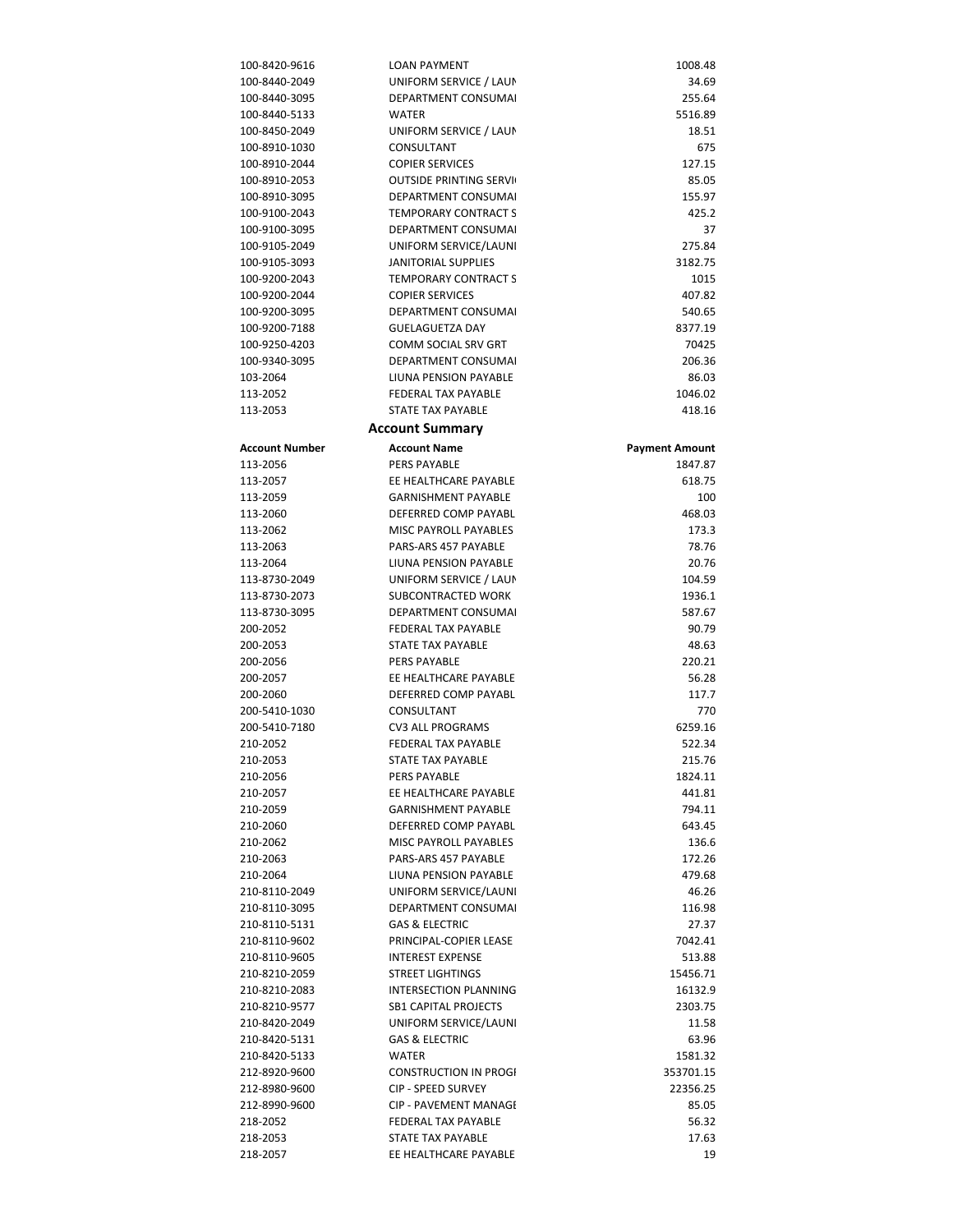| 218-2060              | DEFERRED COMP PAYABL                          | 19.53                 |
|-----------------------|-----------------------------------------------|-----------------------|
| 218-2062              | MISC PAYROLL PAYABLES                         | 2.31                  |
| 231-2057              | EE HEALTHCARE PAYABLE                         | 4.16                  |
| 246-2052              | FEDERAL TAX PAYABLE                           | 428.34                |
| 246-2053              | STATE TAX PAYABLE                             | 146.59                |
| 246-2056              | PERS PAYABLE                                  | 642.89                |
| 246-2057              | EE HEALTHCARE PAYABLE                         | 132.16                |
| 246-2060              | DEFERRED COMP PAYABL                          | 383.33                |
| 251-9500-7125         | <b>SENIOR ACTIVITIES</b>                      | 555.44                |
| 257-3689              | <b>MAINTENANCE FEES</b>                       | 130.87                |
| 271-2052              | <b>FEDERAL TAX PAYABLE</b>                    | 773.99                |
| 271-2053              | STATE TAX PAYABLE                             | 251.55                |
| 271-2056              | <b>PERS PAYABLE</b>                           | 1132.92               |
| 271-2057              | EE HEALTHCARE PAYABLE                         | 804.23                |
| 271-2059              | <b>GARNISHMENT PAYABLE</b>                    | 61.53                 |
|                       | <b>Account Summary</b>                        |                       |
| <b>Account Number</b> | <b>Account Name</b>                           | <b>Payment Amount</b> |
| 271-2060              | DEFERRED COMP PAYABL                          | 403.4                 |
| 271-2062              | MISC PAYROLL PAYABLES                         | 117.46                |
| 271-2063              | PARS-ARS 457 PAYABLE                          | 99.75                 |
| 271-2064              | <b>LIUNA PENSION PAYABLE</b>                  | 807.36                |
| 271-8110-2049         | UNIFORM SERVICE/LAUNI                         | 46.26                 |
| 271-8110-3095         | <b>CONSUMABLES</b>                            | 669.86                |
| 271-8110-9602         | PAYMENT ON PRINCIPAL                          | 15037.91              |
| 271-8110-9605         | <b>INTEREST EXPENSE</b>                       | 1287.92               |
| 271-8910-9961         | <b>DEL MONTE MANOR STOL</b>                   | 1480.5                |
| 297-7993-9599         | <b>RENTAL PROPERTY EXP &amp;</b>              | 2259.33               |
| 329-8110-1030         | CONSULTANT                                    | 91935                 |
| 333-8910-2073         | SUBCONTRACTED WORK                            | 1167.53               |
| 335-2010-3095         | <b>DEPARTMENT CONSUMAL</b>                    | 109.23                |
| 335-2056              | <b>PERS PAYABLE</b>                           | 215.52                |
| 336-8110-1030         | CONSULTANT                                    | 8845                  |
| 401-2002              | A/P MPWMD SURCHARGI                           | 6886.34               |
| 401-2052              | <b>FEDERAL TAX PAYABLE</b>                    | 908.44                |
| 401-2053              | STATE TAX PAYABLE                             | 305.72                |
| 401-2056              | <b>PERS PAYABLE</b>                           | 1565.03               |
| 401-2057              | EE HEALTHCARE PAYABLE                         | 598.96                |
| 401-2060              | DEFERRED COMP PAYABL                          | 548.71<br>137.06      |
| 401-2062<br>401-2063  | MISC PAYROLL PAYABLES<br>PARS-ARS 457 PAYABLE | 114.76                |
| 401-2064              | LIUNA PENSION PAYABLE                         | 1056.06               |
| 401-8610-2053         | <b>OUTSIDE PRINTING SERVI</b>                 | 145.97                |
| 401-8610-3104         | <b>COMPUTER SOFTWARE</b>                      | 379                   |
| 401-8610-4122         | DUES & MEMBERSHIP                             | 50                    |
| 401-8610-4124         | <b>POSTAGE</b>                                | 325.48                |
| 401-8620-2049         | UNIFORM SERVICE/LAUNI                         | 46.26                 |
| 401-8620-2072         | <b>WATER SAMPLING</b>                         | 78                    |
| 401-8620-3095         | <b>DEPARTMENT CONSUMAL</b>                    | 446.09                |
| 401-8620-5131         | <b>GAS &amp; ELECTRIC</b>                     | 5471.17               |
| 401-8620-9602         | PAYMENT ON PRINCIPAL                          | 1316.16               |
| 401-8620-9605         | <b>INTEREST EXPENSE</b>                       | 39.99                 |
| 501-2052              | FEDERAL TAX PAYABLE                           | 570.8                 |
| 501-2053              | STATE TAX PAYABLE                             | 140.8                 |
| 501-2056              | PERS PAYABLE                                  | 1061.02               |
| 501-2057              | EE HEALTHCARE PAYABLE                         | 380.53                |
| 501-2060              | DEFERRED COMP PAYABL                          | 392.82                |
| 501-2062              | MISC PAYROLL PAYABLES                         | 111.15                |
| 501-2063              | PARS-ARS 457 PAYABLE                          | 78.76                 |
| 501-2064              | LIUNA PENSION PAYABLE                         | 864                   |
| 501-8510-5131         | <b>GAS &amp; ELECTRIC</b>                     | 192.53                |
| 501-8520-2049         | UNIFORM SERVICE/LAUNI                         | 84.87                 |
| 501-8520-3095         | DEPARTMENT CONSUMAL                           | 3.28                  |
| 501-8520-6144         | <b>VEHICLE PARTS</b>                          | 23.09                 |
| 501-8520-6145         | <b>VEHICLE FUEL</b>                           | 7814.08               |
| 501-8520-6147         | TIRES                                         | 145.73                |
| 501-8520-6148         | <b>OUTSIDE REPAIRS</b>                        | 2202.99               |
| 502-5120-2097         | <b>TAIL CLAIMS</b>                            | 12750                 |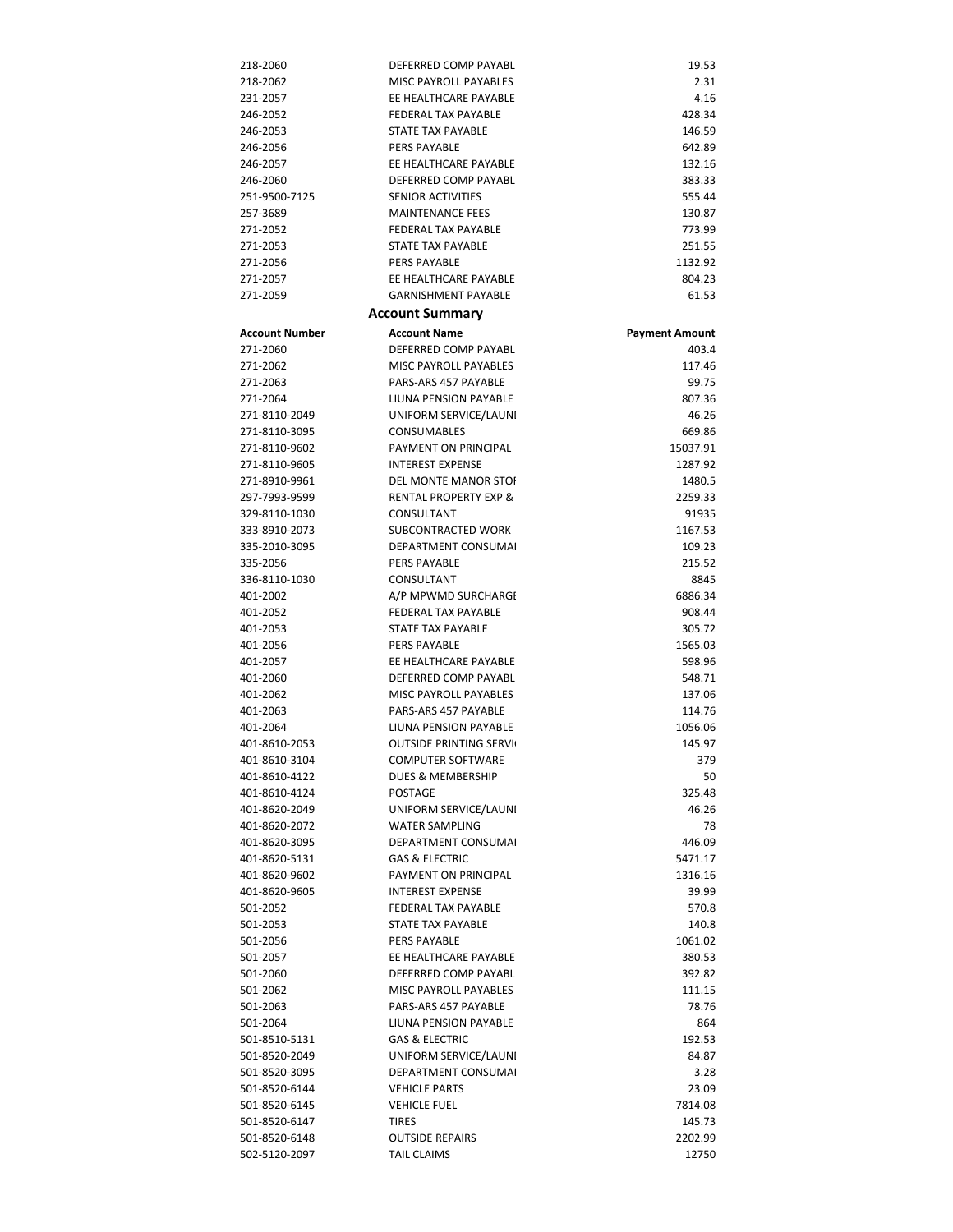| 503-2052                   | FEDERAL TAX PAYABLE            | 1237.68               |
|----------------------------|--------------------------------|-----------------------|
| 503-2053                   | <b>STATE TAX PAYABLE</b>       | 358.84                |
| 503-2056                   | PERS PAYABLE                   | 1380.32               |
| 503-2057                   | EE HEALTHCARE PAYABLE          | 275.26                |
| 503-2060                   | DEFERRED COMP PAYABL           | 912.5                 |
| 503-2063                   | PARS-ARS 457 PAYABLE           | 799.36                |
| 503-4010-5135              | MOBILE COMMUNICATIO            | 617.64                |
| 503-4010-5138              | DATA COMMUNICATION             | 420.88                |
|                            | <b>Account Summary</b>         |                       |
| <b>Account Number</b>      | <b>Account Name</b>            | <b>Payment Amount</b> |
| 601-2106                   | MAYOR'S YOUTH PROGRA           | 12000                 |
| 601-2133                   | <b>WEST END PARTNERS DEV</b>   | 2203.75               |
| 601-2214                   | <b>BAKEWELL - CAMPUS TOV</b>   | 268.75                |
| 951-2052                   | FEDERAL TAX PAYABLE            | 1187.07               |
| 951-2053                   | STATE TAX PAYABLE              | 433.05                |
| 951-2056                   | <b>PERS PAYABLE</b>            | 1865.63               |
| 951-2057                   | EE HEALTHCARE PAYABLE          | 905.08                |
| 951-2059                   | <b>GARNISHMENT PAYABLE</b>     | 14.25                 |
| 951-2060                   | DEFERRED COMP PAYABL           | 697.07                |
| 951-2062                   | MISC PAYROLL PAYABLES          | 207.29                |
| 951-2063                   | PARS-ARS 457 PAYABLE           | 386.82                |
| 951-2064                   | LIUNA PENSION PAYABLE          | 678.88                |
| 951-8810-1022              | <b>LEGAL SERVICES</b>          | 396                   |
| 951-8810-5132              | <b>TELEPHONE</b>               | 154.56                |
| 951-8820-2049              | UNIFORM SERVICE / LAUN         | 46.3                  |
| 951-8820-2073              | SUBCONTRACTED WORK             | 2157.77               |
| 951-8820-3095              | <b>DEPARTMENT CONSUMAL</b>     | 233.96                |
| 951-8820-4122              | DUES AND MEMBERSHIPS           | 834.49                |
| 951-8820-8198              | <b>FOG PROGRAM</b>             | 1644.75               |
| 951-8820-9602              | PRINCIPAL                      | 305.2                 |
| 951-8820-9605              | <b>INTEREST EXPENSE</b>        | 9.27                  |
| 953-2052                   | <b>FEDERAL TAX PAYABLE</b>     | 22.09                 |
| 953-2053                   | STATE TAX PAYABLE              | 9.41                  |
| 953-2057                   | EE HEALTHCARE PAYABLE          | 4.58                  |
| 953-2060                   | DEFERRED COMP PAYABL           | 7.44                  |
| 953-2062                   | MISC PAYROLL PAYABLES          | 0.15                  |
| 953-2063                   | PARS-ARS 457 PAYABLE           | 11.66                 |
| 953-8820-9204              | <b>LIFT STATION UPGRADES</b>   | 8897.37               |
| 953-8820-9207              | FREMONT BL SEWR MAIN           | 4237.5                |
| 953-8820-9214              | <b>DEL MONTE SWR MAIN R</b>    | 134883.36             |
| 971-2052                   | <b>FEDERAL TAX PAYABLE</b>     | 7.19                  |
| 971-2053                   | STATE TAX PAYABLE              | 2.07                  |
| 971-2057                   | EE HEALTHCARE PAYABLE          | 4.21                  |
| 971-2059                   | <b>GARNISHMENT PAYABLE</b>     | 13.18                 |
| 971-2060                   | DEFERRED COMP PAYABL           | 3.46                  |
| 971-2062                   | <b>MISC PAYROLL PAYABLES</b>   | 0.99                  |
|                            | <b>Project Account Summary</b> |                       |
| <b>Project Account Key</b> |                                | <b>Payment Amount</b> |
| **None**                   |                                | 1377902.67            |
| 2005412                    |                                | 6259.16               |
| 5005010 AA                 |                                | 328.7                 |
| 5005014 AA                 |                                | 1936.1                |
| 5005060 AA                 |                                | 363.56                |
|                            |                                |                       |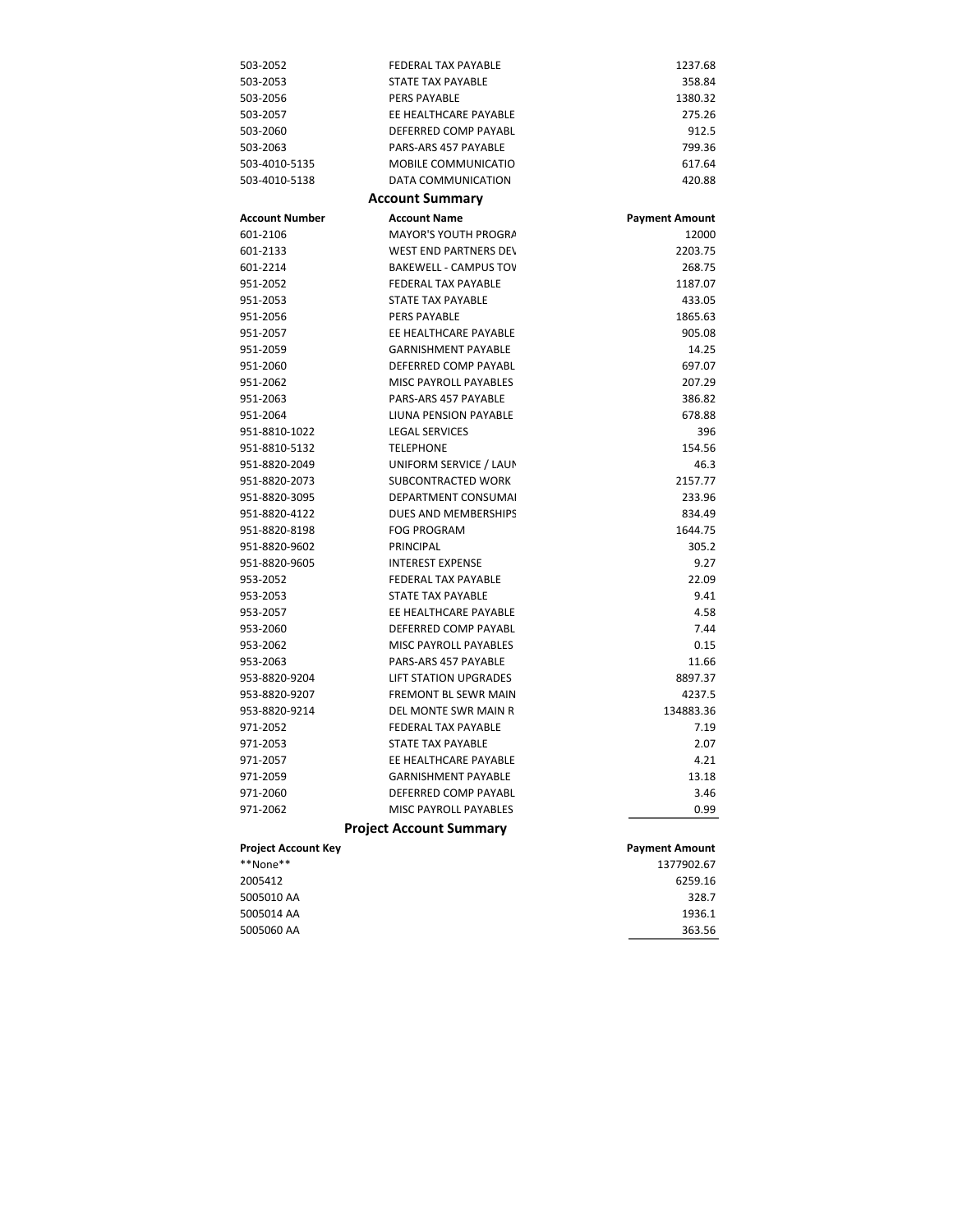

**Fund: 100 - GENERAL FUND**

# **Distribution Report**

Seaside, CA Payroll Set: 01 Expense Range -

Payment Range 08/14/2021-08/27/2021

| 100-1010-0001                  | SALARIES                         | 484.12            |
|--------------------------------|----------------------------------|-------------------|
| 100-2010-0001                  | SALARIES                         | 21,239.41         |
| 100-2010-0018                  | <b>AUTO ALLOWANCE</b>            | 200.00            |
| 100-2021-0001                  | <b>SALARIES</b>                  | 806.88            |
| 100-2031-0001                  | SALARIES                         | 12,606.52         |
| 100-2031-0041                  | MEDICAL INSURANCE                | 46.15             |
| 100-2042-0020                  | PART-TIME HOURLY WAGES           | 2,223.60          |
| 100-3010-0001                  | SALARIES                         | 9,954.14          |
| 100-5110-0001                  | SALARIES                         | 20,025.75         |
| 100-5110-0041                  | <b>MEDICAL INSURANCE</b>         | 46.15             |
| 100-6110-0001                  | <b>SALARIES</b>                  | 35,463.45         |
| 100-6110-0002                  | <b>OVERTIME</b>                  | 969.28            |
| 100-6110-0003                  | <b>HOLIDAY OVERTIME</b>          | 789.96            |
| 100-6110-0004                  | UNIFORM ALLOWANCE                | 361.38            |
| 100-6110-1029                  | <b>TRAINING &amp; EDUCATION</b>  | 716.00            |
| 100-6120-0001                  | SALARIES                         | 116,739.74        |
| 100-6120-0002                  | <b>OVERTIME</b>                  | 12,161.15         |
| 100-6120-0004                  | UNIFORM ALLOWANCE                | 639.60            |
| 100-6120-0022                  | <b>BONUS</b>                     | 10,000.00         |
| 100-6120-1029                  | <b>TRAINING &amp; EDUCATIONS</b> | $-77.00$          |
|                                | SALARIES                         | 31,858.06         |
| 100-6130-0001                  | <b>OVERTIME</b>                  | 8,319.99          |
| 100-6130-0002<br>100-6130-0004 | <b>UNIFORM ALLOWANCE</b>         | 224.28            |
| 100-6150-0001                  | SALARIES                         |                   |
| 100-6150-0004                  | UNIFORM ALLOWANCE                | 3,823.86<br>36.00 |
|                                |                                  |                   |
| 100-6610-0001                  | SALARIES<br>UNIFORM ALLOWANCE    | 11,281.20         |
| 100-6610-0004                  |                                  | 37.38             |
| 100-6640-0001                  | SALARIES                         | 157,271.91        |
| 100-6640-0002                  | <b>OVERTIME</b>                  | 18,286.99         |
| 100-6640-0004                  | UNIFORM ALLOWANCE                | 2,103.86          |
| 100-6640-0008                  | OPER COMP DIV CHIEFS ST TIME     | 7,561.09          |
| 100-6640-0099                  | TUITION REIMBURSEMENT            | 500.00            |
| 100-7110-0001                  | SALARIES                         | 2,598.96          |
| 100-7210-0001                  | SALARIES                         | 12,087.79         |
| 100-7210-1033                  | <b>FITNESS PROGRAM</b>           | 33.75             |
| 100-7220-0001                  | SALARIES                         | 3,499.36          |
| 100-7310-0001                  | SALARIES                         | 5,107.47          |
| 100-7310-0010                  | MANAGMEMENT LEAVE PAYOFF         | 357.79            |
| 100-7310-0012                  | VACATION\TIME PAYOFF             | 3,941.53          |
| 100-7310-0020                  | PART-TIME HOURLY WAGES           | 2,167.48          |
| 100-7410-0001                  | SALARIES                         | 14,239.82         |
| 100-7410-1033                  | FITNESS PROGRAM                  | 11.25             |
| 100-8310-0001                  | SALARIES                         | 3,651.46          |
| 100-8310-0002                  | <b>OVERTIME</b>                  | 1,226.40          |
| 100-8310-0097                  | UNALLOCATED PAGER                | 2,015.13          |
| 100-8410-0001                  | SALARIES                         | 1,958.20          |
| 100-8420-0001                  | SALARIES                         | 11,534.19         |
| 100-8420-0002                  | <b>OVERTIME</b>                  | 444.74            |
| 100-8430-0001                  | SALARIES                         | 1,400.01          |
| 100-8430-0002                  | <b>OVERTIME</b>                  | 2,761.27          |
| 100-8440-0001                  | SALARIES                         | 3,252.71          |
| 100-8440-0002                  | <b>OVERTIME</b>                  | 572.90            |
| 100-8450-0001                  | SALARIES                         | 2,696.85          |
|                                |                                  |                   |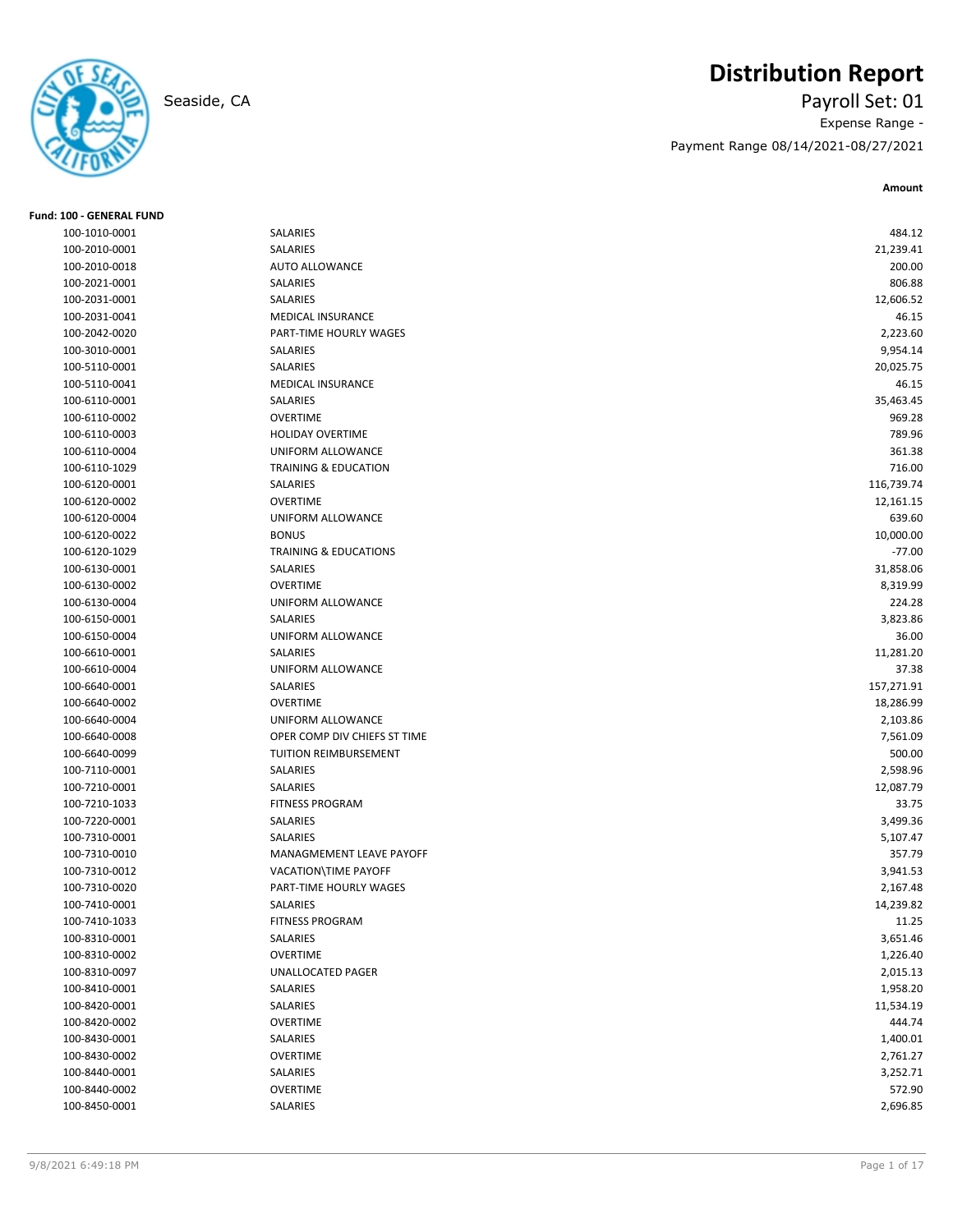#### **Distribution Report Expense Range: - Payment Range: 08/14/2021-08/27/2021**

| 100-8910-0001 | <b>SALARIES</b>               |                                          | 16,275.65  |
|---------------|-------------------------------|------------------------------------------|------------|
| 100-8910-4121 | <b>MEETINGS &amp; TRAVEL</b>  |                                          | 35.50      |
| 100-9100-0001 | SALARIES                      |                                          | 9,241.10   |
| 100-9100-0020 | PART-TIME HOURLY WAGES        |                                          | 3,729.89   |
| 100-9105-0001 | SALARIES                      |                                          | 2,398.97   |
| 100-9105-0020 | PART-TIME HOURLY WAGES        |                                          | 5,943.53   |
| 100-9200-0020 | <b>PART-TIME HOURLY WAGES</b> |                                          | 5,610.91   |
| 100-9250-0001 | <b>SALARIES</b>               |                                          | 5,363.84   |
| 100-9310-0001 | <b>SALARIES</b>               |                                          | 2,881.68   |
| 100-9310-0020 | PART-TIME HOURLY WAGES        |                                          | 7,246.34   |
| 100-9320-0020 | <b>PART-TIME HOURLY WAGES</b> |                                          | 1,966.34   |
| 100-9330-0020 | PART-TIME HOURLY WAGES        |                                          | 4,474.98   |
| 100-9340-0020 | PART-TIME HOURLY WAGES        |                                          | 6,676.73   |
| 100-9350-0020 | <b>PART-TIME HOURLY WAGES</b> |                                          | 3,981.00   |
| 100-9400-0001 | <b>SALARIES</b>               |                                          | 2,875.60   |
| 100-9400-0020 | <b>PART-TIME HOURLY WAGES</b> |                                          | 9,077.16   |
| 100-9500-0020 | PART-TIME HOURLY WAGES        |                                          | 1,961.00   |
|               |                               | Fund 100 - GENERAL FUND Total: 13,188.91 | 652,000.18 |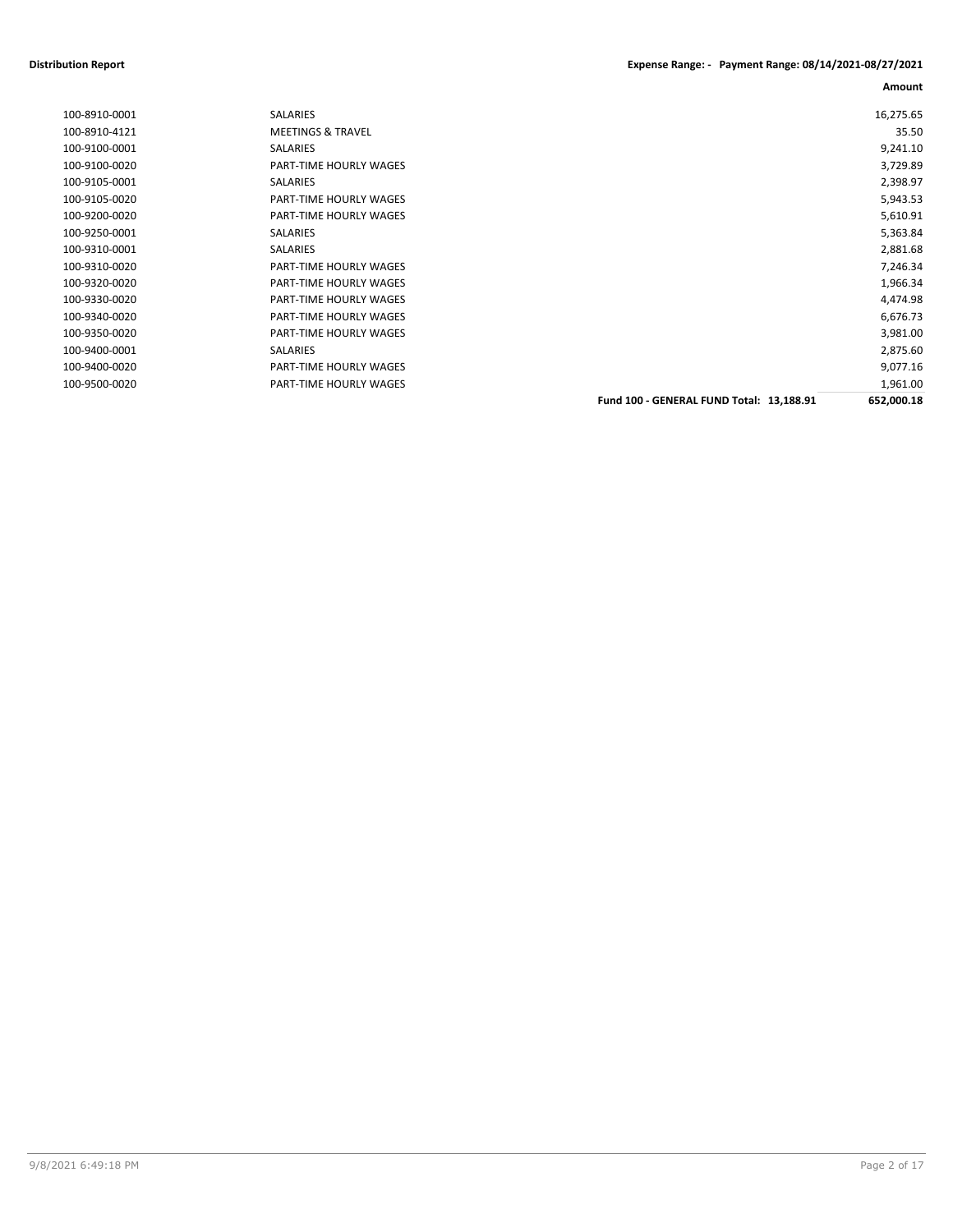| Fund: 113 - POMA & DMDC FUND |                              |                                    |        |           |
|------------------------------|------------------------------|------------------------------------|--------|-----------|
| 113-8730-0001                | <b>SALARIES</b>              |                                    |        | 13,519.20 |
| 113-8730-0002                | OVERTIME                     |                                    |        | 198.92    |
| 113-8730-0041                | MEDICAL INSURANCE            |                                    |        | 46.15     |
| 113-8730-4121                | <b>MEETINGS &amp; TRAVEL</b> |                                    |        | 115.36    |
|                              |                              | Fund 113 - POMA & DMDC FUND Total: | 335.00 | 13.879.63 |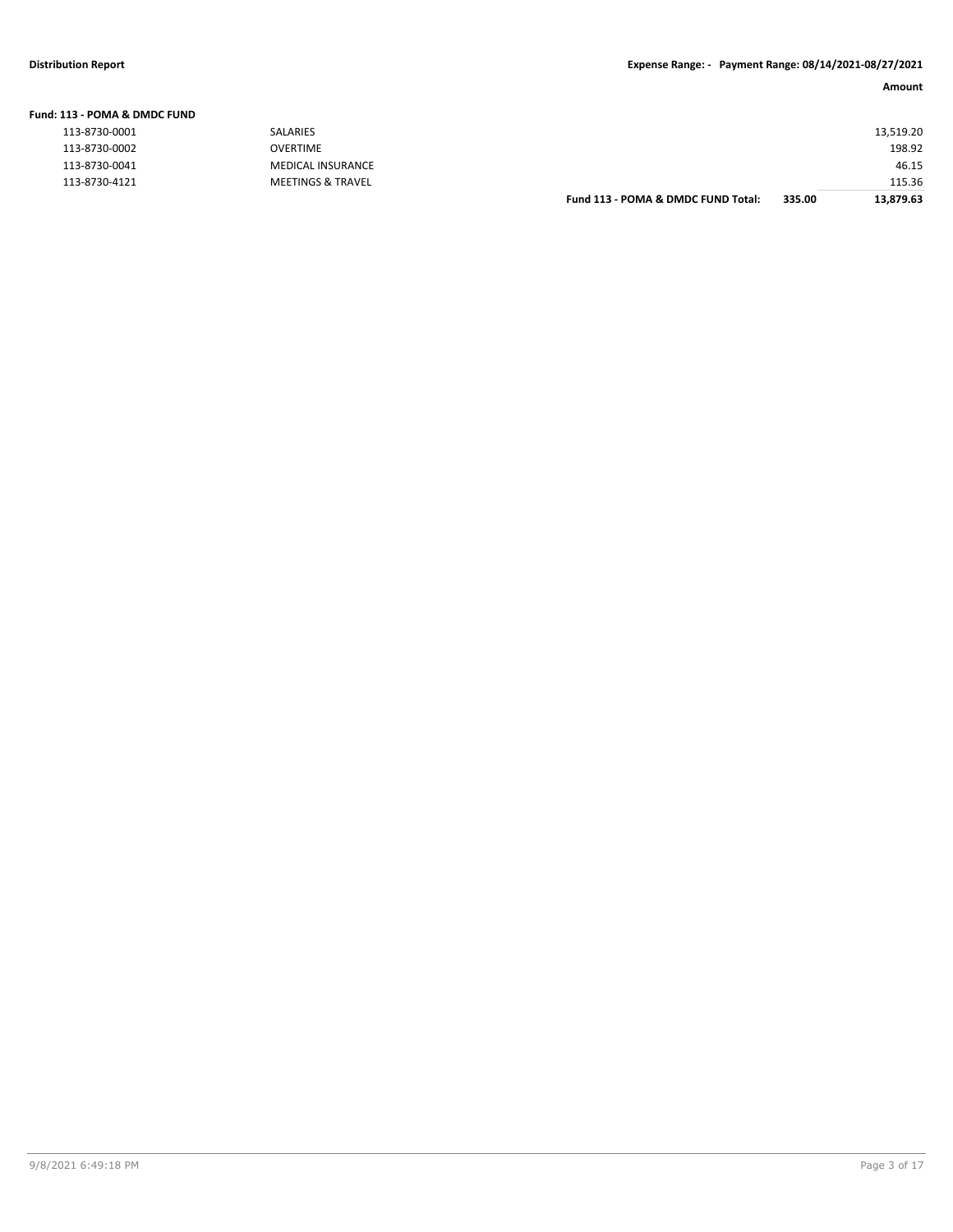200-5410-0001 SALARIES 1,188.07 200-5410-7180 CV3 ALL PROGRAMS **862.31** CV3 ALL PROGRAMS **1999 CV3 ALL PROGRAMS Eund 200 - CDBG FUND Total:** 42.80 2,050.38 **Fund 200 - CDBG FUND Total: 42.80 2,050.38**

**Fund: 200 - CDBG FUND**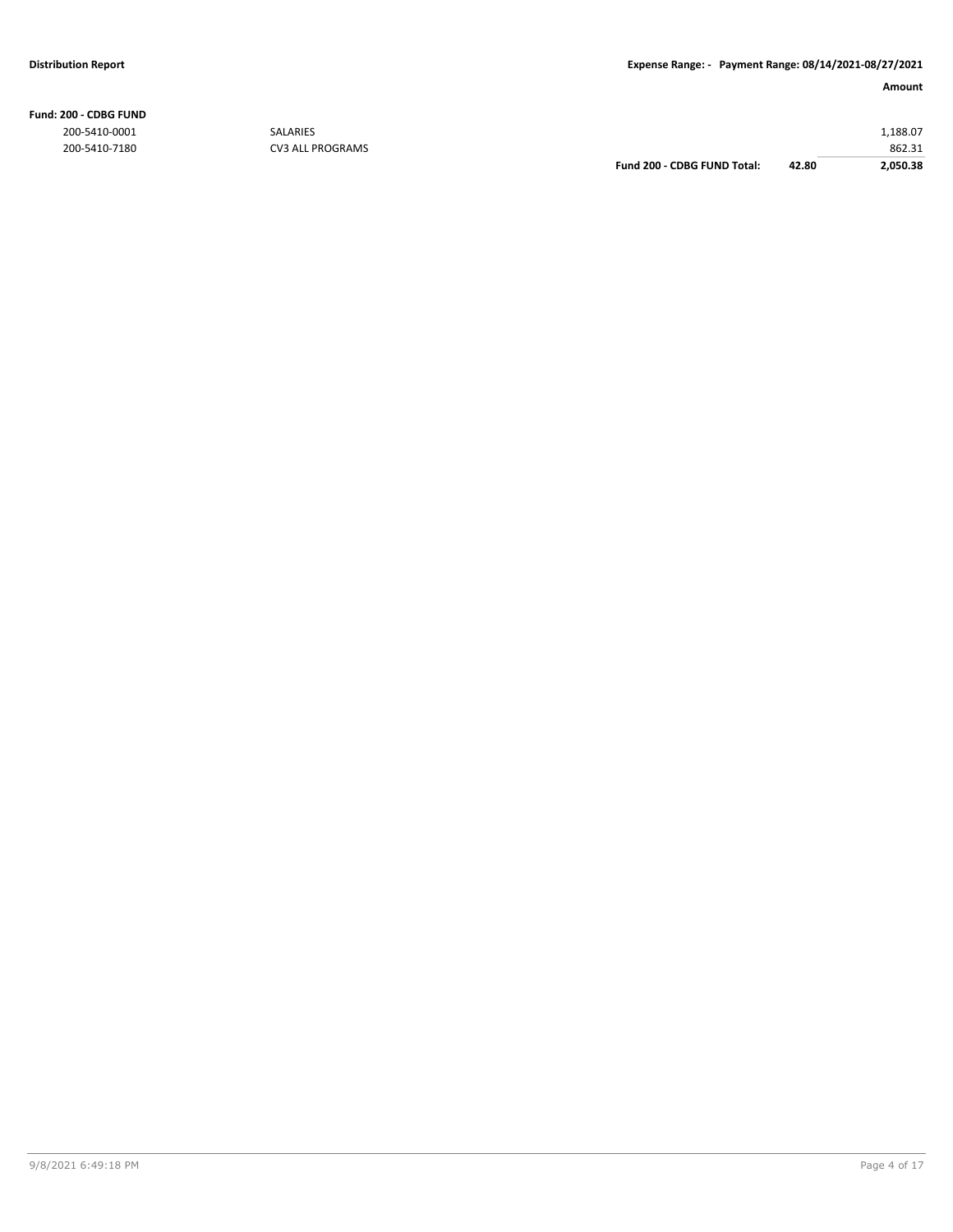**Fund: 210 - STREETS FUND**

#### **Distribution Report Expense Range: - Payment Range: 08/14/2021-08/27/2021**

#### **Amount**

| <b>210 - STREETS FUND</b> |                 |                                |        |          |
|---------------------------|-----------------|--------------------------------|--------|----------|
| 210-8110-0001             | <b>SALARIES</b> |                                |        | 4.316.97 |
| 210-8420-0001             | <b>SALARIES</b> |                                |        | 1,349.05 |
|                           |                 | Fund 210 - STREETS FUND Total: | 115.65 | 5,666.02 |

9/8/2021 6:49:18 PM Page 5 of 17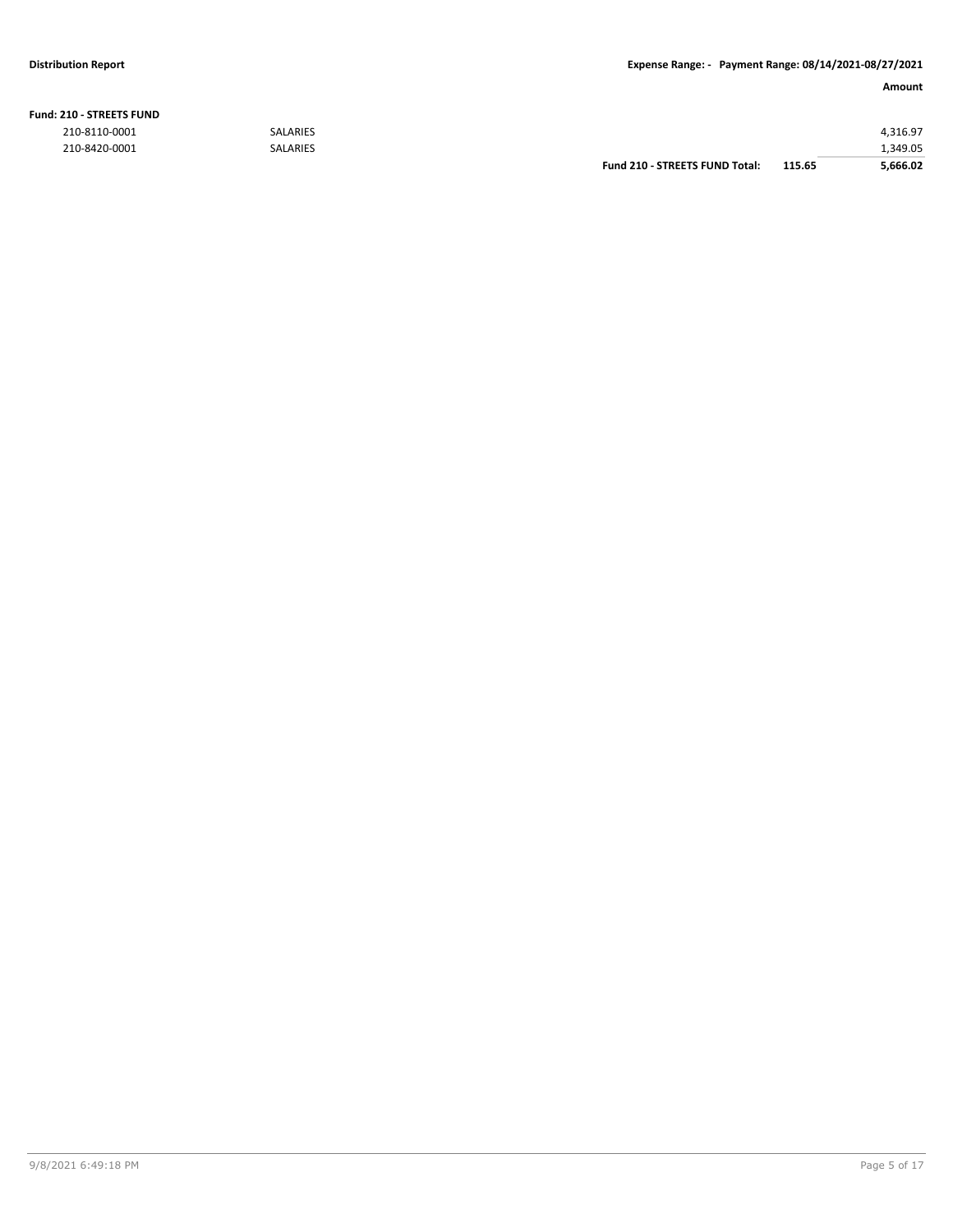**Fund: 218 - TRAINING - FIRE** 218-6670-0002 OVERTIME - CSTI BACKFILL 315.83

**Fund 218 - TRAINING - FIRE Total: 4.00 315.83**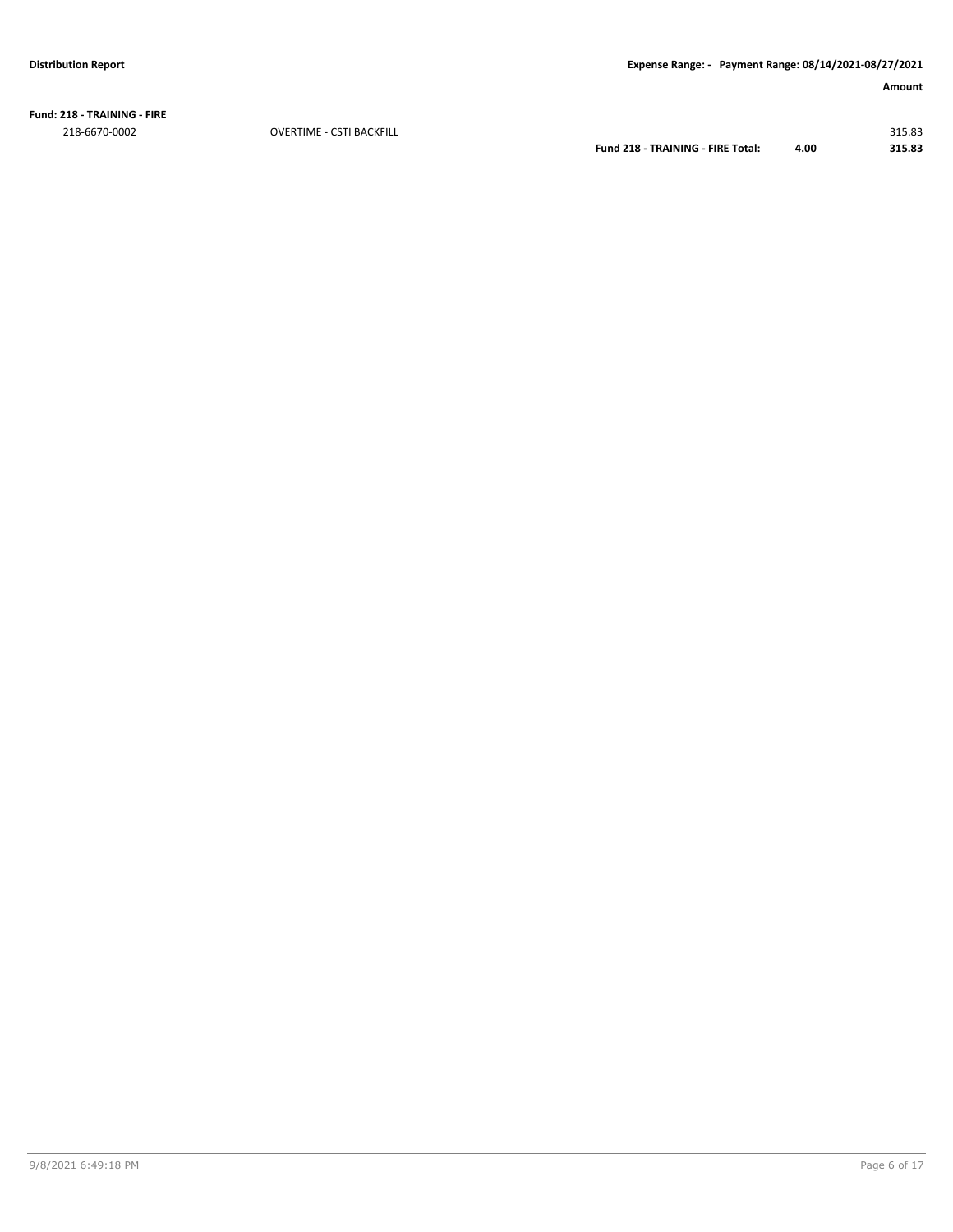**Fund: 231 - SAFER - FEMA GRANT** 231-6660-0020 PART-TIME HOURLY WAGES 144.00

**Fund 231 - SAFER - FEMA GRANT Total: 144.00**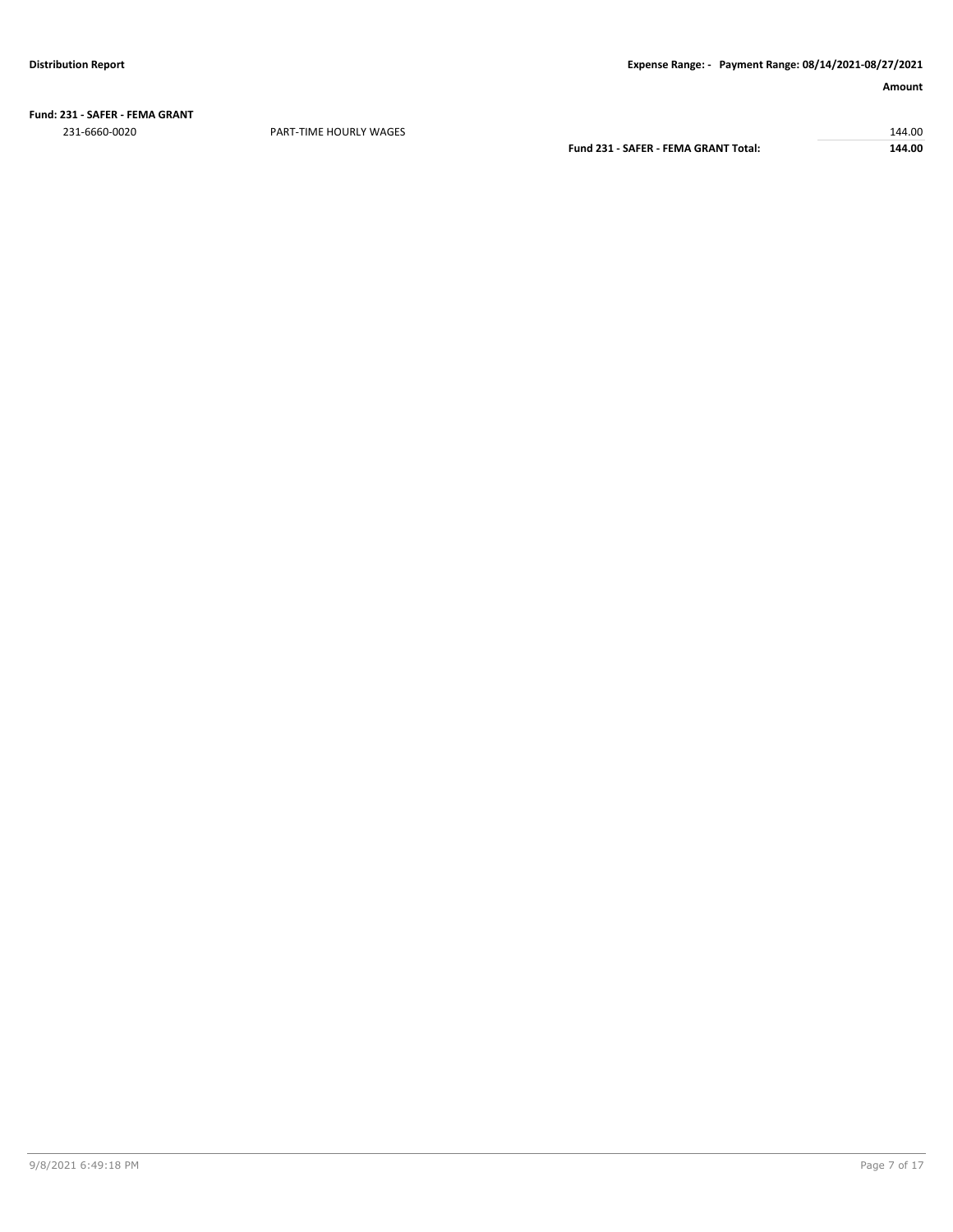### **Fund: 246 - CITY AFFORDABLE HOUSING FUND**

246-2010-0001 SALARIES 4,476.72

**Fund 246 - CITY AFFORDABLE HOUSING FUND Total: 80.00 4,476.72**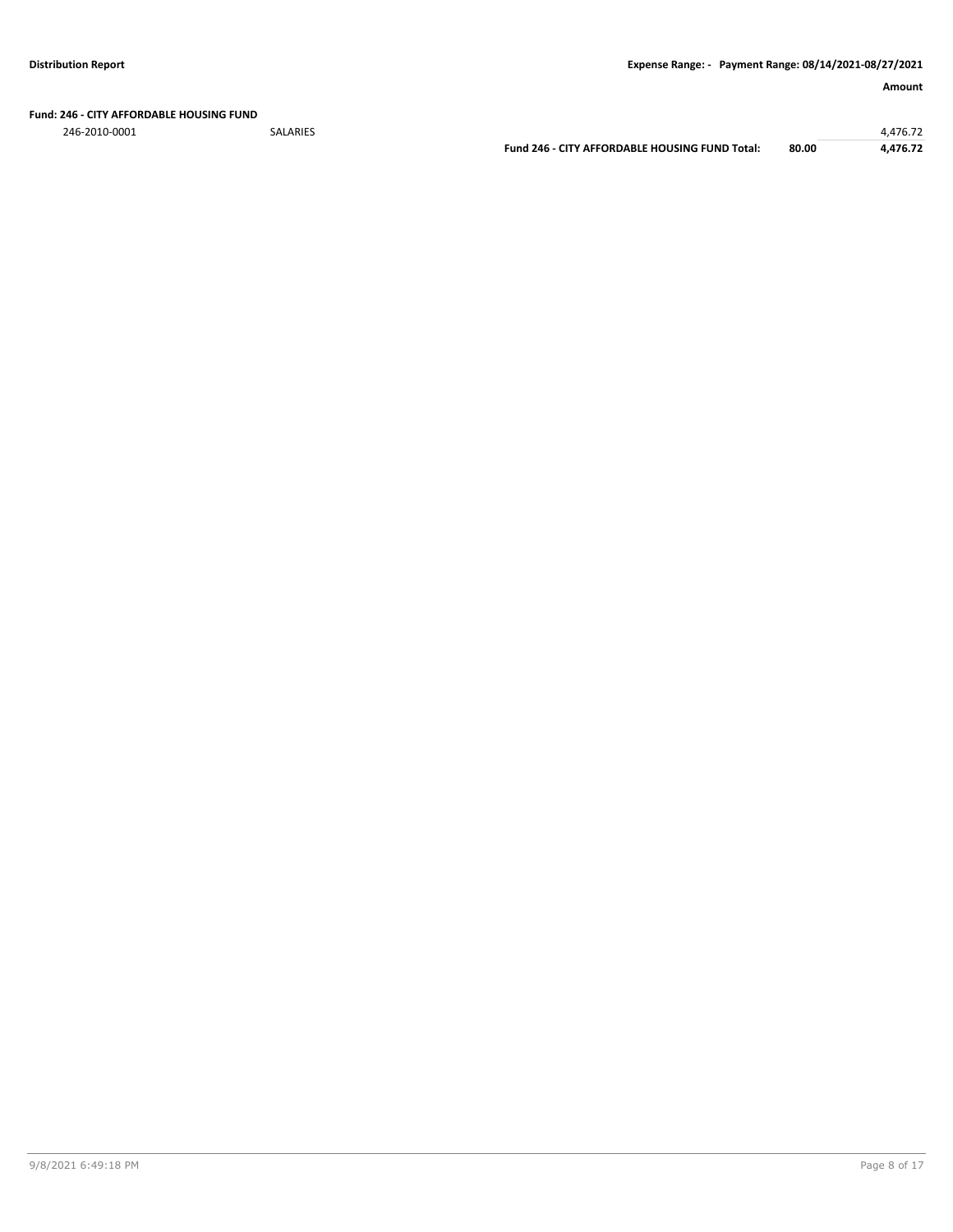|  |  |  | <b>Fund: 271 - STORMWATER FUND</b> |  |
|--|--|--|------------------------------------|--|
|--|--|--|------------------------------------|--|

| 271-8110-0001 |
|---------------|
| 271-8110-0002 |
| 271-8910-9961 |

2710-9961 DEL MONTE MANOR STORM DRN IMPR

|               |                                | <b>Fund 271 - STORMWATER FUND Total:</b> | 254.50 | 9,319.20 |
|---------------|--------------------------------|------------------------------------------|--------|----------|
| 271-8910-9961 | DEL MONTE MANOR STORM DRN IMPR |                                          |        | 294.77   |
| 271-8110-0002 | <b>OVERTIME</b>                |                                          |        | 286.79   |
| 271-8110-0001 | <b>SALARIES</b>                |                                          |        | 8.737.64 |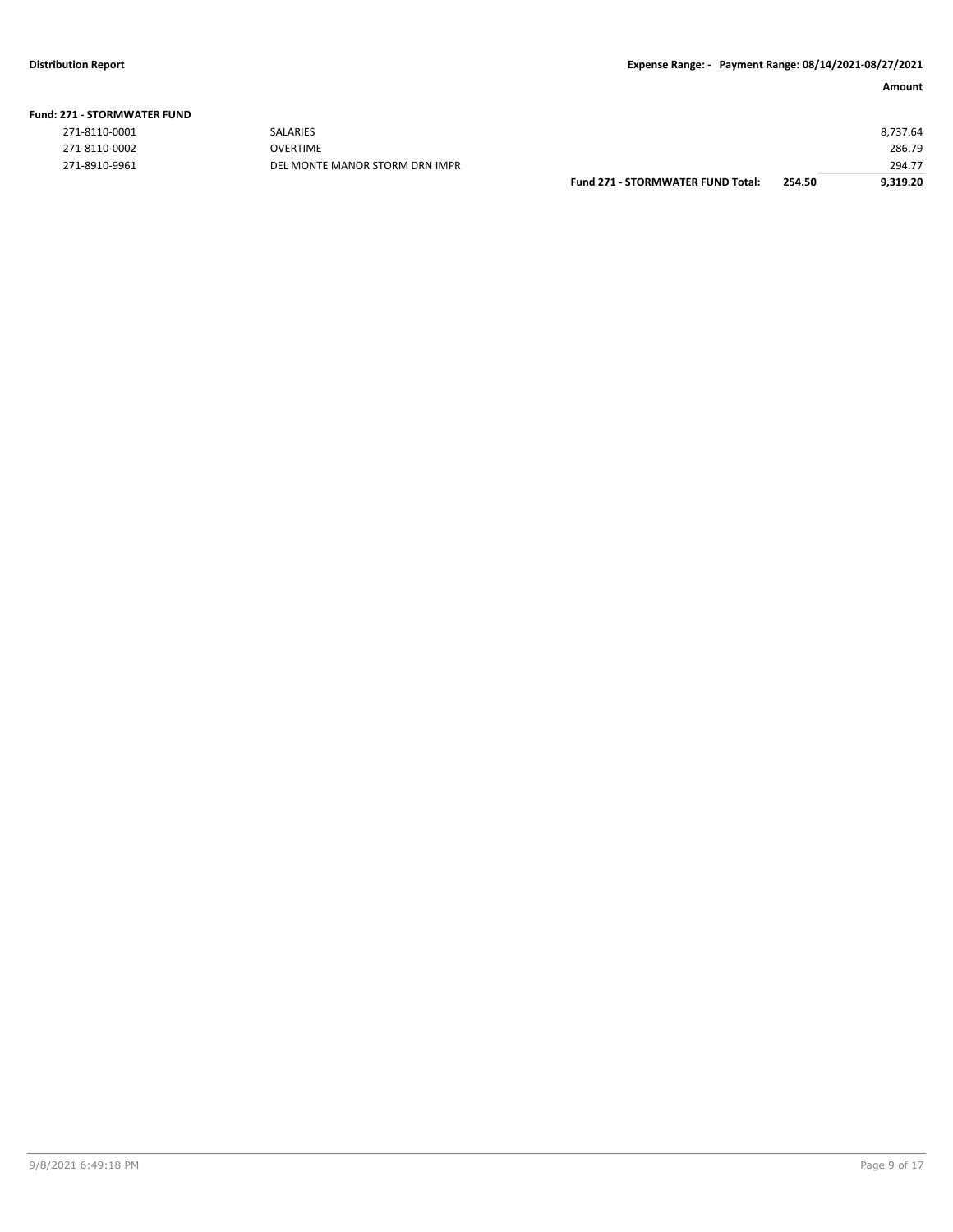**Fund: 401 - WATER FUND**

#### **Distribution Report Expense Range: - Payment Range: 08/14/2021-08/27/2021**

|                         |                 |                                     |        | Amount    |
|-------------------------|-----------------|-------------------------------------|--------|-----------|
| <b>IO1 - WATER FUND</b> |                 |                                     |        |           |
| 401-8610-0001           | SALARIES        |                                     |        | 636.20    |
| 401-8610-0002           | <b>OVERTIME</b> |                                     |        | 197.71    |
| 401-8620-0001           | SALARIES        |                                     |        | 9,202.04  |
| 401-8620-0002           | <b>OVERTIME</b> |                                     |        | 433.65    |
|                         |                 | <b>Fund 401 - WATER FUND Total:</b> | 271.53 | 10,469.60 |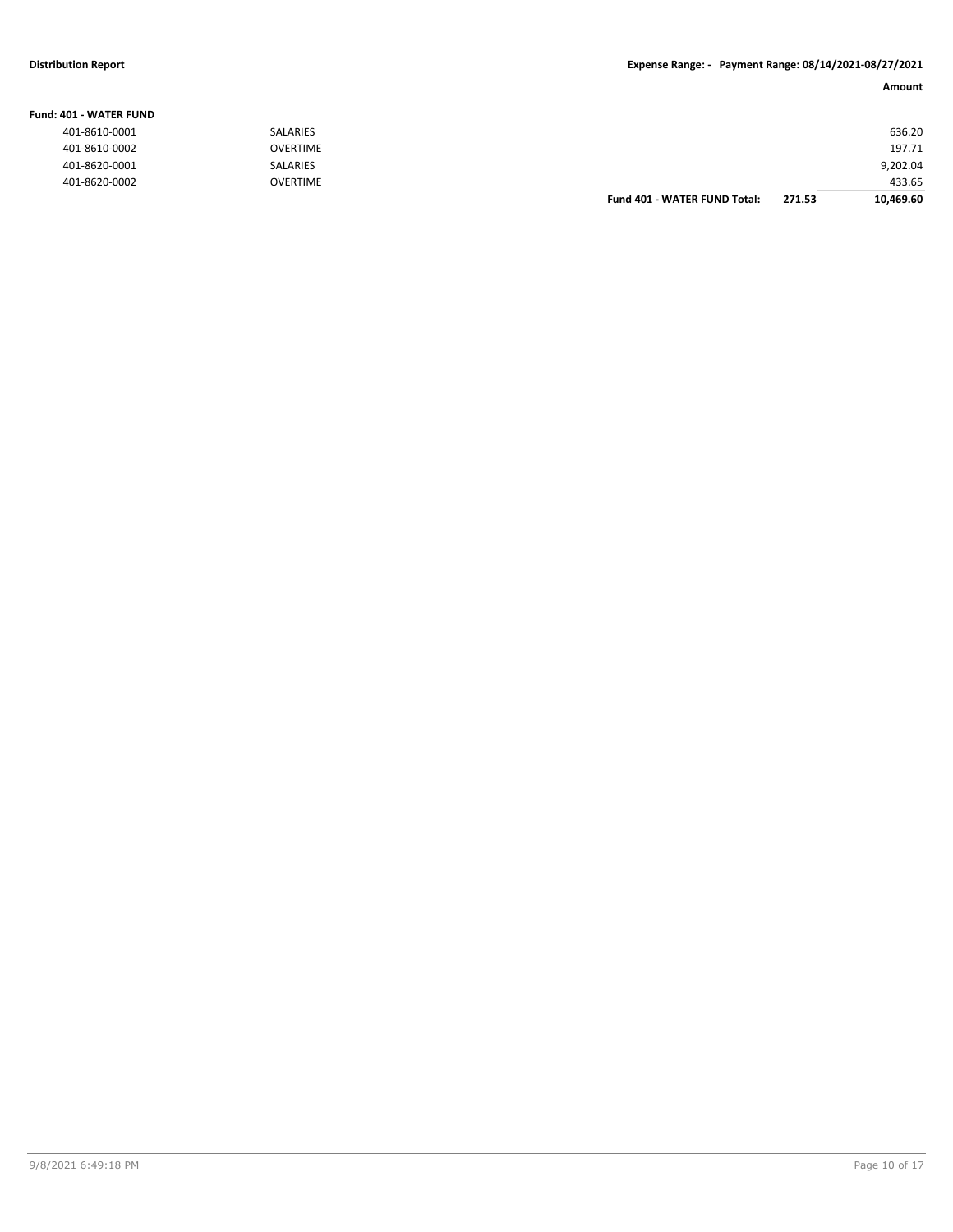| Fund: 501 - EQUIPMT MAINT FUND |  |  |
|--------------------------------|--|--|
|                                |  |  |

|               |                 | <b>Fund 501 - EQUIPMT MAINT FUND Total:</b> | 168.00 | 6.437.15 |
|---------------|-----------------|---------------------------------------------|--------|----------|
| 501-8520-0001 | <b>SALARIES</b> |                                             |        | 5,885.29 |
| 501-8510-0001 | <b>SALARIES</b> |                                             |        | 551.86   |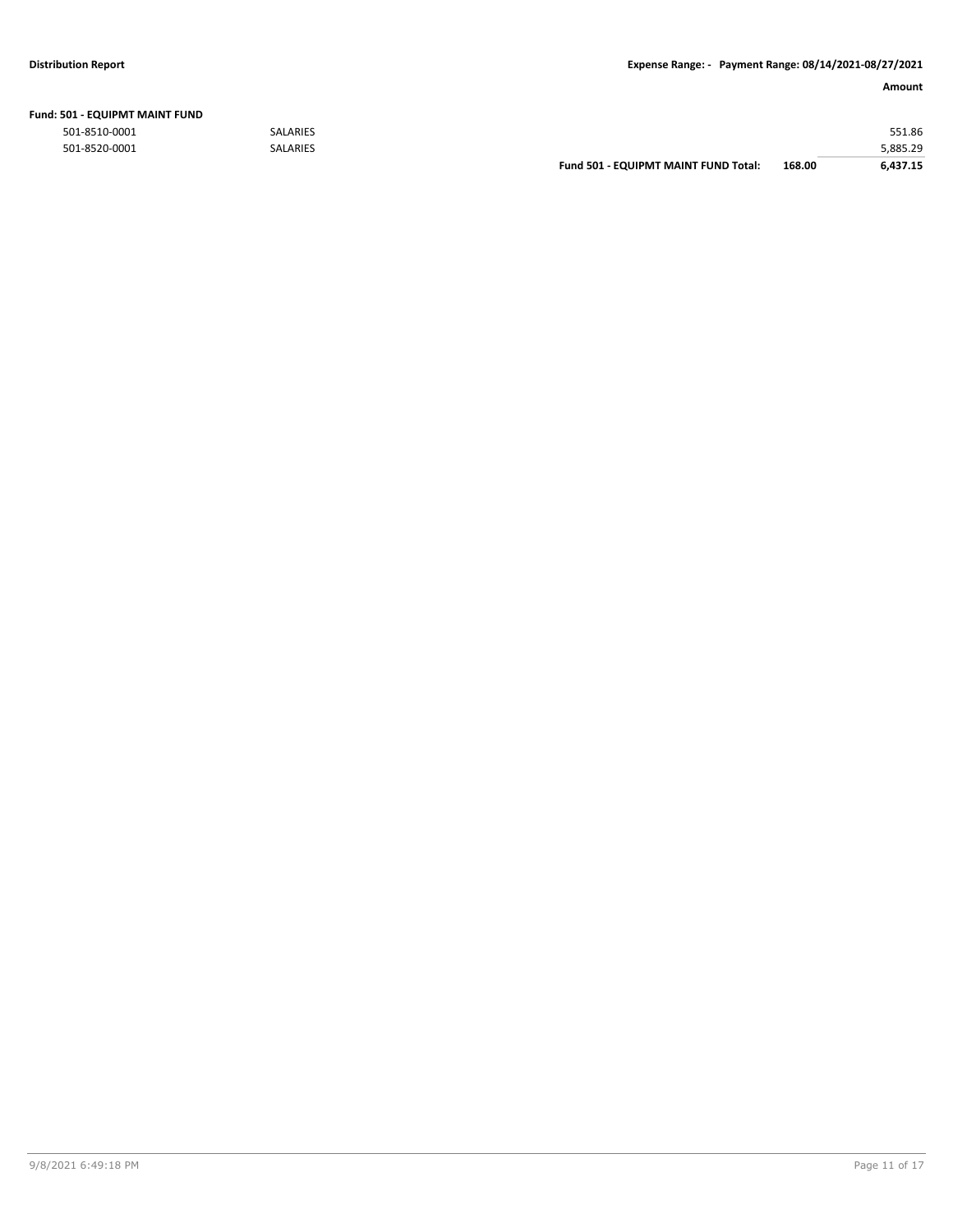# **Fund: 502 - PROP/CASUALTY INS FUND**

 $124.32$   $124.32$ **Fund 502 - PROP/CASUALTY INS FUND Total: 124.32**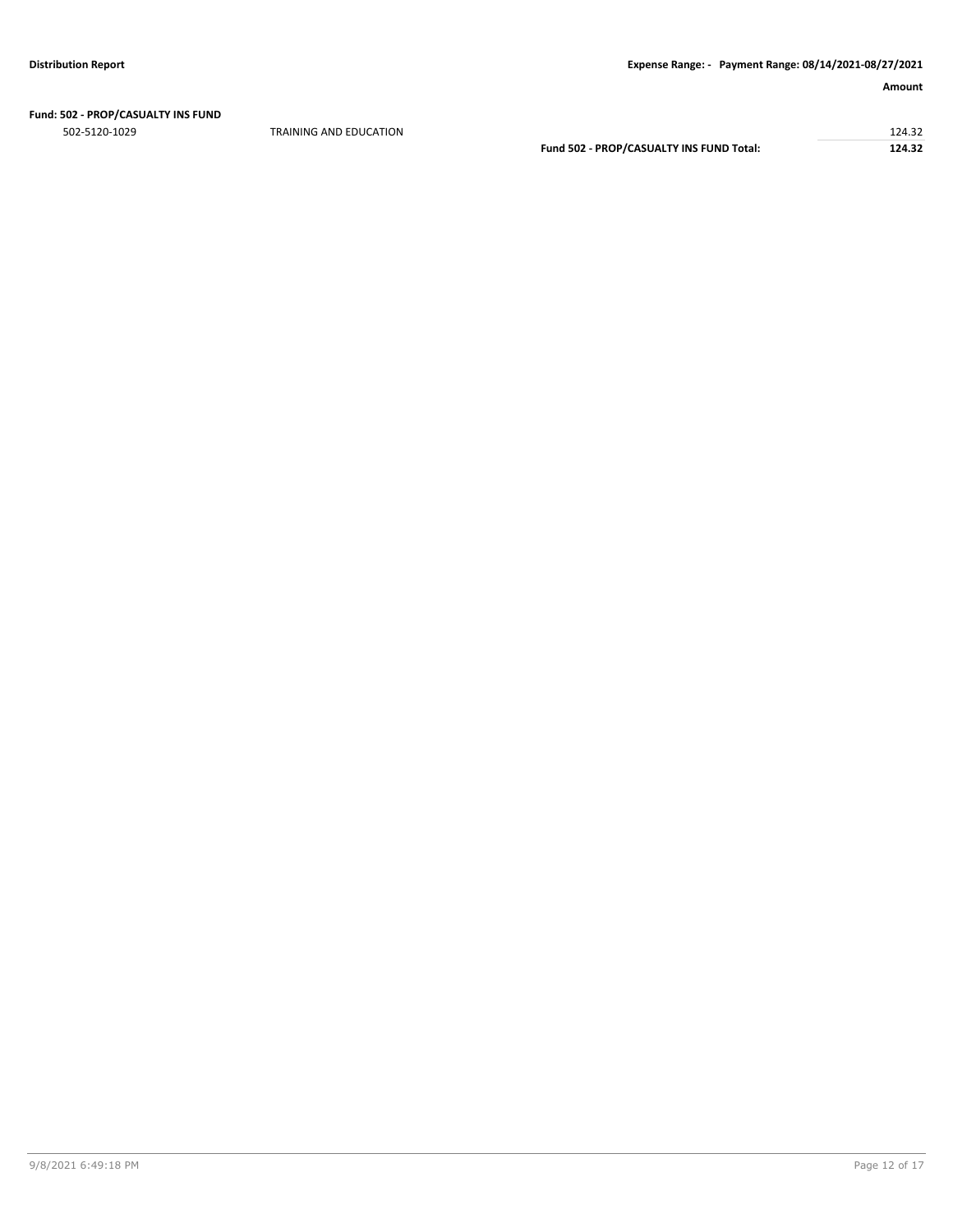**Fund: 503 - MIS FUND**

| 160.00 | 8,273.12 |
|--------|----------|
|        | 46.15    |
|        | 8,226.97 |
|        |          |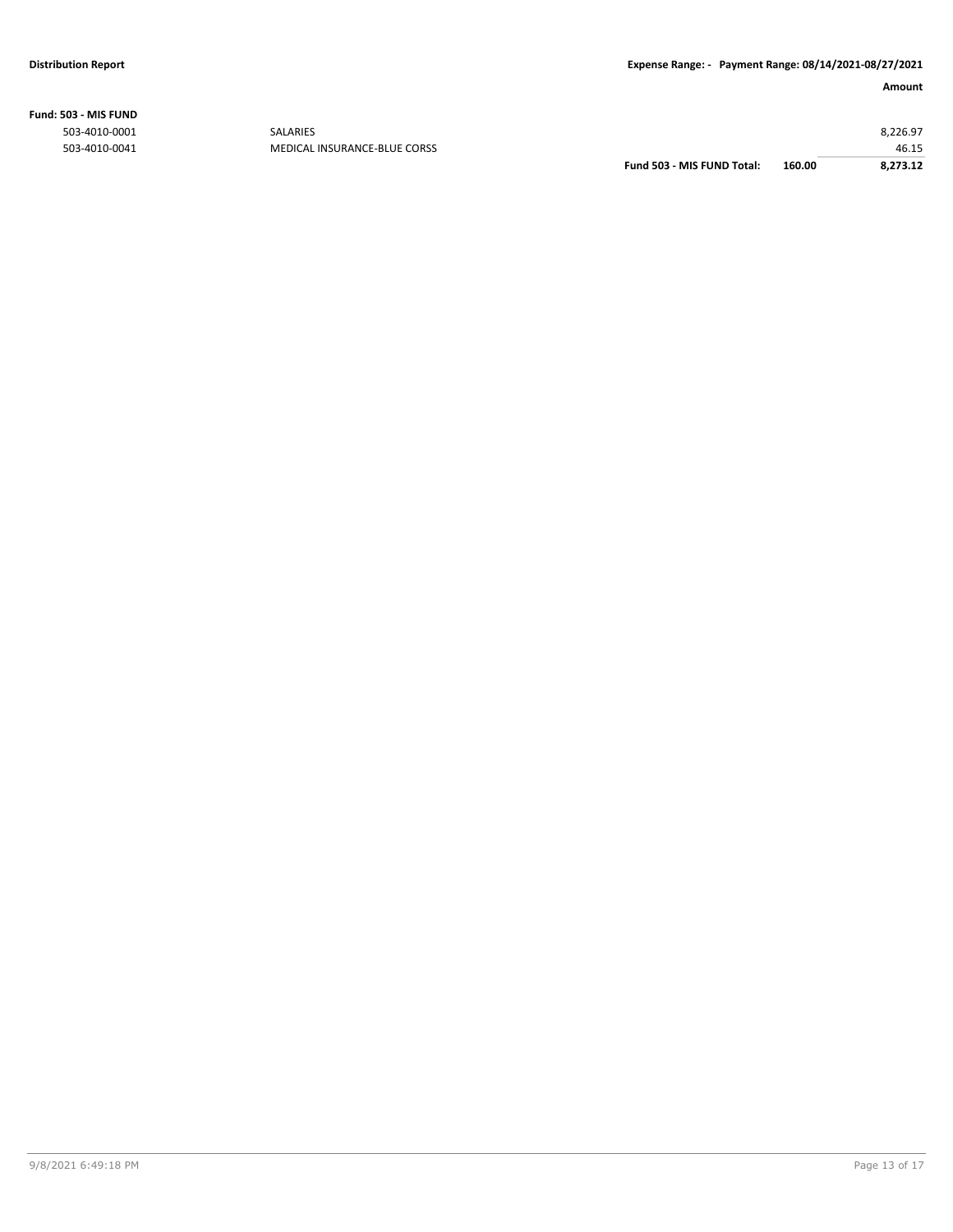|  | Fund: 951 - SAN. DISTRICT GEN. FUND |
|--|-------------------------------------|
|--|-------------------------------------|

| 951-8810-0001 |  |
|---------------|--|
| 951-8810-0020 |  |
| 951-8820-0001 |  |
| Q51_887N_NNN7 |  |

| 951-8820-0002                 | <b>OVERTIME</b>        | Fund 951 - SAN, DISTRICT GEN, FUND Total: | 366.49 | 273.58<br>13,698.16 |
|-------------------------------|------------------------|-------------------------------------------|--------|---------------------|
| 951-8820-0001                 | SALARIES               |                                           |        | 9,797.51            |
| 951-8810-0020                 | PART-TIME HOURLY WAGES |                                           |        | 1,159.73            |
| 951-8810-0001                 | SALARIES               |                                           |        | 2,467.34            |
| 151 - SAN. DISTRICT GEN. FUND |                        |                                           |        |                     |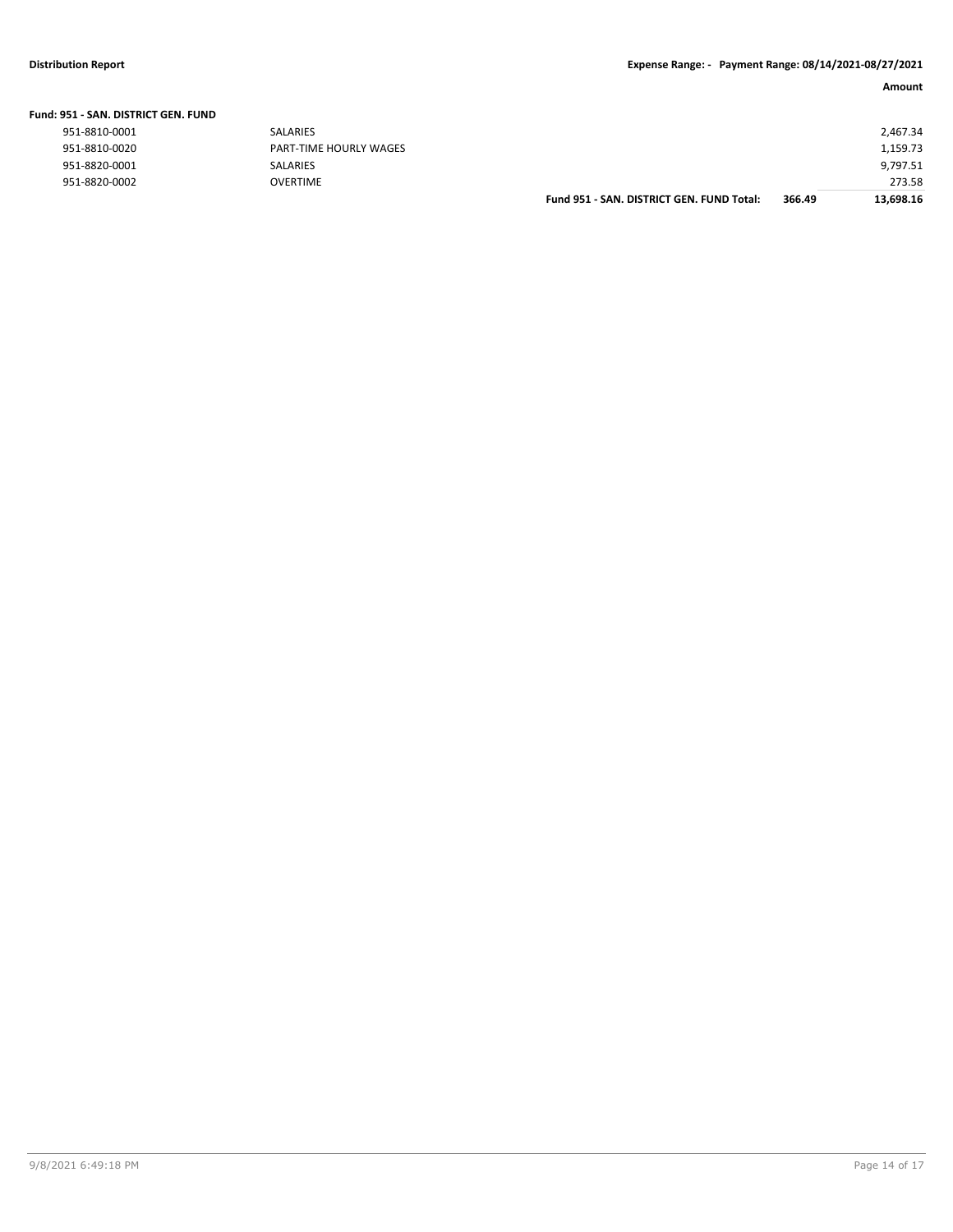ers and the state of the state of the state of the state of the state of the state of the state of the state of the state of the state of the state of the state of the state of the state of the state of the state of the st

**Fund 953 - SAN. DISTRICT CAP. IMPROV Total: 2.50 163.76**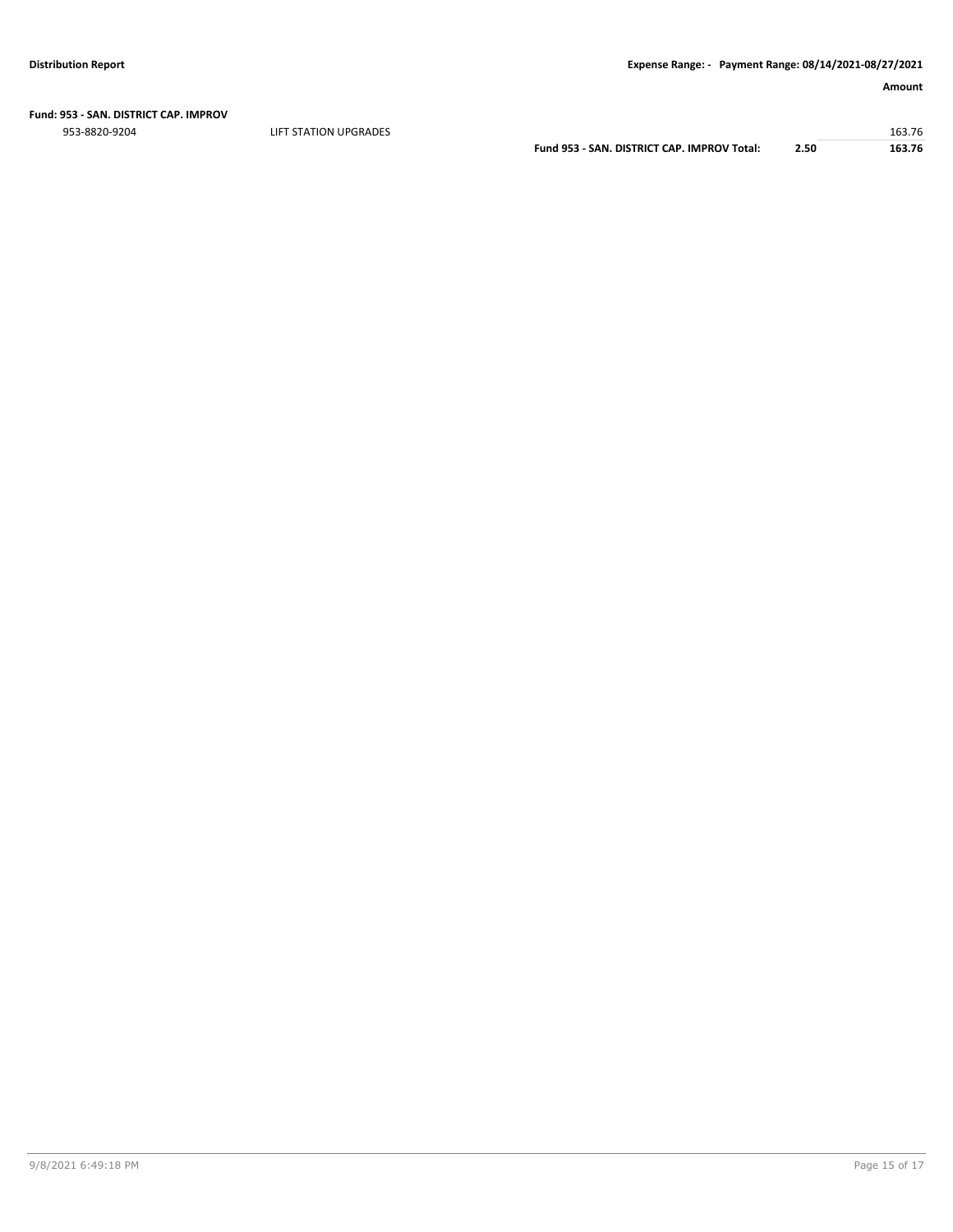#### **Fund: 971 - SA MERGED CAPITAL PROJ**

971-9710-9599 RENTAL PROPERTY EXP & MAINT 90.98

**Fund 971 - SA MERGED CAPITAL PROJ Total: 3.00 90.98**